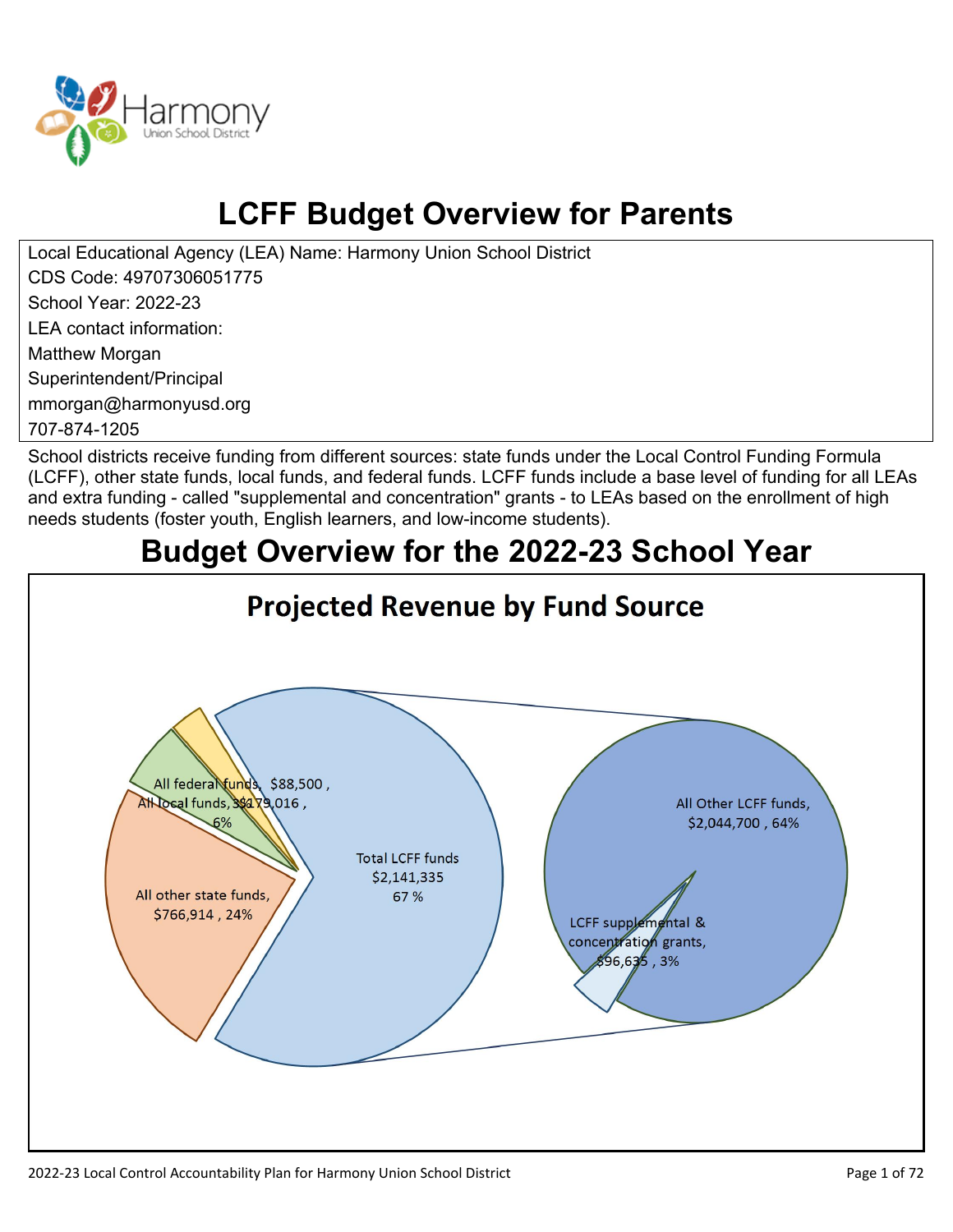#### This chart shows the total general purpose revenue Harmony Union School District expects to receive in the coming year from all sources.

The text description for the above chart is as follows: The total revenue projected for Harmony Union School District is \$5,148,765.00, of which \$2,141,335.00 is Local Control Funding Formula (LCFF), \$766,914.00 is other state funds, \$179,016.00 is local funds, and \$88,500.00 is federal funds. Of the \$2,141,335.00 in LCFF Funds, \$96,635.00 is generated based on the enrollment of high needs students (foster youth, English learner, and lowincome students).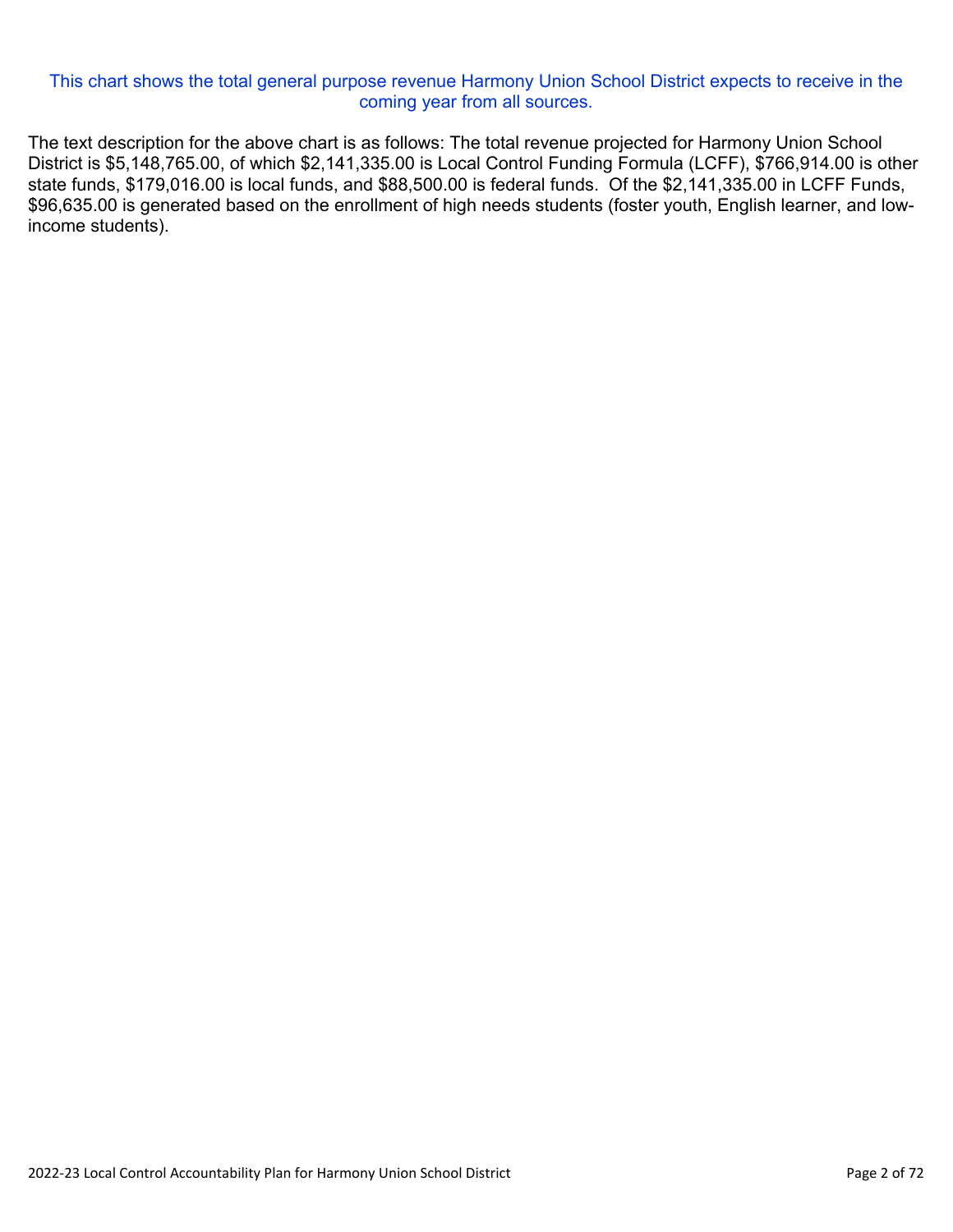## **LCFF Budget Overview for Parents**

The LCFF gives school districts more flexibility in deciding how to use state funds. In exchange, school districts must work with parents, educators, students, and the community to develop a Local Control and Accountability Plan (LCAP) that shows how they will use these funds to serve students.



This chart provides a quick summary of how much Harmony Union School District plans to spend for 2022-23. It shows how much of the total is tied to planned actions and services in the LCAP.

The text description of the above chart is as follows: Harmony Union School District plans to spend \$5,130,207.00 for the 2022-23 school year. Of that amount, \$505,150.00 is tied to actions/services in the LCAP and \$4,625,057 is not included in the LCAP. The budgeted expenditures that are not included in the LCAP will be used for the following:

Salary and benefits for the base educational program, utilities, operational expenses, and land improvements. Beginning in 2022-23, \$47,000 will go towards the Universal Prekindergarten expenses, \$100,000 will go towards ELOP expenses, \$32,336 will go towards EPA expenses, and \$45,000 will go towards the Educator's Effectiveness expenses.

### **Increased or Improved Services for High Needs Students in the LCAP for the 2022-23 School Year**

In 2022-23, Harmony Union School District is projecting it will receive \$96,635.00 based on the enrollment of foster youth, English learner, and low-income students. Harmony Union School District must describe how it intends to increase or improve services for high needs students in the LCAP. Harmony Union School District plans to spend \$505,150.00 towards meeting this requirement, as described in the LCAP.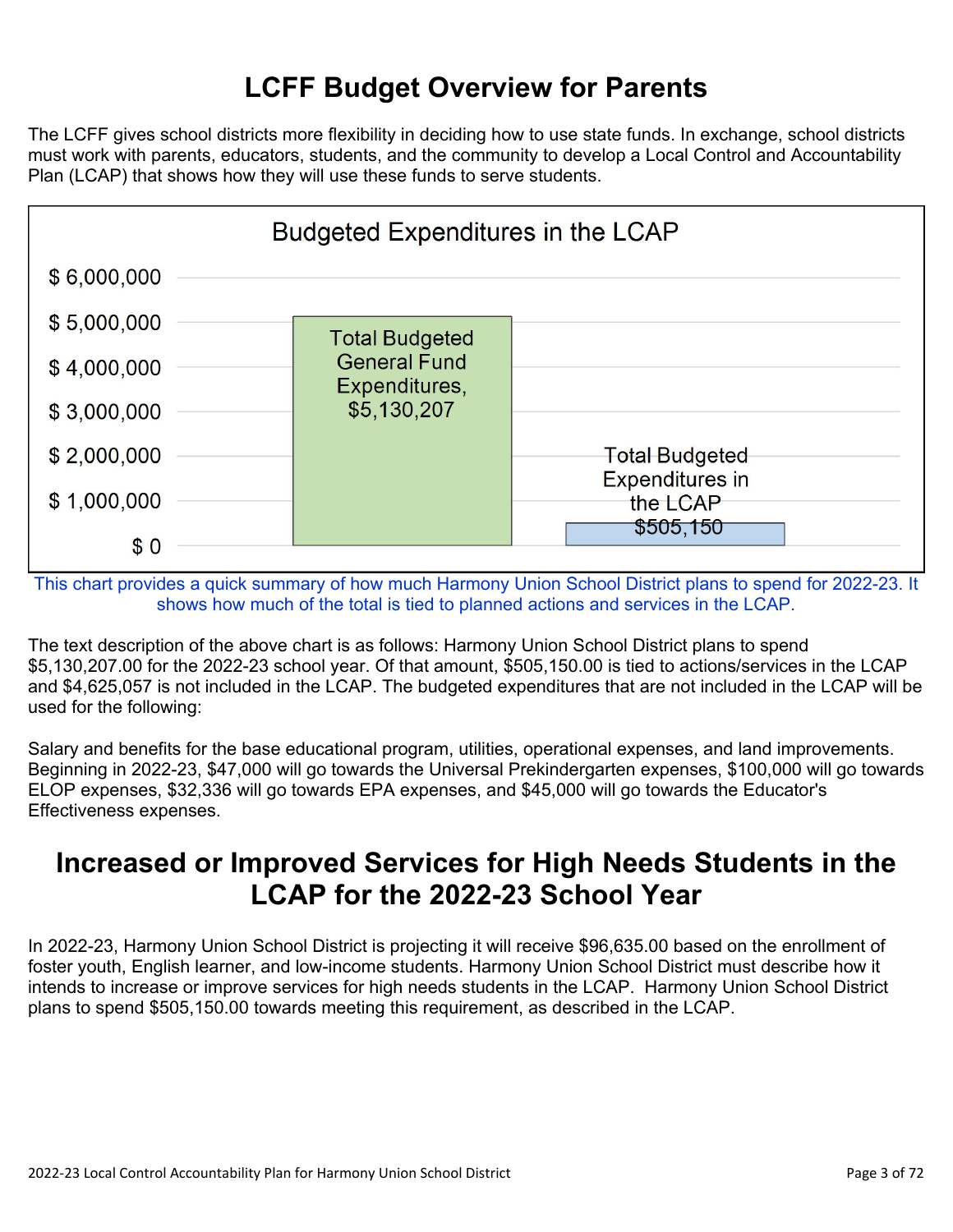# **LCFF Budget Overview for Parents**

# **Update on Increased or Improved Services for High Needs Students in 2021-22**



This chart compares what Harmony Union School District budgeted last year in the LCAP for actions and services that contribute to increasing or improving services for high needs students with what Harmony Union School District estimates it has spent on actions and services that contribute to increasing or improving services for high needs students in the current year.

The text description of the above chart is as follows: In 2021-22, Harmony Union School District's LCAP budgeted \$1,727,250.00 for planned actions to increase or improve services for high needs students. Harmony Union School District actually spent \$1,896,325.00 for actions to increase or improve services for high needs students in 2021-22.

The difference between the budgeted and actual expenditures of \$169,075.00 had the following impact on Harmony Union School District's ability to increase or improve services for high needs students:

In 2020-2021 Harmony demonstrated success in limiting the negative impact of distance learning. Learning loss, though present, was not as significant as worst estimates. Teachers were able to improve distance learning structures as the year progressed, with students completing similar workloads and reaching similar levels of proficiency through a great deal of ingenuity and additional 1 on 1 support via zoom sessions with teachers and parae-ducators.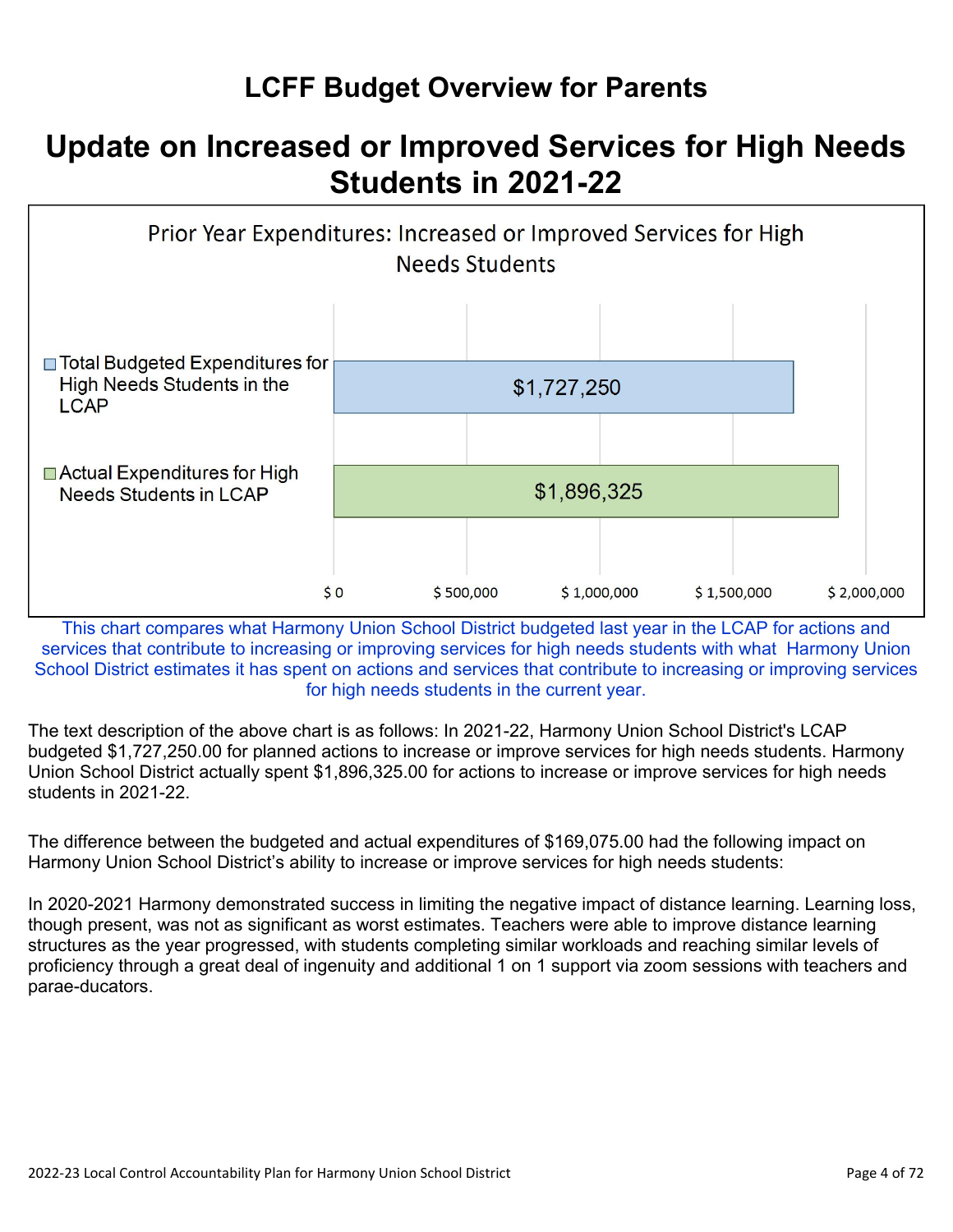

# **Supplement to the Annual Update to the 2021–22 Local Control and Accountability Plan**

| Local Educational Agency (LEA) Name | <b>Contact Name and Title</b> | <b>Email and Phone</b> |
|-------------------------------------|-------------------------------|------------------------|
| Harmony Union School District       | Matthew Morgan                | mmorgan@harmonyusd.org |
|                                     | Superintendent-Principal      | 707-874-1205           |

California's 2021–22 Budget Act, the federal American Rescue Plan Act of 2021, and other state and federal relief acts have provided local educational agencies (LEAs) with a significant increase in funding to support students, teachers, staff, and their communities in recovering from the COVID-19 pandemic and to address the impacts of distance learning on students. The following is a one-time mid-year report to the local governing board or body and educational partners related to engagement on, and implementation of, these Acts.

A description of how and when the LEA engaged, or plans to engage, its educational partners on the use of funds provided through the Budget Act of 2021 that were not included in the 2020–21 Local Control and Accountability Plan (LCAP).

Harmony Union School District relies on key stakeholder communication in the development of the budget and LCAP. The following committees, meetings and forums were used in the identification of needs and development of the LCAP and expenditure of supplementary funds provided through the Budget Act of 2021.

Harmony USD Board- Each regular meeting features Superintendent and Business manager updates and discussion on budget developments, expenditures and progress on funded projects related to LCAP and additional supplementary state and federal funding. Met on 7/16/2021, 8/12/2021, 8/19/2021, 9/13/2021, 10/21/2021, 10/28/2021, 11/10/2021, 12/8/2021, 01/20/2022, 2/17/2022

Harmony Budget Committee, including stakeholders from faculty, staff, admin and parent groups. Met 1/13/2022

Leadership Team meetings including stakeholders from admin, faculty and staff. Meets weekly on Mondays, discussing implementation of LCAP funding and project management.

Faculty-Staff meetings are held weekly with committee meetings focussed on LCAP goals monthly including curriculum, place based learning, wellness and school culture.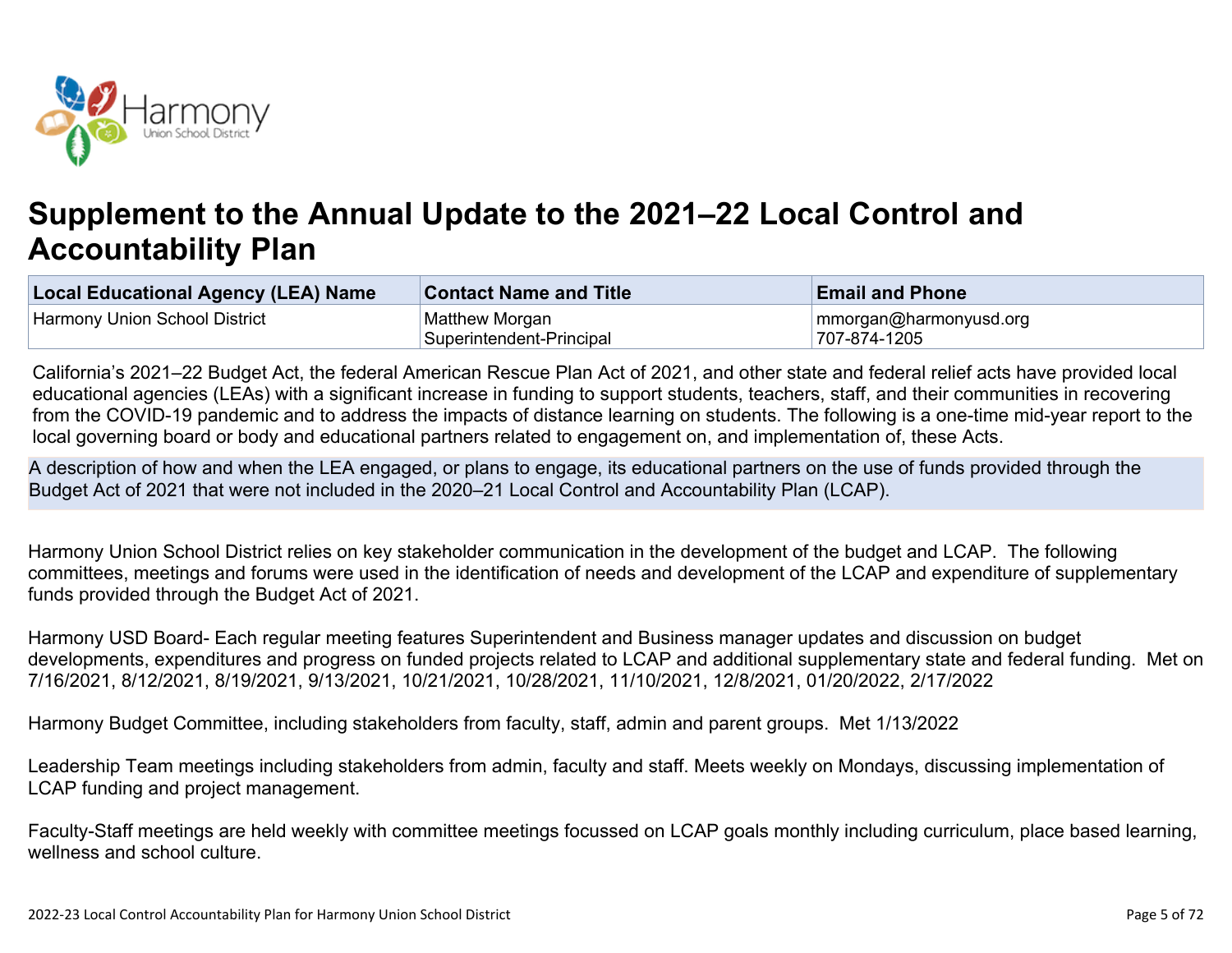Student support team meeting held weekly with special education, intervention specialist, counselor and admin present overseeing LCAP funded projects

Community Forums on COVID mitigations and protocols have even held on 0729/2022, 10/17/2022, 1/12/2022, and 2/22/2022

The Youth Truth Survey is scheduled for administration in May, 2022

A description of how the LEA used, or plans to use, the additional concentration grant add-on funding it received to increase the number of staff who provide direct services to students on school campuses with an enrollment of students who are low-income, English learners, and/or foster youth that is greater than 55 percent.

Harmony invested funding in development and implementation of the Academic Coaching team program. Academic Coaching Team program for grades 1-3 sees a collaboration of an expanded intervention team along with classroom based staff. By expanding staff for one period daily, the Academic Coaching Team is able to provide targeted small group instruction in reading, writing or math. Thanks to the leadership of Elizabeth Weiss, Melina Porter and lower grades staff, we are excited to see this project begin its implementation. Important to the success of this project was a cohesive master schedule that allows for cross grade synchronization of support staff. As well, a common planning period for the Academic Coaching Team has been built into the schedule to support ongoing collaboration and development of the program. Staff include 1 credential intervention specialist and 1 credentialed assistant.

A description of how and when the LEA engaged its educational partners on the use of one-time federal funds received that are intended to support recovery from the COVID-19 pandemic and the impacts of distance learning on pupils.

Harmony developed several remediation efforts in Spring 2021 through the summer to ameliorate impacts from COVID 19 closures. Funding was applied in the following domains:

Cost Distribution as of 2/28: \$246,190 ACT Teacher \$47,267 Nurse \$53,804 sal/ben 40% SUP \$50,596 sal Paras \$63,485 sal/Ben. Paras provided additional 1:1 support for students in need, extended homework club age range, and expanded the ACT learning model. Materials/supplies/hotspots/zoom/curriculum \$31,038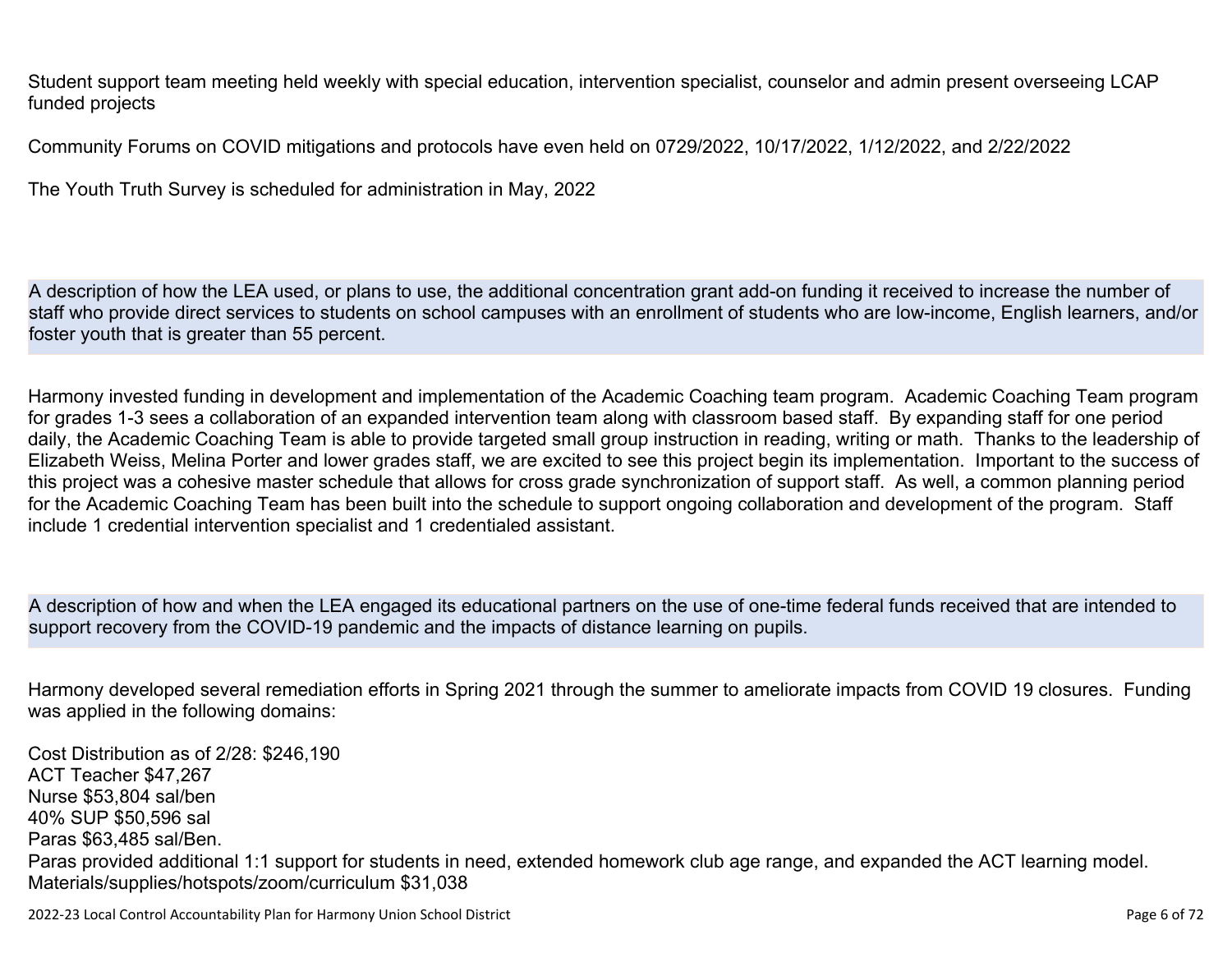A description of how the LEA is implementing the federal American Rescue Plan Act and federal Elementary and Secondary School Emergency Relief expenditure plan, and the successes and challenges experienced during implementation.

Cost Distribution as of 2/28: \$246,190 ACT Teacher \$47,267 Nurse \$53,804 sal/ben 40% SUP \$50,596 sal Paras \$63,485 sal/Ben. Paras provided additional 1:1 support for students in need, extended homework club age range, and expanded the ACT learning model. Materials/supplies/hotspots/zoom/curriculum \$31,038

The Academic Coaching Teams have been incredibly successful in the lower grades with teachers reporting record low numbers of students reading below grade level. ACT is expected to continue into 2022-2023 and expand in grade reach from 1-3 to 1-4.

Additional Para-educator support has been critical to improving staff to student ratio in the classroom from 1:20 to 1:10. This increased ratio provides improved engagement and responsiveness to student needs. One of the greatest difficulties during COVID was in hiring, as the pandemic suppressed interest in school jobs, and the shifting demographic in the region reduced available work force.

Crucial to Harmony's mitigations efforts was the provision of s school nurse to manage contact tracing, support weekly surveillance testing, providing consulting and advising for families with positive cases, and assisted in the development of COVID protocols for the school. To date, Harmony has experienced 40 positive cases with 0 demonstrating on campus sources of infection. No outbreaks have occurred, and 0 classes have had to quarantine due to exposures.

A description of how the LEA is using its fiscal resources received for the 2021–22 school year in a manner that is consistent with the applicable plans and is aligned with the LEA's 2021–22 LCAP and Annual Update.

Fiscal resources for Safe Return to In-Person Instruction / Continuity of Services and ESSER III Expenditure Plans were assigned according to the following goals in the 2021–22 LCAP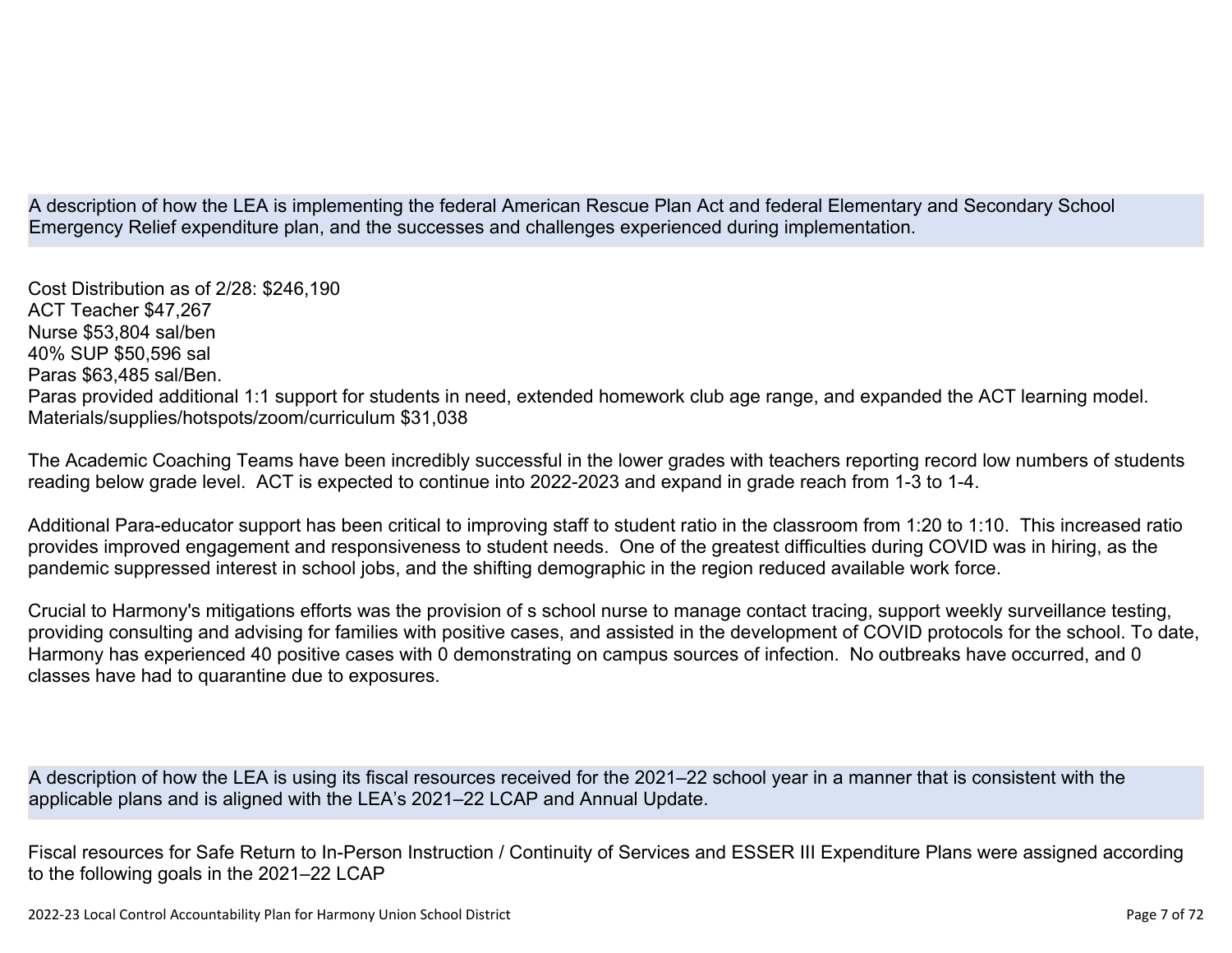SAFE RETURN TO IN-PERSON INSTRUCTION / CONTINUITY OF SERVICES ACTIONS ALIGNMENT WITH THE LCAP COVD19 Mitigation Materials, Supplies, and Infrastructure aligns with LCAP Safety Metrics Goal 1 Action 4 Contact Tracing Support aligns with LCAP Safety Metric, Goal 1, Action 4, Goal 4 Action 1, and Goal 2 Action 2, 3 & 4 COVID19 Testing aligns with LCAP Safety Metric, Goal 1, Action 4, Goal 4 Action 1, and Goal 2 Action 2, 3 & 4

ESSER III ACTIONS ALIGNMENT WITH THE LCAP Academic Support aligns with LCAP Goal 2, Action 2, 3, 4 and 5 Support for reduction in infection and quarantine LCAP Goal 1, Action 4 Social-Emotional Support aligns with LCAP Goal 4 Action 1

# **Instructions for the Supplement to the Annual Update for the 2021–22 Local Control and Accountability Plan Year**

*For additional questions or technical assistance related to the completion of the Supplement to the Annual Update to the 2021–22 Local Control and Accountability Plan (LCAP), please contact the local county office of education (COE), or the California Department of Education's (CDE's)* Local Agency Systems Support Office, by phone at 916-319-0809 or by email at *[lcff@cde.ca.gov](mailto:lcff@cde.ca.gov)*.

## **Introduction**

California's 2021–22 Budget Act, the federal American Rescue Plan Act of 2021, and other state and federal relief acts have provided local educational agencies (LEAs) with a significant increase in funding to support students, teachers, staff, and their communities in recovering from the COVID-19 pandemic and to address the impacts of distance learning on students. Section 124(e) of Assembly Bill 130 requires LEAs to present an update on the Annual Update to the 2021–22 LCAP and Budget Overview for Parents on or before February 28, 2022, at a regularly scheduled meeting of the governing board or body of the LEA. At this meeting, the LEA must include all of the following:

- The Supplement to the Annual Update for the 2021–22 LCAP (2021–22 Supplement);
- All available mid-year outcome data related to metrics identified in the 2021–22 LCAP; and
- Mid-year expenditure and implementation data on all actions identified in the 2021–22 LCAP.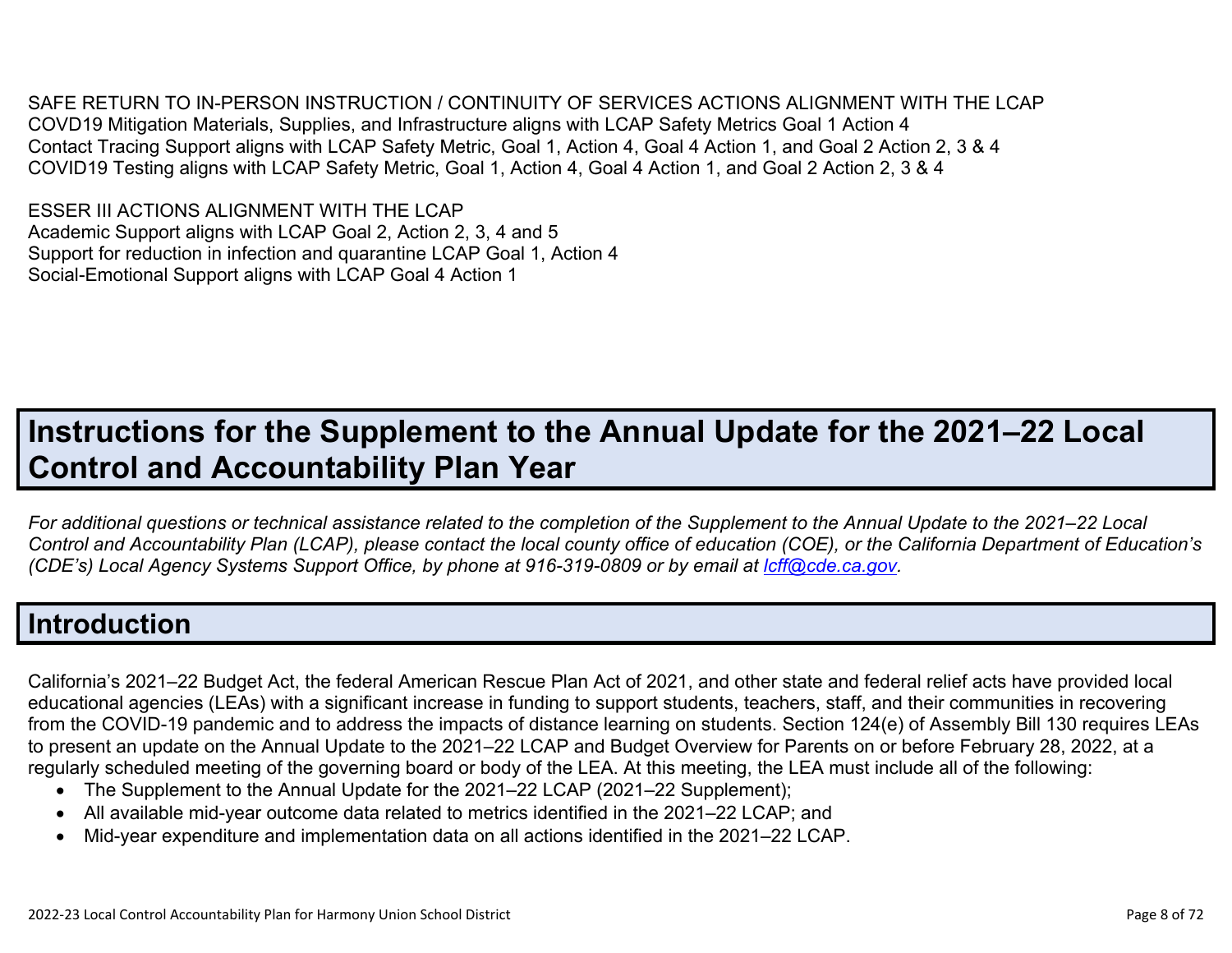When reporting available mid-year outcome, expenditure, and implementation data, LEAs have flexibility to provide this information as best suits the local context, provided that it is succinct and contains a level of detail that is meaningful and accessible for the LEA's educational partners.

The 2021–22 Supplement is considered part of the 2022–23 LCAP for the purposes of adoption, review, and approval, and must be included with the LCAP as follows:

- The 2022–23 Budget Overview for Parents
- The 2021–22 Supplement
- The 2022-23 LCAP
- The Action Tables for the 2022–23 LCAP
- The Instructions for the LCAP Template

As such, the 2021–22 Supplement will be submitted for review and approval as part of the LEA's 2022–23 LCAP.

### **Instructions**

Respond to the following prompts, as required. In responding to these prompts, LEAs must, to the greatest extent practicable, provide succinct responses that contain a level of detail that will be meaningful and accessible for the LEA's educational partners and the broader public and must, to the greatest extent practicable, use language that is understandable and accessible to parents.

In responding to these prompts, the LEA has flexibility to reference information provided in other planning documents. An LEA that chooses to reference information provided in other planning documents must identify the plan(s) being referenced, where the plan(s) are located (such as a link to a web page), and where in the plan the information being referenced may be found.

**Prompt 1:** "*A description of how and when the LEA engaged, or plans to engage, its* educational partners *on the use of funds provided through the Budget Act of 2021 that were not included in the 2020–21 Local Control and Accountability Plan (LCAP).*"

In general, LEAs have flexibility in deciding what funds are included in the LCAP and to what extent those funds are included. If the LEA received funding through the Budget Act of 2021 that it would have typically included within its LCAP, identify the funds provided in the Budget Act of 2021 that were not included in the LCAP and provide a description of how the LEA has engaged its educational partners on the use of funds. If an LEA included the applicable funds in its adopted 2021–22 LCAP, provide this explanation.

**Prompt 2:** "*A description of how LEA used, or plans to use, the concentration grant add-on funding it received to increase the number of staff who provide direct services to students on school campuses with an enrollment of students who are low-income, English learners, and/or foster youth that is greater than 55 percent.*"

If LEA does not receive a concentration grant or the concentration grant add-on, provide this explanation.

2022-23 Local Control Accountability Plan for Harmony Union School District **Page 10** of 72 Describe how the LEA is using, or plans to use, the concentration grant add-on funds received consistent with California *Education Code*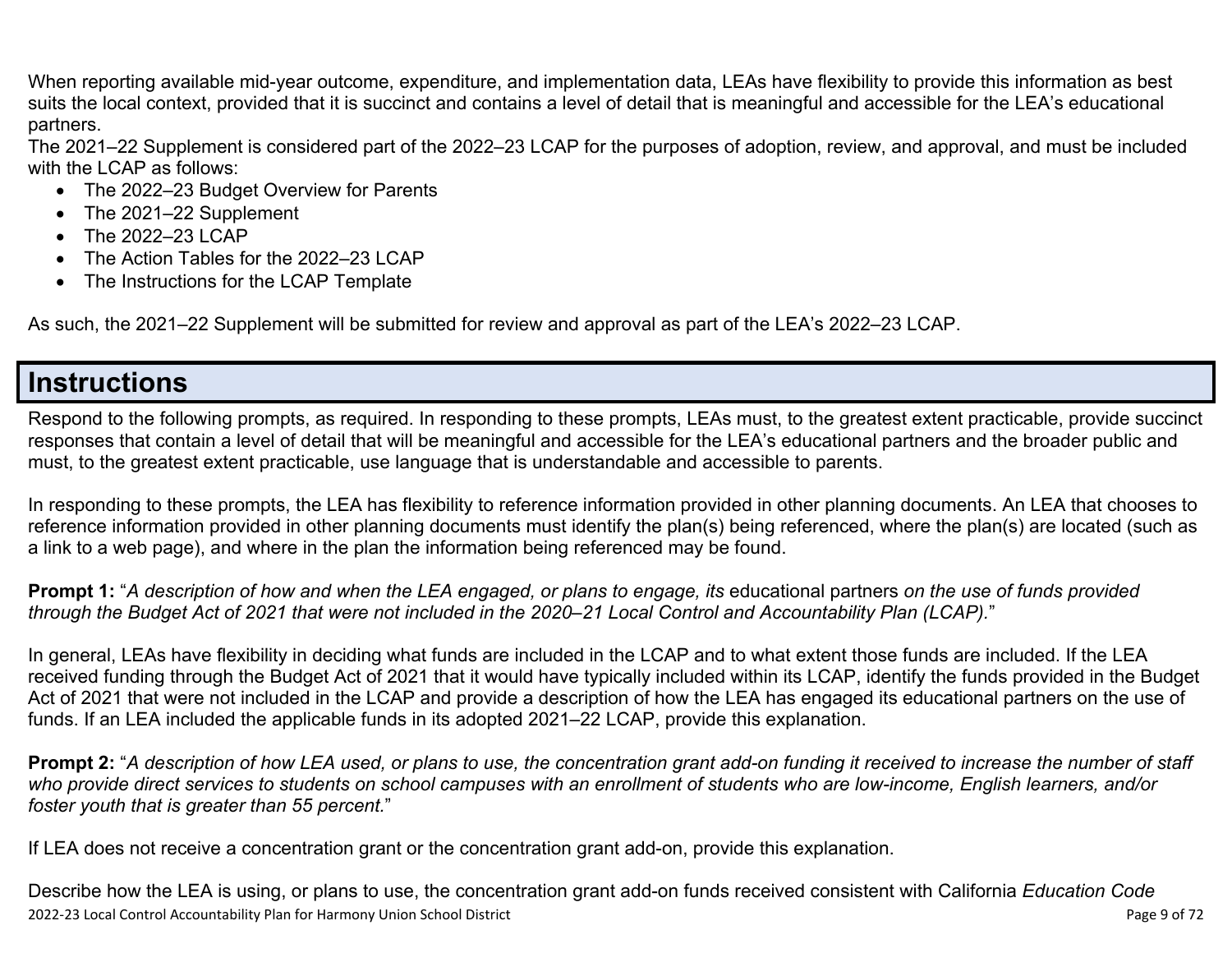Section 42238.02, as amended, to increase the number of certificated staff, classified staff, or both, including custodial staff, who provide direct services to students on school campuses with greater than 55 percent unduplicated pupil enrollment, as compared to schools with an enrollment of unduplicated students that is equal to or less than 55 percent.

In the event that the additional concentration grant add-on is not sufficient to increase the number of staff providing direct services to students at a school with an enrollment of unduplicated students that is greater than 55 percent, describe how the LEA is using the funds to retain staff providing direct services to students at a school with an enrollment of unduplicated students that is greater than 55 percent.

**Prompt 3:** "*A description of how and when the LEA engaged its educational partners on the use of one-time federal funds received that are intended to support recovery from the COVID-19 pandemic and the impacts of distance learning on pupils.*"

If the LEA did not receive one-time federal funding to support recovery from the COVID-19 pandemic and the impacts of distance learning on students, provide this explanation.

Describe how and when the LEA engaged its educational partners on the use of one-time federal funds it received that are intended to support recovery from the COVID-19 pandemic and the impacts of distance learning on students. See the COVID-19 Relief Funding Summary Sheet web page [\(https://www.cde.ca.gov/fg/cr/relieffunds.asp\)](https://www.cde.ca.gov/fg/cr/relieffunds.asp) for a listing of COVID-19 relief funding and the Federal Stimulus Funding web page (<https://www.cde.ca.gov/fg/cr/>) for additional information on these funds. The LEA is not required to describe engagement that has taken place related to state funds.

**Prompt 4:** "A description of how the LEA is implementing the federal American Rescue Plan Act and federal Elementary and Secondary School Emergency Relief expenditure plan, and the successes and challenges experienced during implementation."

If an LEA does not receive ESSER III funding, provide this explanation.

Describe the LEA's implementation of its efforts to maintain the health and safety of students, educators, and other staff and ensure the continuity of services, as required by the federal American Rescue Plan Act of 2021, and its implementation of the federal Elementary and Secondary School Emergency Relief (ESSER) expenditure plan to date, including successes and challenges.

**Prompt 5:** "A description of how the LEA is using its fiscal resources received for the 2021–22 school year in a manner that is consistent with the applicable plans and is aligned with the LEA's 2021–22 LCAP and Annual Update."

Summarize how the LEA is using its fiscal resources received for the 2021–22 school year to implement the requirements of applicable plans in a manner that is aligned with the LEA's 2021–22 LCAP. For purposes of responding to this prompt, "applicable plans" include the Safe Return to In-Person Instruction and Continuity of Services Plan and the ESSER III Expenditure Plan.

California Department of Education November 2021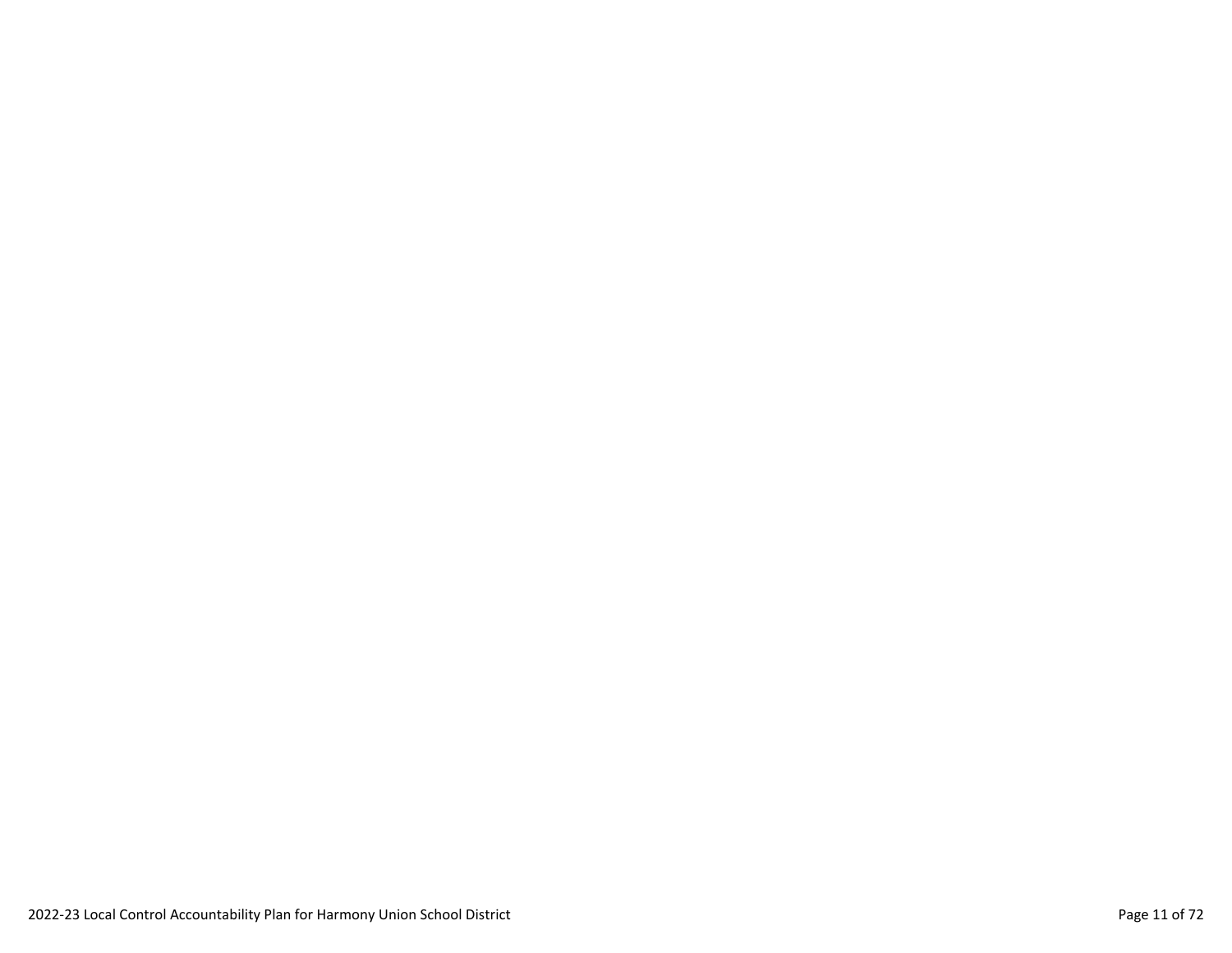

# **Local Control Accountability Plan**

**The instructions for completing the Local Control and Accountability Plan (LCAP) follow the template.**

| Local Educational Agency (LEA) Name  | <b>Contact Name and Title</b>              | <b>Email and Phone</b>                 |
|--------------------------------------|--------------------------------------------|----------------------------------------|
| <b>Harmony Union School District</b> | Matthew Morgan<br>Superintendent/Principal | mmorgan@harmonyusd.org<br>707-874-1205 |

# **[Plan Summary \[2022-23\]](http://www.doc-tracking.com/screenshots/22LCAP/Instructions/22LCAPInstructions.htm#PlanSummary)**

# **[General Information](http://www.doc-tracking.com/screenshots/22LCAP/Instructions/22LCAPInstructions.htm#generalinformation)**

A description of the LEA, its schools, and its students in grades transitional kindergarten–12, as applicable to the LEA.

Harmony Union School District is located in rural west Sonoma County. The area is notable for its ecological diversity, redwood forests, coastal ridges and valleys and small residential communities. The primary industries are tourism and agriculture. The region has experienced a economic/demographic shift that has reduced the number of families with school age children residing in the district. This has lead to decline in enrollment from a peak above 500 two decades ago to 185 in 2021-2022. Due to budget constraints, the district consolidated Harmony elementary school (tk-5) onto the Salmon Creek Middle School (6-8) campus in 2005. The common 50+ acre school site, originally built in 1995 for the middle school and now accommodating the elementary program, houses both Harmony Elementary School for grades TK-1 and the Salmon Creek Charter School for grades 2-8. Current grade configurations allow for one class per grade, though combination classes are occasionally experienced due to fluctuations in enrollment. Though the school consists of two distinct grade range programs, the campus functions as a common school with seamless matriculation from Harmony Elementary's primary TK-1 grades to the District managed dependent charter Salmon Creek for grades 2-8.

Given that much of the staffing, curriculum, academic support programs, policies, parent initiatives, SEL and cultural events are fully integrated between the programs, Harmony Union School District files a consolidated LCAP for both programs as permitted by the County Office of Education. The District's student population its characterized by broad economic diversity, approximately 25% of the population is FRP eligible/socioeconomically disadvantaged. Demographics include 15% Hispanic or Latino, 74% white, 12% multi-racial, and 5% students with disabilities. The small size of the school population relative to the extent of basic aid community funding is reflected in elevated revenue per pupil, affording the district the ability to provide a more rich and supportive program for students.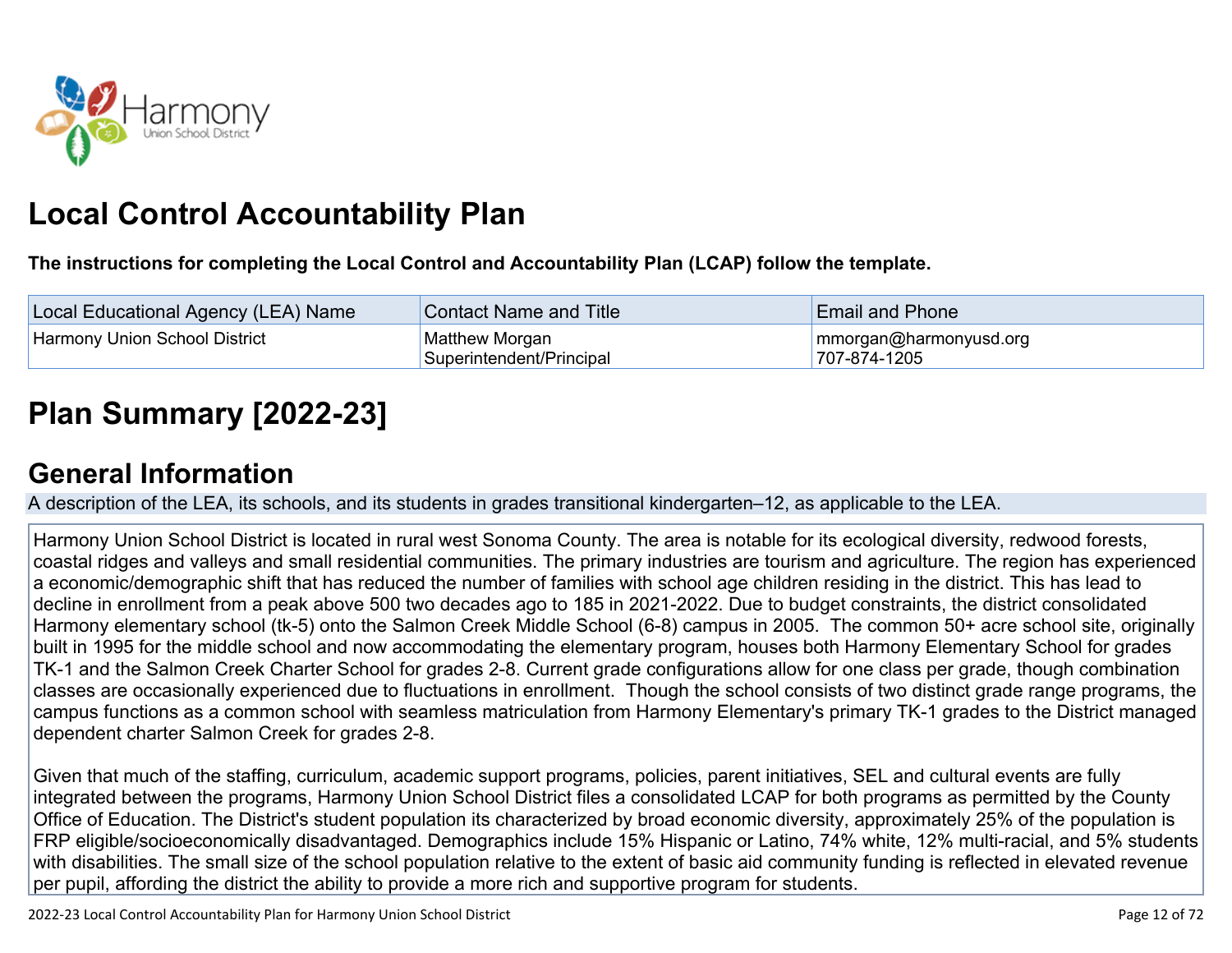The unique elements of the school site, with 40 acres of upland third growth forest, a wetland, active spawning creek, waterfall and 1.5 acre farm garden, support Harmony Union School District's emphasis on Place Based Learning as the thematic and practical foundation for much of the instruction and extension opportunities for students. The farm garden provides organic produce to the full site produced food service program as well as culinary classes for students. The native history of the region is explored in social studies and language arts classes, science and math includes a large component of field study and research. Well being of students is centermost, with proactive social emotional learning, restorative practices, and active community engagement. As of 2022 HUSD is in the midst of a series of \$9 million bond project to modernize mechanical services of the facility and bring significant exterior improvements for outdoor activities, disability access and environmental stewardship including a 540,000 gallon rain water catchment system and PV emergency power supply to allow the campus to provide services during adverse emergency conditions.

## **[Reflections: Successes](http://www.doc-tracking.com/screenshots/22LCAP/Instructions/22LCAPInstructions.htm#ReflectionsSuccesses)**

A description of successes and/or progress based on a review of the California School Dashboard (Dashboard) and local data.

Harmony Elementary (Tk-1) and Salmon Creek (2-8) have separate dashboards described below. 2019 Dashboard updates were referenced for progress/performance comparisons due to availability of data for 2020.

The Harmony Elementary 2019 dashboard indicated the following: Chronic Absenteeism: Orange Suspension Rate: Blue

The Salmon Creek Charter 2019 dashboard indicated the following: Chronic Absenteeism: Yellow Suspension Rate: Green English Language Arts: Blue Math: Green All other standards met

Note that Harmony's ELD enrollment is so low there are not indicators provided for this subgroup.

In 2020-2021 Harmony demonstrated success in limiting the negative impact of distance learning. Learning loss, though present, was not as significant as worst estimates. Teachers were able to improve distance learning structures as the year progressed, with students completing similar workloads and reaching similar levels of proficiency through a great deal of ingenuity and additional 1 on 1 support via zoom sessions with teachers and parae-ducators. In some ways, though distance learning removes many of the positive protective factors for students, particularly social engagement, the ability to spend 1:1 time with students increases and is concentrated. The scaffold of a lesson can be sped up in some cases as the physical nature of a classroom and its participation can decrease efficiency in delivery of curriculum. Harmony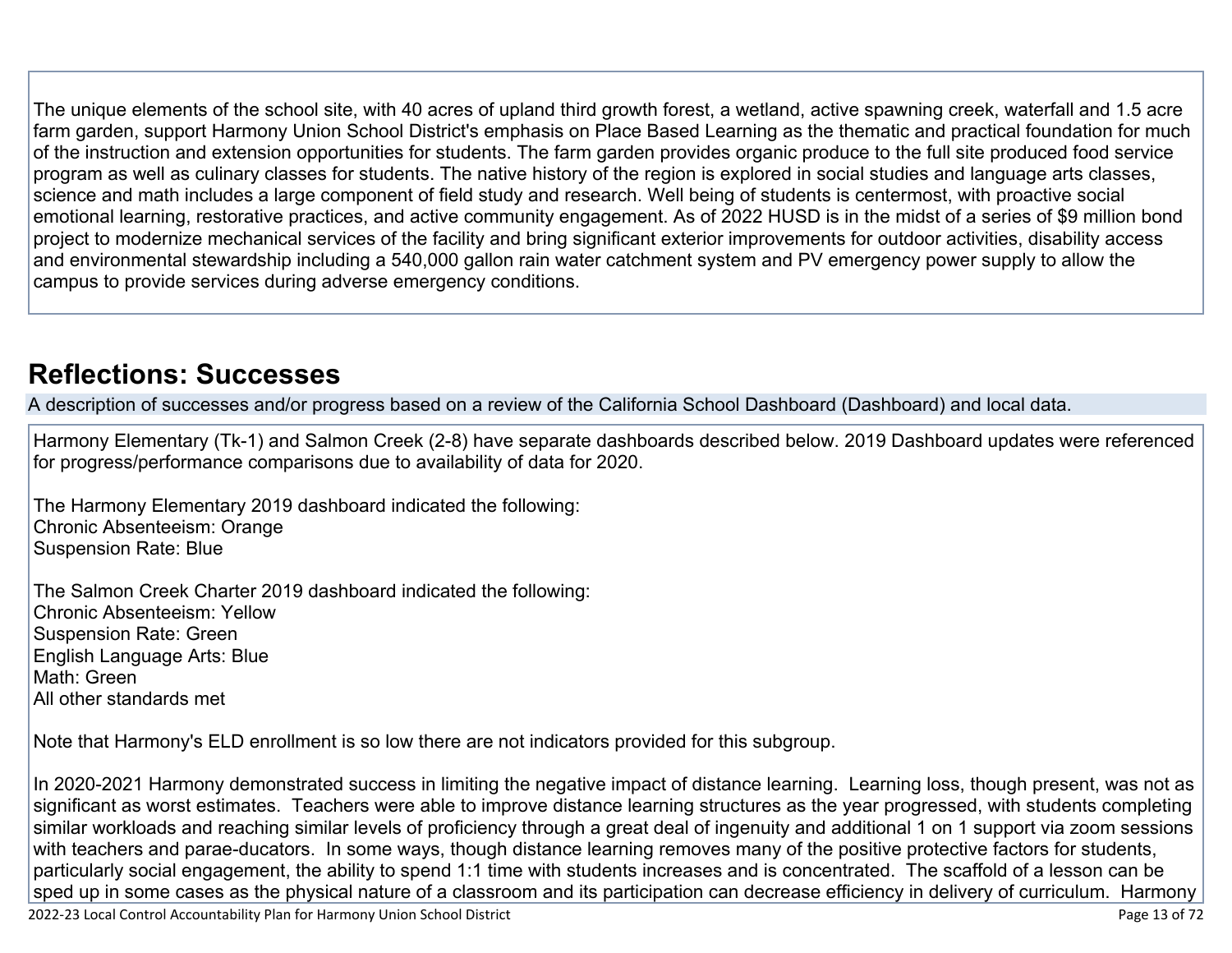has demonstrated improvement in Language Arts and maintained proficiency in Math. Student engagement was improved compared to the spring 2020 trimester. This was due to the great success of the Student Resource Team and the provision of wrap around supports for students in need. The Student Support Team in particular is a highlight from the year that we intend to build into our program even after the pandemic, to ensure that we are actively engaged in weekly monitoring and provision of interventions for all targeted at risk students (at risk students include low socio-economic, ELD, Foster, Special Education, and chronically disengaged students). The weekly caseload covers approximately 20% of the total population of the school

In 2021-2022 the District opened in full session with a normal bell schedule for all students. The population decline experienced throughout the pandemic ceased, but even with some student returning from other Independent Study Options, the overall downward trend in school age residency in the district resulted in flat enrollment from 2020-2021. Nonetheless, enrollment is still 20% below fall of 2019. The loss of students can be attributed to many factors but most dominant in the data is the physical movement of families out of the district, sometimes out of the state. Primary reasons for movement were reported as fiscal hardship, cost of housing, COVID policies and state vaccination policies.

COVID continued to have impacts in 2021-2022, but hope returned. The return to full, in-person instruction at the end of the 2020 summer was psychologically transformative for our students and families, who for the prior year, had experienced a great deal of isolation and loss of community. Harmony pursued a science based approach to COVID management, often taking the path of more greater risk mitigation than some other schools in the district, which resulted in both appreciations from some parents/families and frustration and disappointment from others. Harmony pursued an mandatory indoor masking policy until from the start of the school year through March 2022. At that time mandatory masking was lifted while the county's COVID infection rate was below 20 new cases / 100,000 residents in the county per week. Due to the 2nd Omicron wave in May, county numbers rapidly surpassed 20/100k, and the school (Harmony & Salmon Creek) returned to mandatory indoor masking for the remainder of May and June. Overall, Harmony fared better than neighboring districts at avoiding class and school closures. There are occasions when staffing was so severely strained by absences that closure was a possibility, but due to our mitigation strategies, Harmony did not experience any school based outbreaks during the 1st Omicron wave. Unfortunately, in the spring wave in May, due to the temporary lifting of mandatory indoor masking, one outbreak did occur. Chronic absenteeism was a problem throughout the year, with the extended quarantine times in the fall significantly impacting school attendance for some students. Even with shortening of quarantine requirements in the spring, several families experienced multiple rounds of COVID infections, which directly impacted attendance and access to academic services.

Culturally, the school returned to a more normal routine, bringing back modified community events and gatherings, particularly as the year moved forward and federal and state policies shifted. Harmony benefitted from the extension of a grant for students experiencing trauma for the fall, but lost these additional services as the grant expired. The school resource team (SRT) continued its duties established in 2019- 2020. The SRT continued its stellar monitoring and supports for students tk-8.

The 2021-2022 school year marked the beginning of the Academic Coaching Team model at Harmony. This workshop based approach to reading/writing instruction and support is rooted in an MTSS model. The ACT bridges tier 1 to tier 2 intervention supports bringing additional staff into each classroom 1-3 allowing for small, targeted instructional groups using flexible homogenous grouping to support students where they are. The ACT is then augmented by solid tier 2 supports by the intervention teacher and the newly hired intervention paraeducator.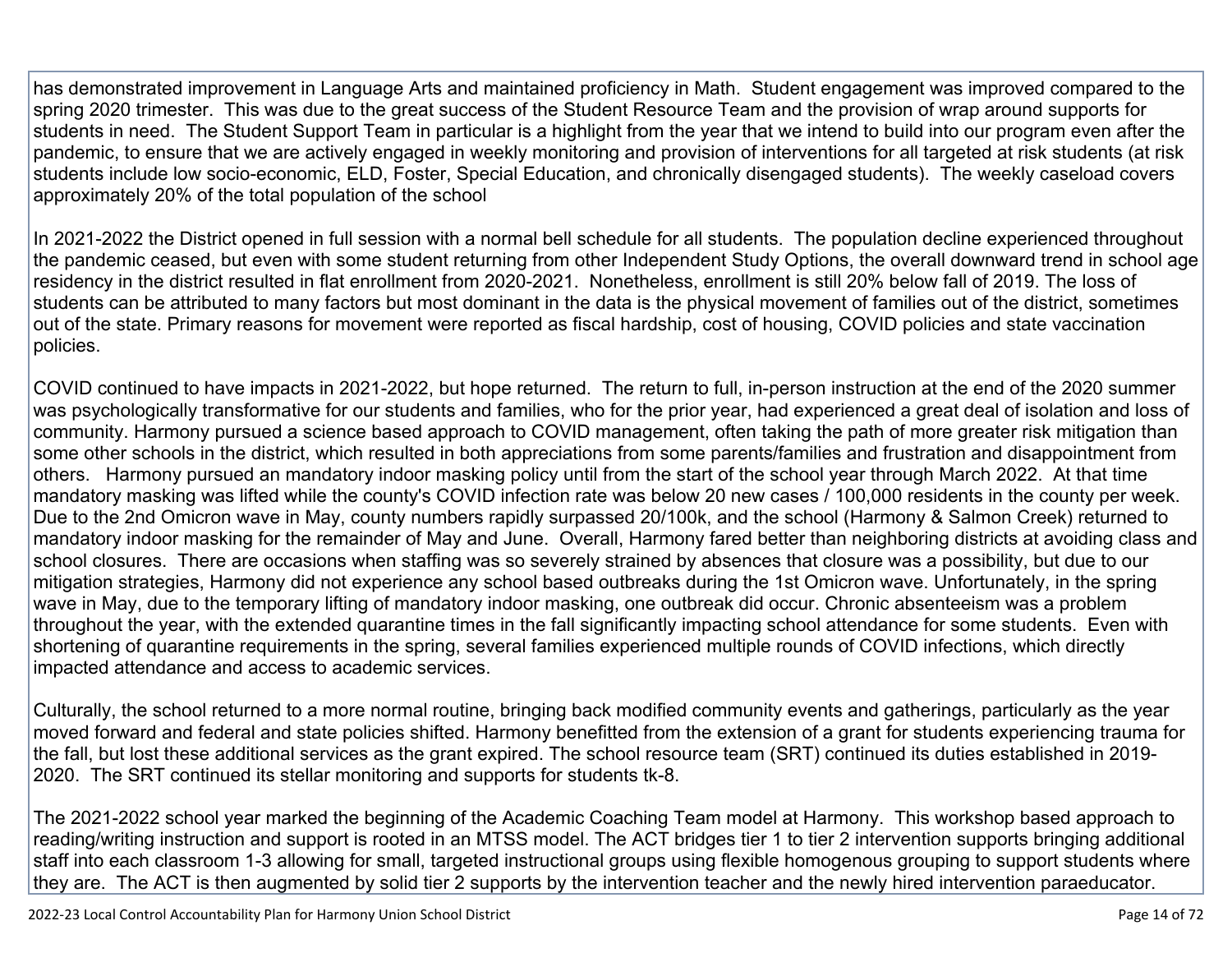This program saw massive improvements for students. Indeed, teacher report that student proficiency saw marked gains, indeed by years end the percent of student proficient at each grade level surpassed pre-COVID experiences. Math was frequently discussed as the next domain to bring ACT type supports for future years.

## **[Reflections: Identified Need](http://www.doc-tracking.com/screenshots/22LCAP/Instructions/22LCAPInstructions.htm#ReflectionsIdentifiedNeed)**

A description of any areas that need significant improvement based on a review of Dashboard and local data, including any areas of low performance and significant performance gaps among student groups on Dashboard indicators, and any steps taken to address those areas.

Chronic absenteeism continues to be an issue district. The 2021-2022 pandemic continued massive absences due to quarantines. Harmony's socio-economically disadvantaged students continue to underperform peers. Math also underperforming compared to ELA. Extended school day was a frequently requested support for families, as was the return of more robust community gatherings that had been canceled or postponed during pandemic surges. Continuing to respond to the Pandemic while returning to the new normal will be a big challenge for 2022-2023. As well, reduced funding due to decreased enrollment is intersecting with the great need to expand services for math and emotional/social well being. In order to fund increases in salaries to bargaining units, layoffs and reductions in administrative support strain the workloads of remaining staff. Though the population of students is smaller, many of the administrative functions continue with little proportional workload reduction. Declining enrollment will present challenges fiscally for the district as well as the dilution of community involvement in the school, and the reduction of class sizes, particularly in the upper grades, that tends to reinforce further declines in enrollment as class sizes become so small as to present socially limiting factors for some students.

# **[LCAP Highlights](http://www.doc-tracking.com/screenshots/22LCAP/Instructions/22LCAPInstructions.htm#LCAPHighlights)**

A brief overview of the LCAP, including any key features that should be emphasized.

The revised (in 2021-2022) consolidated LCAP for Harmony Elementary and Salmon Creek Charter is structured into 4 major goals.

Goal 1

#### EQUITY IN OPPORTUNITY AND ACCESS

Provide an exceptional education for our students through a highly skilled faculty and staff, rich curriculum, exemplary facilities, and active community stakeholder engagement.

(Maintenance Goal)

#### Goal 2 ACADEMIC PROFICIENCY FOR ALL STUDENTS

Provide cohesive, responsive and effective supports for students to reach proficiency in reading, writing, math and other foundational disciplines.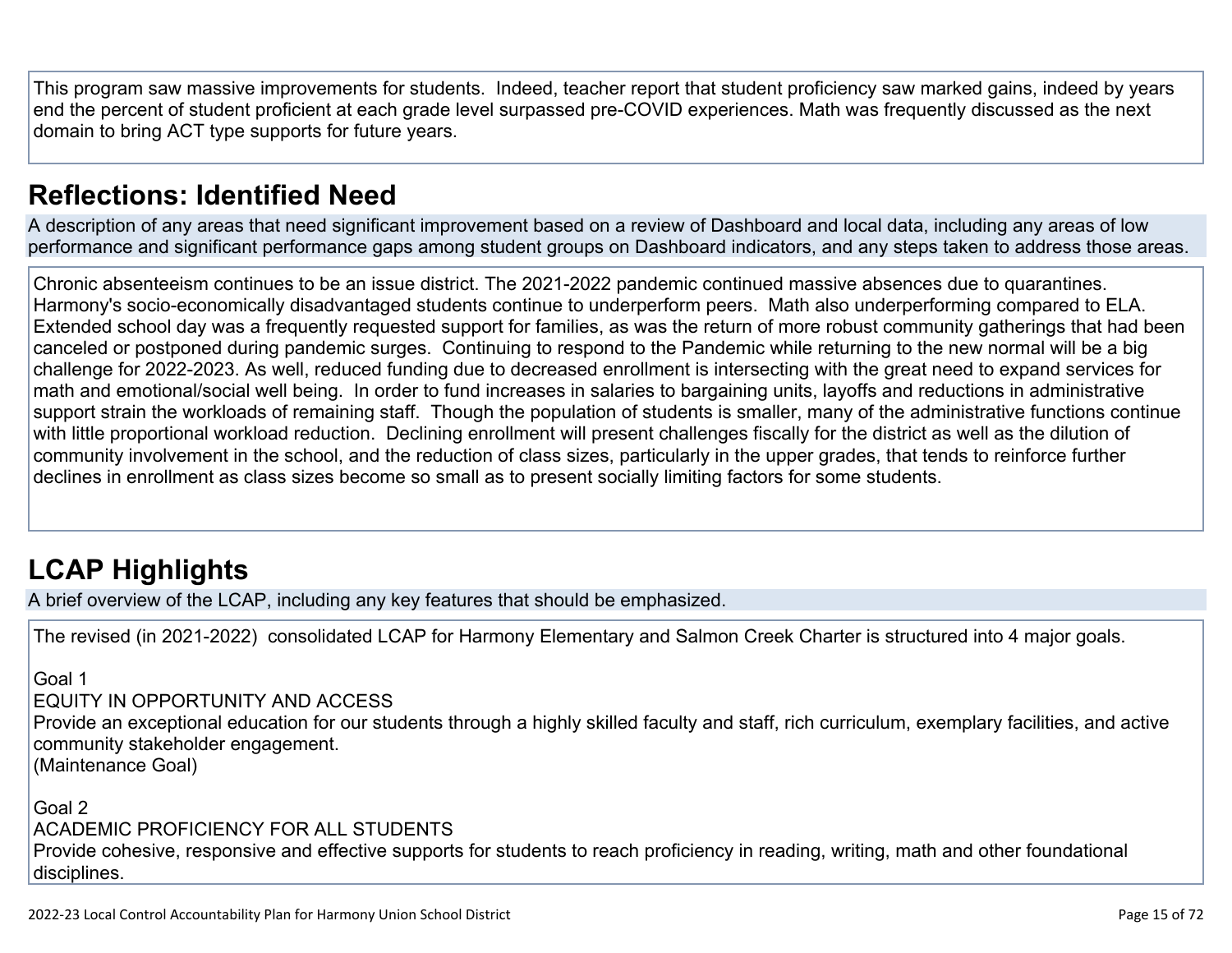(Focus Goal)

Goal 3 EXPANSIVE LIBERAL ARTS EDUCATION Provide a diverse, practical, inspiring, and balanced educational experience for lifelong personal fulfillment, curiosity, empowerment and leadership In their community (Broad Goal)

Goal 4 WELL-BEING OF STUDENTS AND COMMUNITY Provide a safe, welcoming, healthy, and vibrant environment for students, staff and families that supports and sustains their personal growth, collaboration and contribution. (Focus Goal)

These goals and their requisite actions served the district well in outlining the core of its mission and attention. In particular, Goal 2 and Goal 4 appear to have the greatest weight to them as we rebound from the pandemic. The actions therein constitute the lion share innovation and extra labour by staff to build better systems for thriving student well being and achievement.

## **Comprehensive Support and Improvement**

An LEA with a school or schools eligible for comprehensive support and improvement must respond to the following prompts.

### *[Schools Identified](http://www.doc-tracking.com/screenshots/22LCAP/Instructions/22LCAPInstructions.htm#SchoolsIdentified)*

A list of the schools in the LEA that are eligible for comprehensive support and improvement.

None

### *[Support for Identified Schools](http://www.doc-tracking.com/screenshots/22LCAP/Instructions/22LCAPInstructions.htm#SupportforIdentifiedSchools)*

A description of how the LEA has or will support its eligible schools in developing comprehensive support and improvement plans.

N/A

### *[Monitoring and Evaluating Effectiveness](http://www.doc-tracking.com/screenshots/22LCAP/Instructions/22LCAPInstructions.htm#MonitoringandEvaluatingEffectiveness)*

A description of how the LEA will monitor and evaluate the plan to support student and school improvement.

N/A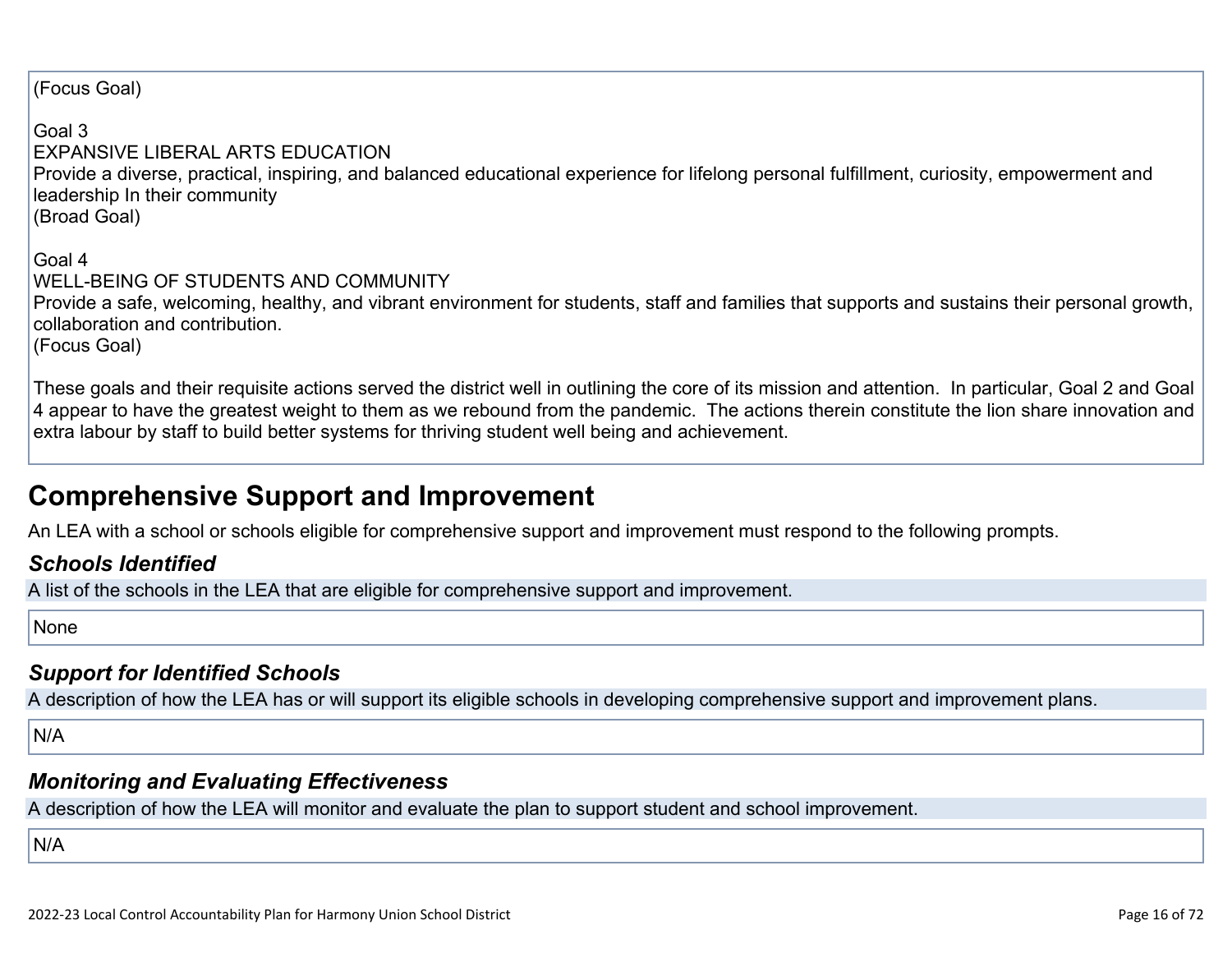# **Engaging Educational Partners**

A summary of the process used to engage educational partners and how this engagement was considered before finalizing the LCAP.

Harmony Union implemented multiple engagement opportunities with stakeholders during the 2021-2022 school year. Not noted below, but instrumental to the LCAP development is the numerous COVID response forums and parent support sessions held weekly that facilitated extensive exchange of information for staff and families regarding needs. In addition, the ongoing regular meetings were held for a variety of staff and parent stakeholder groups as noted below:

Weekly

Student Resource Team: RSP Teacher, Intervention Teacher, Assistant Principal, Counselor, Principal Superintendent, Family Counselor and Restorative Practices Mentor August 16, 2021-June 2, 2022, 35 Sessions Faculty Meeting: All School/District staff, August 16, 2021-June 2, 2022, 35 Sessions Leadership Circle: 3 certificated staff, 3 classified staff, 4 admin staff, August 16, 2021-June 2, 2022, 35 Sessions

Monthly

Board of Education meetings; (improved attendance with zoom...5-20 community/staff participants) PBL Committee: Certificated, Classified and Parent Curriculum Committee:Certificated, Classified and Admin Staff Wellness/Farm to Cafeteria Committee: Certificated and Classified Staff including food service and garden staff School Culture Committee: Certificated, Classified and Admin Staff Community Connection Committee: Certificated, Classified and Admin Staff

**Quarterly** 

Budget Committee: 2 certificated staff, 2 classified staff, 2 admin staff, January 13, April 14, May 31, June 20 Site Council: faculty, staff and parent representative

LCAP Parent Forum: May 18, 2022 SELPA Consultation Guide reviewed May/June 2022

A summary of the feedback provided by specific educational partners.

Faculty, Staff and Admin made multiple recommendations including:

Focus staff collaboration time on on vertical articulation of curriculum through grades for all disciplines to deepen program cohesion and fidelity.

Improvements to SEL implementation in the middle school.

Extending the Academic Coaching Team model to include Math support

Expanded study hall/Tutoring support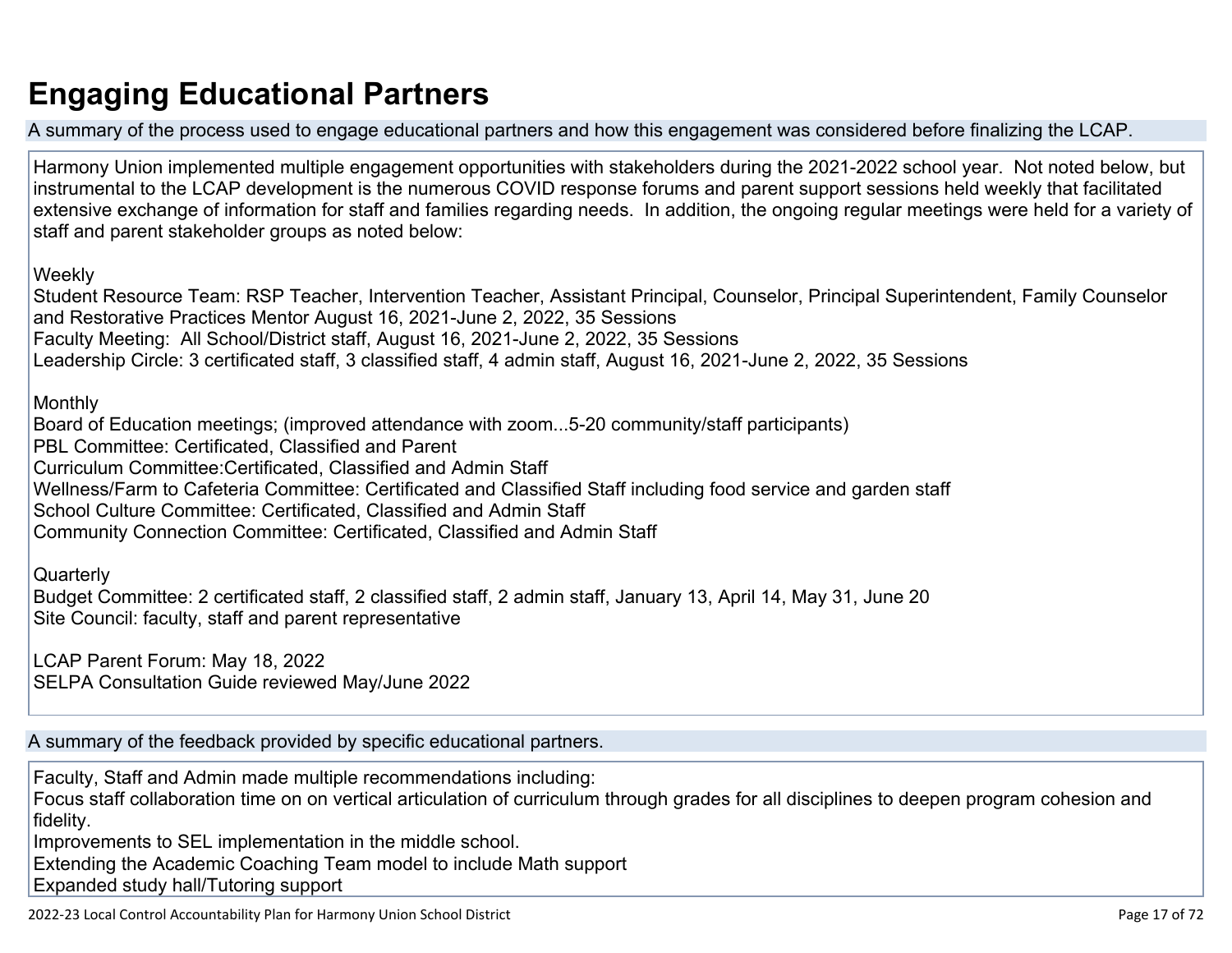Extending school day for lower grades

Parents and Board shared interest in the following: Math Instruction support SEL program additions including more content on Equity, Diversity, and Inclusion Improving parent engagement Learning loss recovery Expansion of music, art, drama and culinary arts.

SELPA Consultation Guide outlined specific targeted areas including: Students with Disabilities access to credentialed staff, aligned materials and appropriate facilities Standards based instruction and access to stands including learning foundations and ELD standards Providing appropriate interventions Encouraging parents of students with disabilities engagement in campus advisement and LCAP development Addressing absenteeism, school engagement and sense of connection and belonging in school Proactive, ongoing SEL development for all students to build safe learning environments for students with special needs.

#### A description of the aspects of the LCAP that were influenced by specific input from educational partners.

Goal 1 includes specific actions to support parent engagement through the use of teleconferencing support for remote members of the community to continue participation in community dialogue, even after full reopen of in person meetings. Facilities improvements action also redirected to emphasize access to facilities

Goal 2 incorporated many actions specific to requests including vertical articulation collaboration time, expansion of intervention program for push in services, professional development for workshop instructional models.

Goal 3 incorporated actions including FTE for Drama, Music posiitions

Goal 4 incorporated recommendations for farm to cafeteria program, SEL program development, extracurricular activities, cohesive community engagement program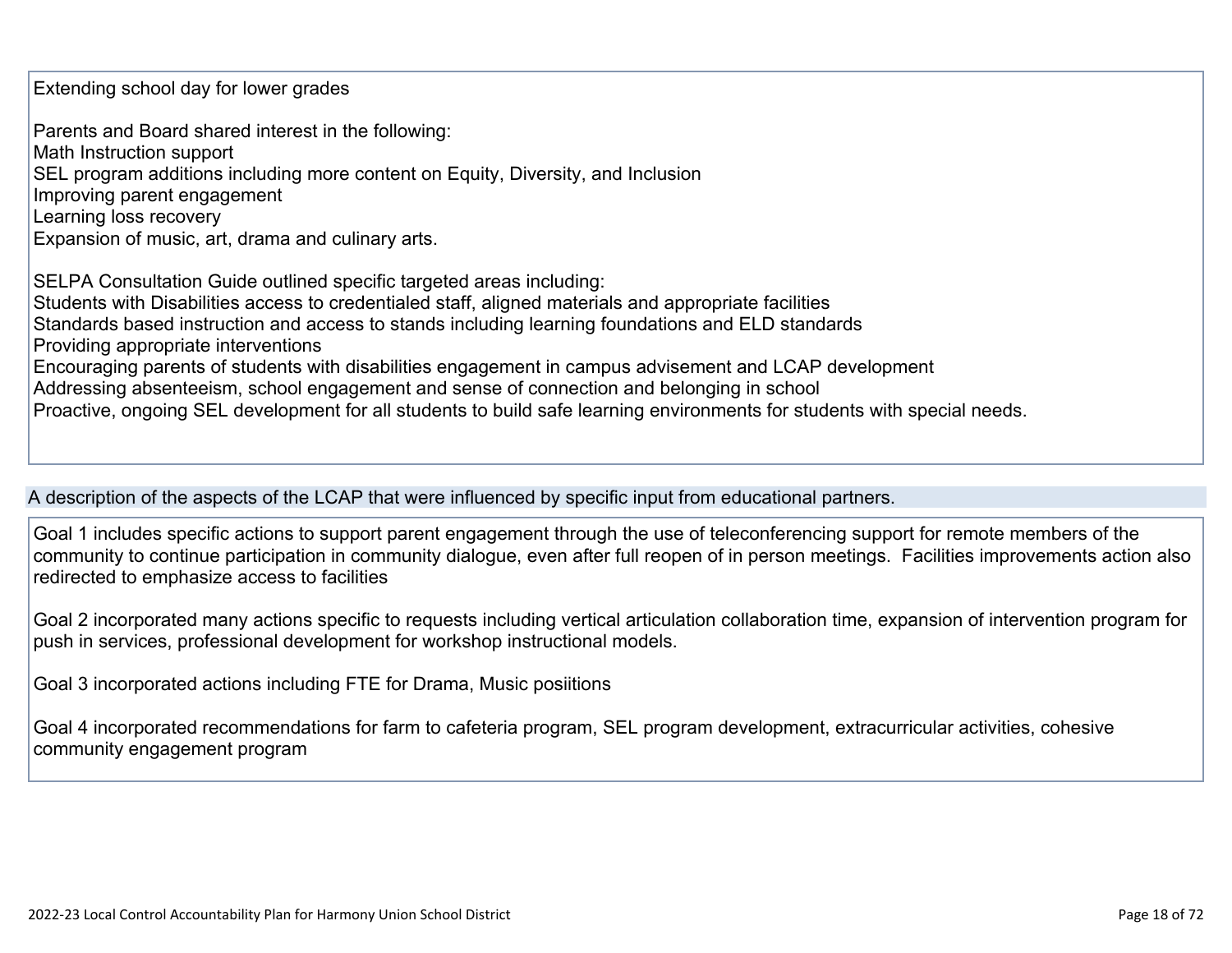# **[Goals and Actions](http://www.doc-tracking.com/screenshots/22LCAP/Instructions/22LCAPInstructions.htm#GoalsandActions)**

## **[Goal](http://www.doc-tracking.com/screenshots/22LCAP/Instructions/22LCAPInstructions.htm#goalDescription)**

| Goal # | <b>Description</b>                                                                                                                                                                                                                          |
|--------|---------------------------------------------------------------------------------------------------------------------------------------------------------------------------------------------------------------------------------------------|
|        | EQUITY IN OPPORTUNITY AND ACCESS<br>Provide an exceptional education for our students through a highly skilled faculty and staff, rich curriculum, exemplary<br>facilities, and active community stakeholder engagement. [Maintenance Goal] |

An explanation of why the LEA has developed this goal.

This is a maintenance goal that sustains the foundational commitment to educational equity via a high quality instructional program, materials, facilities and stakeholder collaborative planning. Without all of these components, obstacles are introduced in the system that can exacerbate obstacles already present for some students. Ensuring there is universal access to quality foundations is essential for student well being and academic success.

Goal 1 is a Maintenance Goal Addressing Priority 1: Basic Services, Priority 2 Implementation of State Standards, Priority 3 Parent Involvement

Priority 1 Basic services is addressed through action 1.2,1.3 and 1.4 and monitored through Williams act, library, Fit survey and Tech metrics

Priority 2 Implementation of State standards is addressed through action 1.1 Highly qualified staff and monitored through metric Average years of experience and percentage of credentialed teachers teaching in assigned content area.

Priority 3 Parent Involvement is addressed through action 1.5 Parent and stakeholder engagement and is monitored through metric for Youth Truth Survey

### **[Measuring and Reporting Results](http://www.doc-tracking.com/screenshots/22LCAP/Instructions/22LCAPInstructions.htm#MeasuringandReportingResults)**

| <b>Metric</b>                                                                    | <b>Baseline</b> | Year 1 Outcome | Year 2 Outcome | Year 3 Outcome | Desired Outcome for<br>$2023 - 24$ |
|----------------------------------------------------------------------------------|-----------------|----------------|----------------|----------------|------------------------------------|
| Average years of<br>experience for<br>certificated teaching<br>staff [Priority 2 | 13.33 Years     | 14.33          |                |                | $>13$ years                        |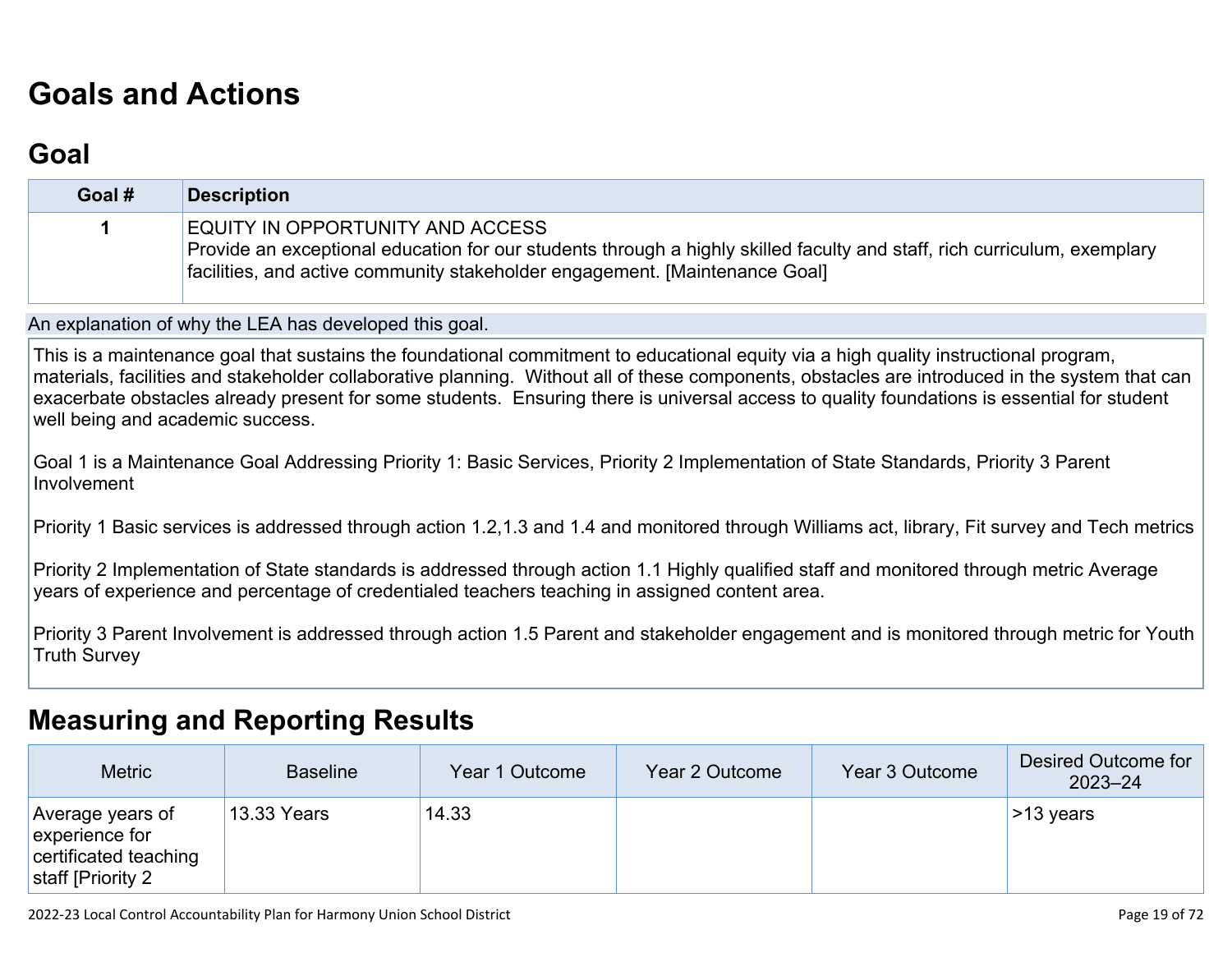| <b>Metric</b><br><b>Baseline</b>                                                                                                                                                               |                                  | Year 1 Outcome                        | Year 2 Outcome | Year 3 Outcome | Desired Outcome for<br>$2023 - 24$                   |
|------------------------------------------------------------------------------------------------------------------------------------------------------------------------------------------------|----------------------------------|---------------------------------------|----------------|----------------|------------------------------------------------------|
| Implementation of<br>State Standards]                                                                                                                                                          |                                  |                                       |                |                |                                                      |
| <b>Williams inventory</b><br>report [Priority 1<br><b>Student Access to</b><br><b>Instructional Materials]</b>                                                                                 | 100% Compliant<br>100% Compliant |                                       |                |                | 100% Compliant                                       |
| <b>Technology Work</b><br>ticket completion<br>rate/latency [Priority 1<br><b>Student Access to</b><br><b>Instructional Materials]</b>                                                         | Median 1 week                    | 3 days                                |                |                | Median 3 Days                                        |
| Library Hours of<br>Operation record<br>[Priority 1 Student<br>Access to Instructional<br>Materials]                                                                                           | 6.5 hours                        | 6,5 hours                             |                |                | 6.5 hours                                            |
| Library volume<br>inventory report<br>[Priority 1 Student<br>Access to Instructional<br>Materials]                                                                                             | 8,612 Titles, 10,117<br>Volumes  | 8,825 Title, 10,339<br><b>Volumes</b> |                |                | >10,000 Titles, 11,000<br>Volumes, digital<br>access |
| <b>Annual FIT Survey</b><br>[Priority 1 Student<br><b>Access to Instructional</b><br>Materials]                                                                                                | 100% met                         | 100% met                              |                |                | 100% met                                             |
| Average score for<br><b>YouthTruth Survey</b><br><b>Family Engagement</b><br><b>Question: Describing</b><br>the degree to which<br>families are engaged<br>in their school and<br>empowered to | 3.91                             | 3.72                                  |                |                | >3.75                                                |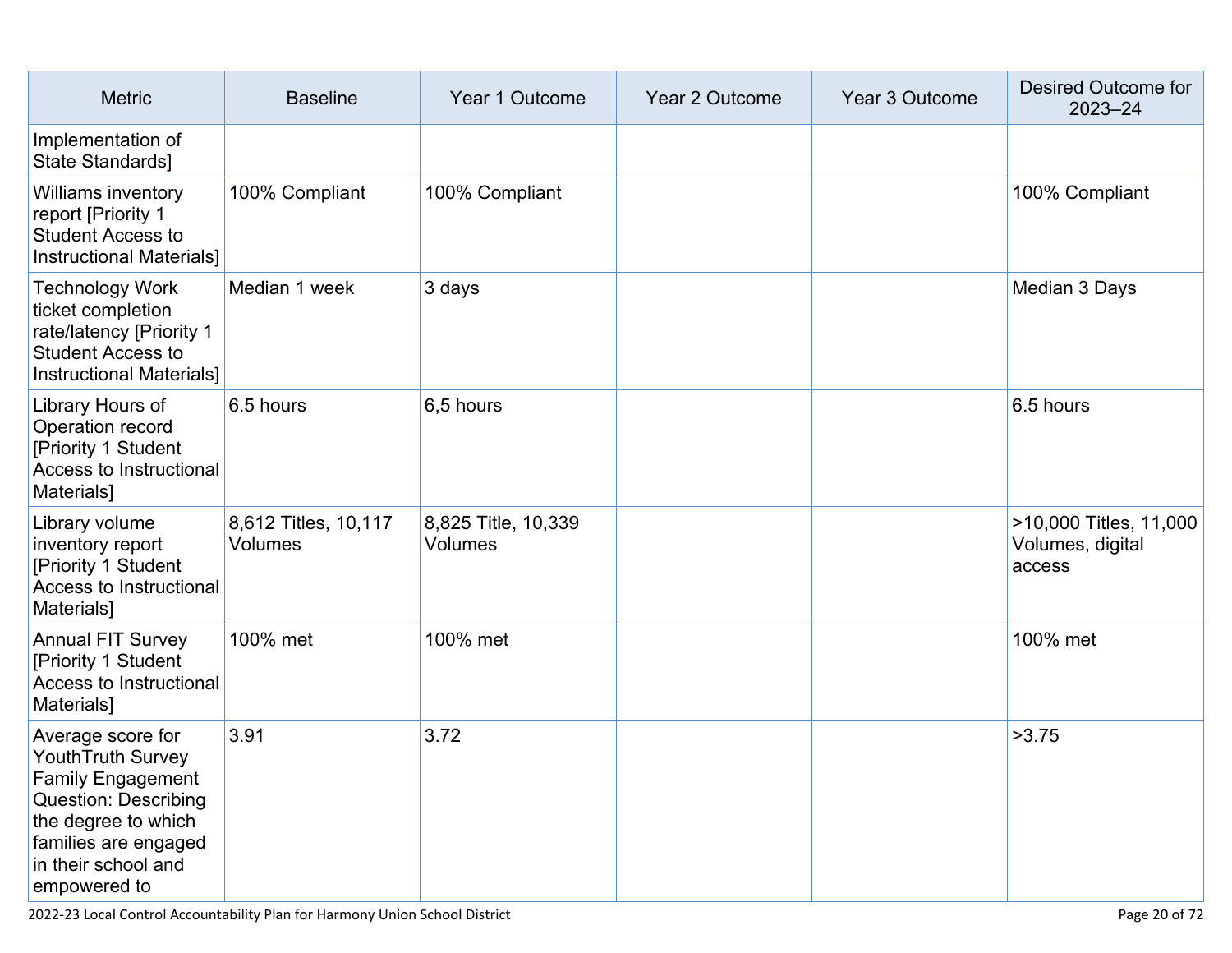| <b>Metric</b>                                                                                                                                                              | <b>Baseline</b>                                                         | Year 1 Outcome                                                          | Year 2 Outcome | Year 3 Outcome | Desired Outcome for<br>$2023 - 24$                                                                            |
|----------------------------------------------------------------------------------------------------------------------------------------------------------------------------|-------------------------------------------------------------------------|-------------------------------------------------------------------------|----------------|----------------|---------------------------------------------------------------------------------------------------------------|
| influence decision<br>making including<br>families of students<br>with exceptional<br>needs and families of<br>unduplicated students<br>[Priority 3 Parent<br>Involvement] |                                                                         |                                                                         |                |                |                                                                                                               |
| Percentage of<br>properly credentialed<br>teachers [Priority 2<br>Implementation of<br>State Standards]                                                                    | 93%                                                                     | 93%                                                                     |                |                | >95%                                                                                                          |
| Implementation of<br>academic content<br>standards including<br>EL access to CA<br>standards including<br><b>ELS standards</b>                                             | 100%. All students<br>have access to CCSS<br>including ELD<br>standards | 100%. All students<br>have access to CCSS<br>including ELD<br>standards |                |                | (Maintain). 100% of<br>students will have<br>access to CCSS<br>including EL access to<br><b>ELD</b> standards |

# **[Actions](http://www.doc-tracking.com/screenshots/22LCAP/Instructions/22LCAPInstructions.htm#actions)**

| Action # | Title                                                       | Description                                                                                                                                          | <b>Total Funds</b> | Contributing |
|----------|-------------------------------------------------------------|------------------------------------------------------------------------------------------------------------------------------------------------------|--------------------|--------------|
| 1.1      | <b>Highly Qualified Staff</b>                               | Hire and support the professional development and collaboration of<br>experienced, skilled and properly assigned staff                               | \$1,539,000.00     | <b>No</b>    |
| 1.2      | Universal and ready<br>access to equipment<br>and materials | Provide quality, CCSS articulated curriculum materials, seemless<br>technology integration and appropriate equipment/materials for<br>staff/students | \$47,000.00        | <b>No</b>    |
| 1.3      | Library Access                                              | Provide ready access to well equipped and staffed school Library                                                                                     | \$55,000.00        | <b>No</b>    |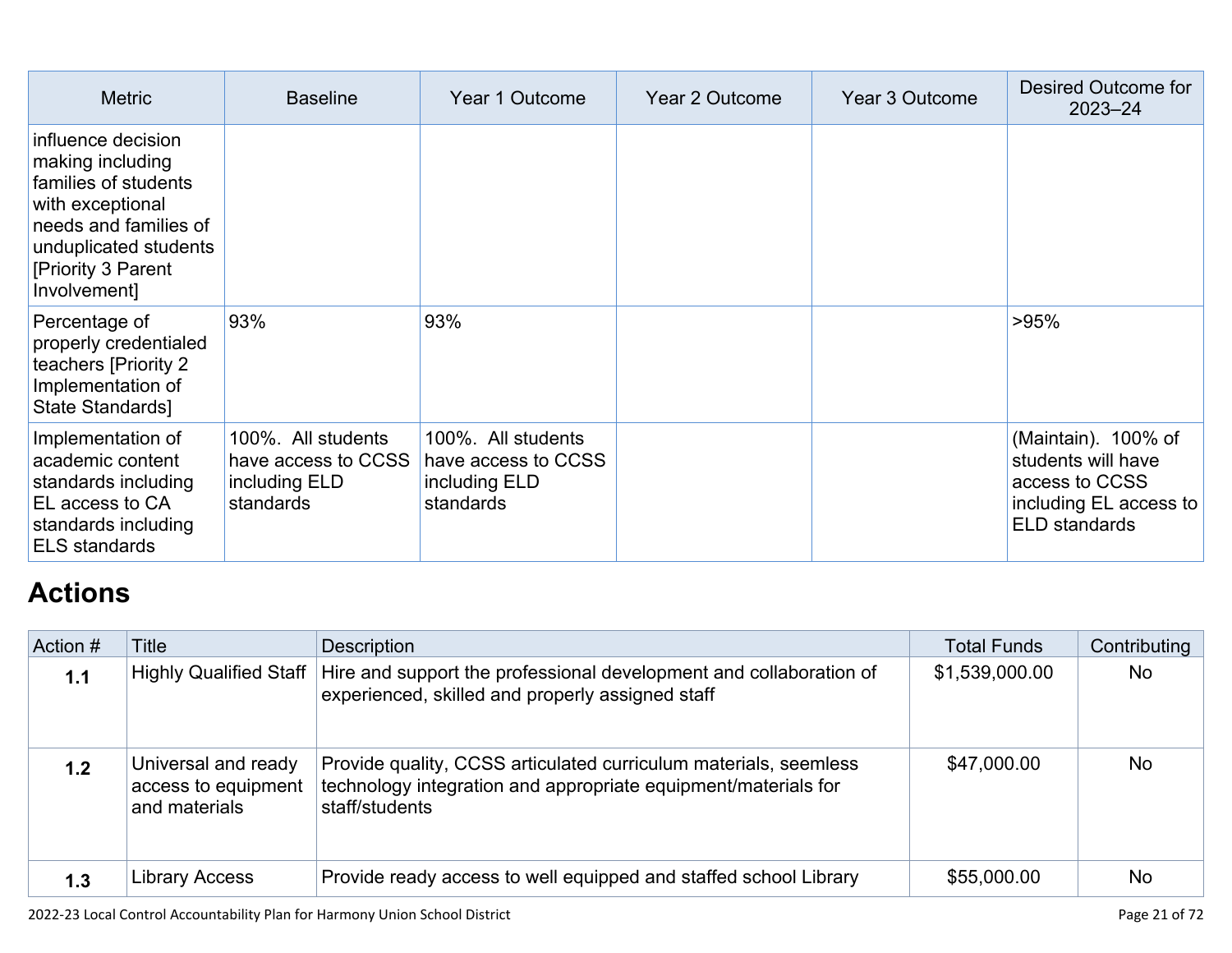| Action # | Title                                                            | <b>Description</b>                                                                                                                                                                                                                       | <b>Total Funds</b> | Contributing |
|----------|------------------------------------------------------------------|------------------------------------------------------------------------------------------------------------------------------------------------------------------------------------------------------------------------------------------|--------------------|--------------|
|          |                                                                  |                                                                                                                                                                                                                                          |                    |              |
| 1.4      | <b>School Facility</b><br>Maintenance and<br><b>Improvements</b> | Maintain facility at high level of function, invest funding for facilities<br>improvements with specific emphasis on preserving and expanding<br>accessibility for all community members                                                 | \$160,000.00       | <b>No</b>    |
| 1.5      | Parent and<br>Stakeholder<br>Engagement                          | Facilitate remote access to important community meetings for<br>parents/community member unable to attend in person, provision of<br>teleconference software and equipment, implement advanced<br>notification system/website/school app | \$11,000.00        | Yes          |

### **[Goal Analysis \[2021-22\]](http://www.doc-tracking.com/screenshots/22LCAP/Instructions/22LCAPInstructions.htm#GoalAnalysis)**

An analysis of how this goal was carried out in the previous year.

A description of any substantive differences in planned actions and actual implementation of these actions.

Action 1.1 Highly Qualified Staff: Cost allocations are similar, however, increasing costs of bargaining unit contracts relative to flat funding growth induced a reduction of FTE relative to cost factor. Thus less staff will be hired to stay within funding projections while costs per contract have increased.

Action 1.2 Universal Access to equipment and materials: No substantive differences

Action 1.3 Library Access: No substantive differences

Action 1.4 School Facility and Maintenance Improvements: No substantive differences however note that bond project has moved forward (separate expenditures from LCAP but sizable relative to minor LCFF scope.

Action 1.5 Parent and Stakeholder Engagement: Less events were held due to COVID restrictions

An explanation of material differences between Budgeted Expenditures and Estimated Actual Expenditures and/or Planned Percentages of Improved Services and Estimated Actual Percentages of Improved Services.

Action 1.1 Highly Qualified Staff: Increases in expenditures due to bargaining unit settlement and salary schedule realignment. Significant increase beyond projection.

Action 1.2 Universal Access to equipment and materials: No material differences

Action 1.3 Library Access: No material differences

Action 1.4 School Facility and Maintenance Improvements: No substantive differences however note that 6m bond project has moved forward (separate expenditures from LCAP but sizable relative to minor LCFF scope).

2022-23 Local Control Accountability Plan for Harmony Union School District **Page 21** of 72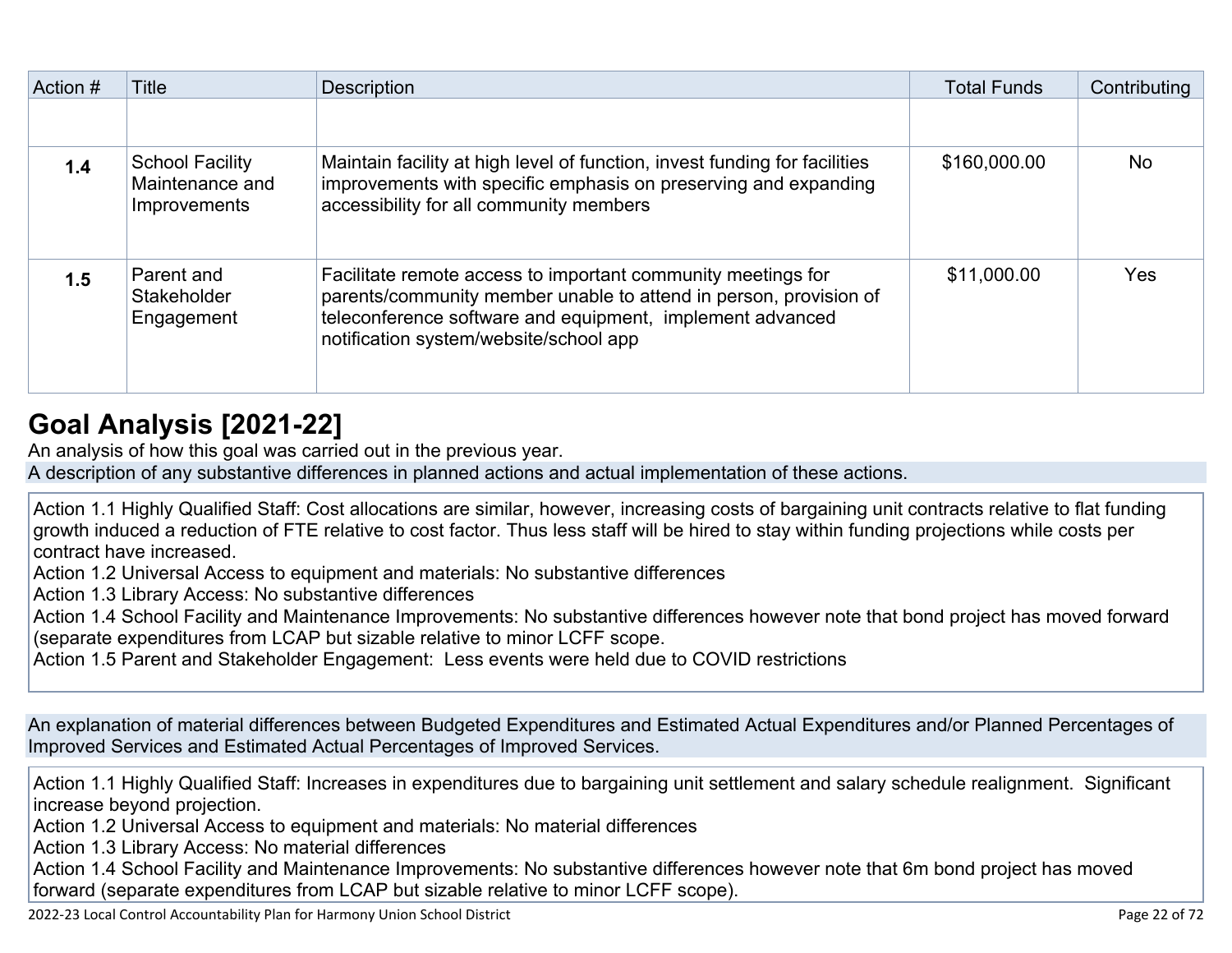Action 1.5 Parent and Stakeholder Engagement: No material differences, though less events were held, cost of remaining events were higher than projected and came close to budget.

An explanation of how effective the specific actions were in making progress toward the goal.

Effective. Salmon Creek had 1 teacher without complete certification, though completion of certificate is pending. There was a drop in parent engagement report in Youth Truth. This was also reflected in county level data. It could be that 20-21 saw increased parent involvement due to distance learning and the launch to reopen, but 2021-2022 saw decreased engagement due to school returning to normal operation.

A description of any changes made to the planned goal, metrics, desired outcomes, or actions for the coming year that resulted from reflections on prior practice.

The desire to retain and attract qualified staff in a highly competitive job market required increases to salaries as the district went out to hire new positions. This increased the costs in 1.1 (as did more full details on additional sources of funding for the line item (not included in the 21-22 LCAP).

Also not included in 21-22 LCAP is the cost of major bond improvements. The district has expenses in excess of 6 million due to major facility improvements included ADA accessibly, community gathering spaces, improved instructional facilities and playground equipment. These expenditures are from a bond passed in 2018 as well as reserve facilities funds not tied to LCFF or current year state/federal revenues.

**A report of the Total Estimated Actual Expenditures for last year's actions may be found in the Annual Update Table. A report of the Estimated Actual Percentages of Improved Services for last year's actions may be found in the Contributing Actions Annual Update Table.**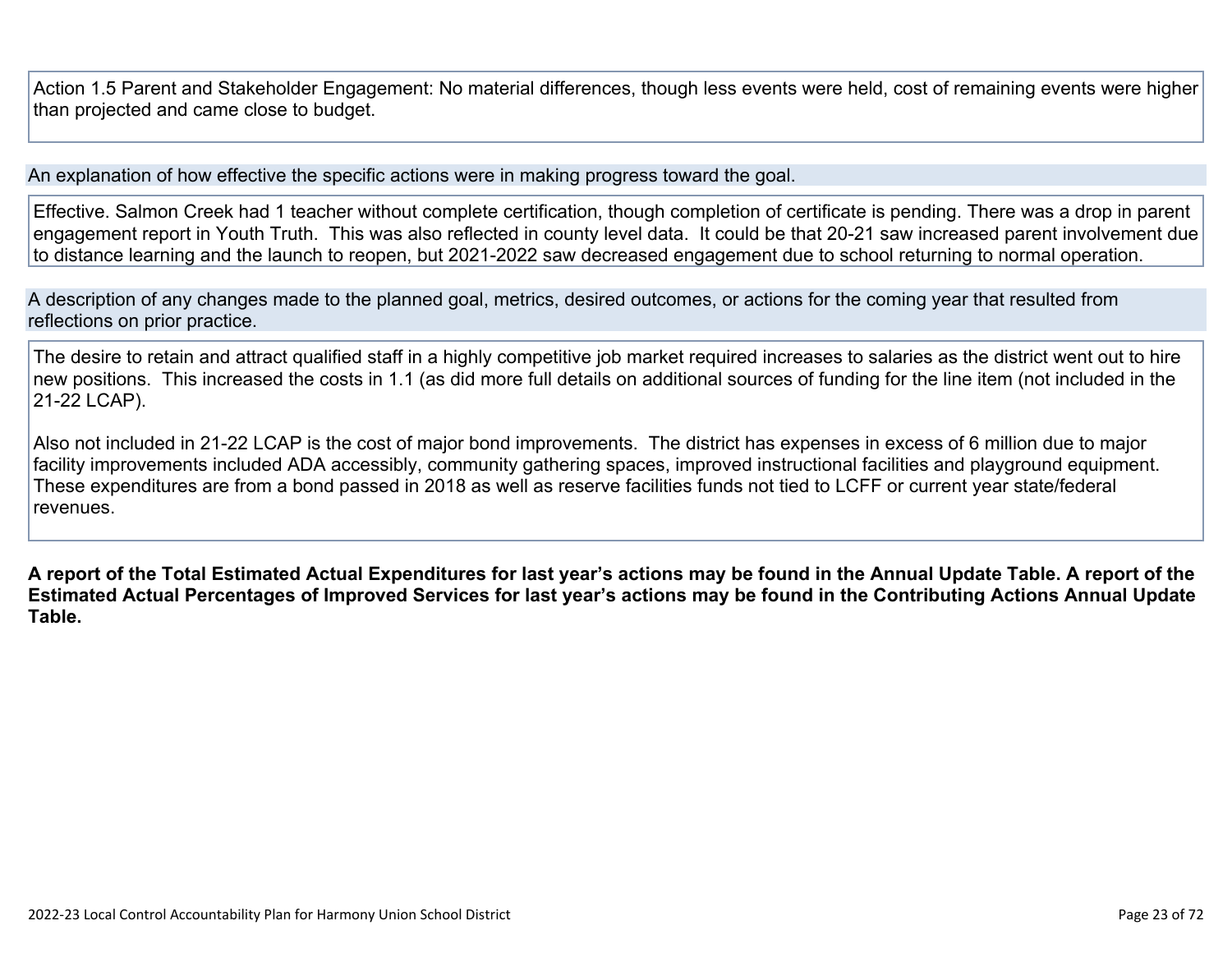# **[Goals and Actions](http://www.doc-tracking.com/screenshots/22LCAP/Instructions/22LCAPInstructions.htm#GoalsandActions)**

### **[Goal](http://www.doc-tracking.com/screenshots/22LCAP/Instructions/22LCAPInstructions.htm#goalDescription)**

| Goal #       | <b>Description</b>                                                                                                                                                                                           |
|--------------|--------------------------------------------------------------------------------------------------------------------------------------------------------------------------------------------------------------|
| $\mathbf{2}$ | ACADEMIC PROFICIENCY FOR ALL STUDENTS<br>Provide cohesive, responsive and effective supports for students to reach proficiency in reading, writing, math and other<br>foundational disciplines. [Focus Goal] |

An explanation of why the LEA has developed this goal.

Though Harmony has demonstrated strong CAASSP results, there is room for growth. Our socio-economically disadvantaged students underperform peers. Math too, languishes compared to ELA performance. Important to the community is increasing the granularity of instruction in the classroom environment, thus a workshop model with additional academic coaching staff (intervention teacher and paraprofessional) are believed to be able to provide improvements in academic growth for students. In addition, refinement of vertical grade level articulation is believed to also improve instructional cohesion year over year, ensuring that gaps do not develop instructionally as students move from teacher to teacher. Finally, the great success experiencing during the pandemic with the MTSS team having been reformed into a wrap around Student Resources Team, leads HUSD to believe maintaining this structure even after the pandemic could yield similar results in improved student performance and support.

Goal 2 is a Focus Goal Addressing Priority 4: Student Achievement and Priority 8 Student Outcomes

Priority 4: Student Achievement is addressed through all actions 2.1, 2.2, 2.3, 2.4, 2.5 and monitored through Metrics: "Youth Truth academic challenge and resources measure", "CAASPP performance data in ELA & Math" and "F&P Longitudinal Reading Proficiency Data"

Priority 8 Student Outcomes is addressed through all actions 2.1, 2.2, 2.3, 2.4, 2.5 and monitored through all Goal 2 metrics.

### **[Measuring and Reporting Results](http://www.doc-tracking.com/screenshots/22LCAP/Instructions/22LCAPInstructions.htm#MeasuringandReportingResults)**

| <b>Metric</b>                                                | <b>Baseline</b> | Year 1 Outcome               | Year 2 Outcome | Year 3 Outcome | Desired Outcome for<br>$2023 - 24$ |
|--------------------------------------------------------------|-----------------|------------------------------|----------------|----------------|------------------------------------|
| Youth Truth Student<br>Academic Challenge<br>Summary Measure | 3.52            | <b>Results Not Available</b> |                |                | >3.9                               |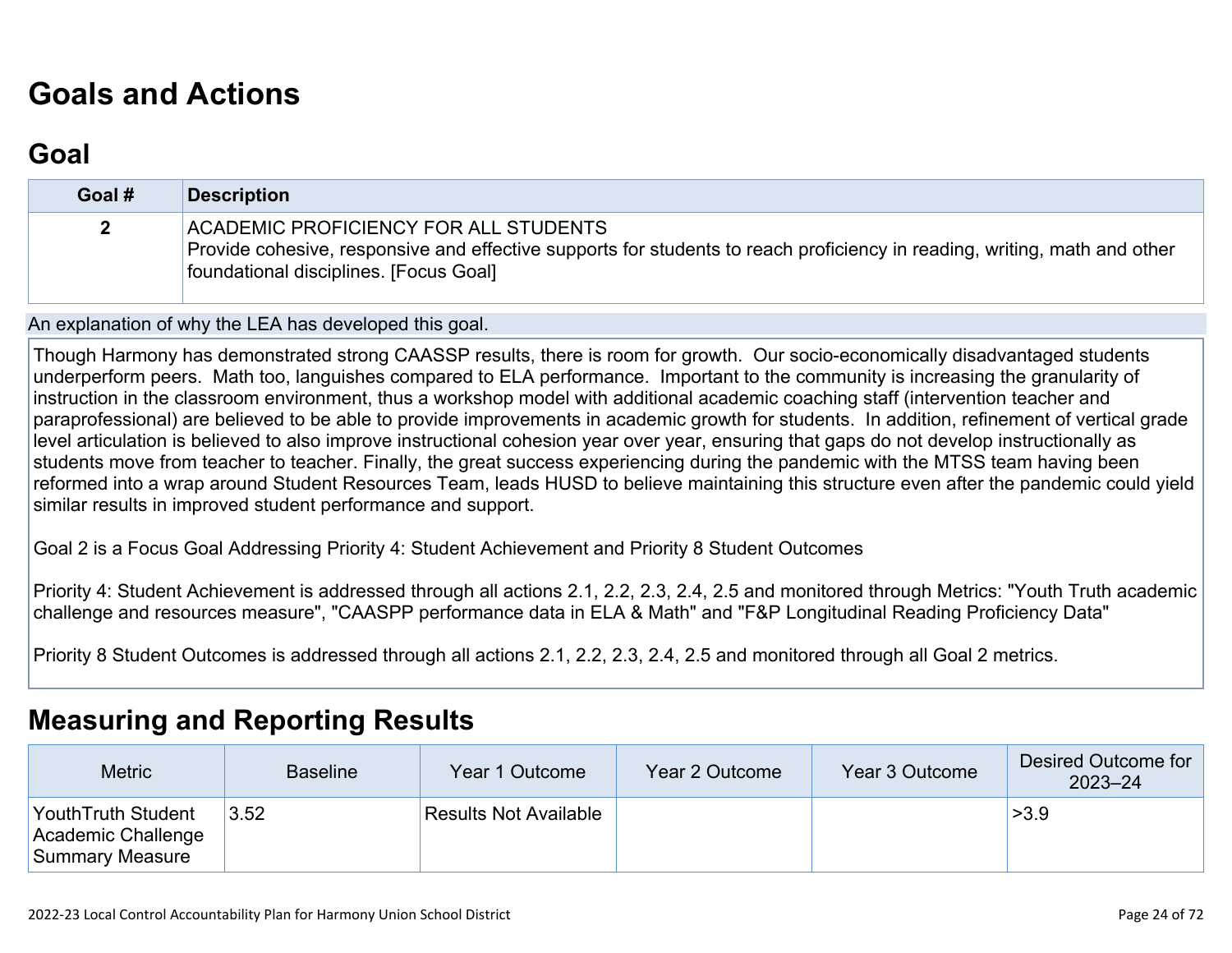| <b>Metric</b><br><b>Baseline</b>                                                                                           |                                                                                                  | Year 1 Outcome                             | Year 2 Outcome | <b>Year 3 Outcome</b> | Desired Outcome for<br>$2023 - 24$                        |
|----------------------------------------------------------------------------------------------------------------------------|--------------------------------------------------------------------------------------------------|--------------------------------------------|----------------|-----------------------|-----------------------------------------------------------|
| Youth Truth Family<br><b>Resources Summary</b><br><b>Measures</b>                                                          | 4.15                                                                                             | <b>Results Not Available</b>               |                |                       | >4.25                                                     |
| 78% at grade level<br>F&P Longitudinal<br>75% at grade level<br>Proficiency Data,<br>Percent of students at<br>grade level |                                                                                                  |                                            |                | 90% at grade level    |                                                           |
| CAASPP performance Blue Performance, 40<br>in ELA                                                                          | pts above standard                                                                               | <b>Results Not Available</b>               |                |                       | All groups in blue                                        |
| CAASPP performance Green Performance,<br>in Math                                                                           | 1.5 pts above<br>standard, 30 pts<br>below for low socio-<br>economic                            | <b>Results Not Available</b>               |                |                       | Eliminate gap<br>between subgroups,<br>all groups in blue |
| Suspension and<br><b>Expulsion Rate</b>                                                                                    | ~0% Expulsion Rate,<br>10% Suspension Rate                                                       | ~0% Expulsion Rate,<br>10% Suspension Rate |                |                       | 0% suspension, 0%<br>expulsion                            |
| % of English learners<br>making progress<br>towards English<br>proficiency                                                 | Based on 2018-2019<br>data: 100% of<br>students made<br>progress as measured<br>by ELPAC testing | Measurable data not<br>significant N=1     |                |                       | (maintain) 0% middle<br>school drop out rate              |
| Reclassification rate                                                                                                      | 33% (2018-2019)<br>N/A% (2020-2021)                                                              | Not Available (21-22)<br>$N=1$             |                |                       | At least 33% of<br>students per year.                     |

# **[Actions](http://www.doc-tracking.com/screenshots/22LCAP/Instructions/22LCAPInstructions.htm#actions)**

| Action # | <b>Title</b>               | Description                                                                                                                                                                                  | <b>Total Funds</b> | Contributing |
|----------|----------------------------|----------------------------------------------------------------------------------------------------------------------------------------------------------------------------------------------|--------------------|--------------|
|          | Curriculum<br>Articulation | Facilitate collaboration time for teachers to review curriculum<br>implementations for ELA, Math, Science, Social Science, PBL, Music,<br>and PE. Publish articulation guides at completion. | \$5,200.00         | <b>No</b>    |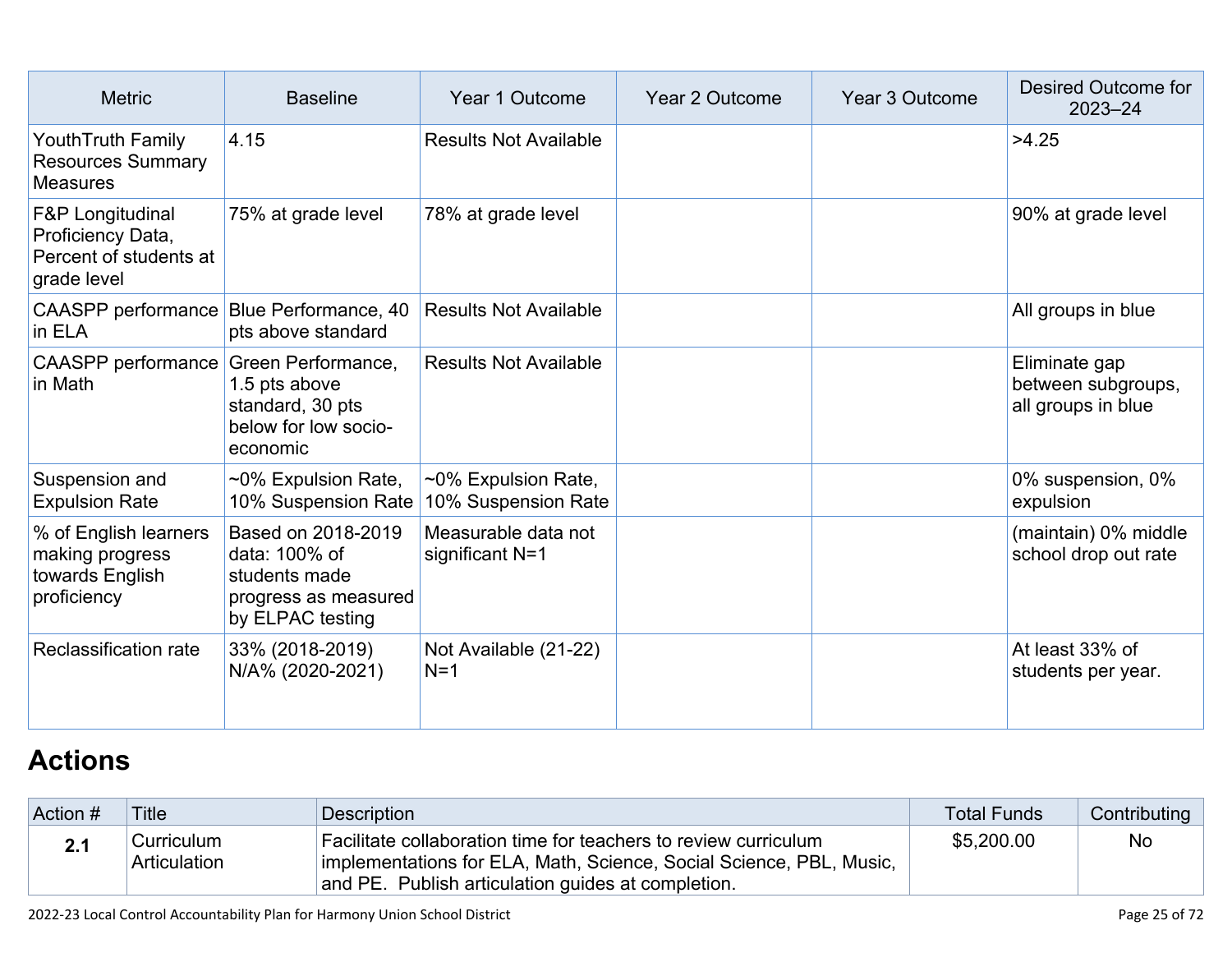| Action # | Title                        | <b>Description</b>                                                                                                                                                                                                                                                      | <b>Total Funds</b> | Contributing |
|----------|------------------------------|-------------------------------------------------------------------------------------------------------------------------------------------------------------------------------------------------------------------------------------------------------------------------|--------------------|--------------|
|          |                              |                                                                                                                                                                                                                                                                         |                    |              |
| 2.2      | Tier 1.5 Workshops           | Implement in-class push in supports via workshop model, additional<br>paraprofessional staff, curriculum materials, training, and master<br>schedule articulation.                                                                                                      | \$85,000.00        | <b>Yes</b>   |
| 2.3      | Intervention Tier 2          | Intervention Teacher and Paraprofessional team supporting 1:1 and<br>small group pull outs to supplement push in supports in tier 1.5 for<br>ELA/Math                                                                                                                   | \$65,500.00        | Yes          |
| 2.4      | <b>Study Hall Tutoring</b>   | Provide 1-1.5 hours daily of study hall for upper grades students.<br>Additional staffing to support increased group sizes                                                                                                                                              | \$10,100.00        | Yes          |
| 2.5      | <b>MTSS Resource</b><br>Team | Staff time dedicated to constant identification, monitoring and<br>provision of wrap around services to ensure all students experiencing<br>academic, social/emotional or personal struggle are provided support.<br>Staff include Counselor, Admin, Intervention Team, | \$60,550.00        | <b>Yes</b>   |

## **[Goal Analysis \[2021-22\]](http://www.doc-tracking.com/screenshots/22LCAP/Instructions/22LCAPInstructions.htm#GoalAnalysis)**

An analysis of how this goal was carried out in the previous year. A description of any substantive differences in planned actions and actual implementation of these actions.

Action 2.1 Articulation Guidelines for ELA and Math were completed, PBL, Social Science, Science, PE not completed for 21/22

Action 2.2 No substantive differences

Action 2.3 No substantive differences

Action 2.4 No substantive differences

Action 2.5 No substantive differences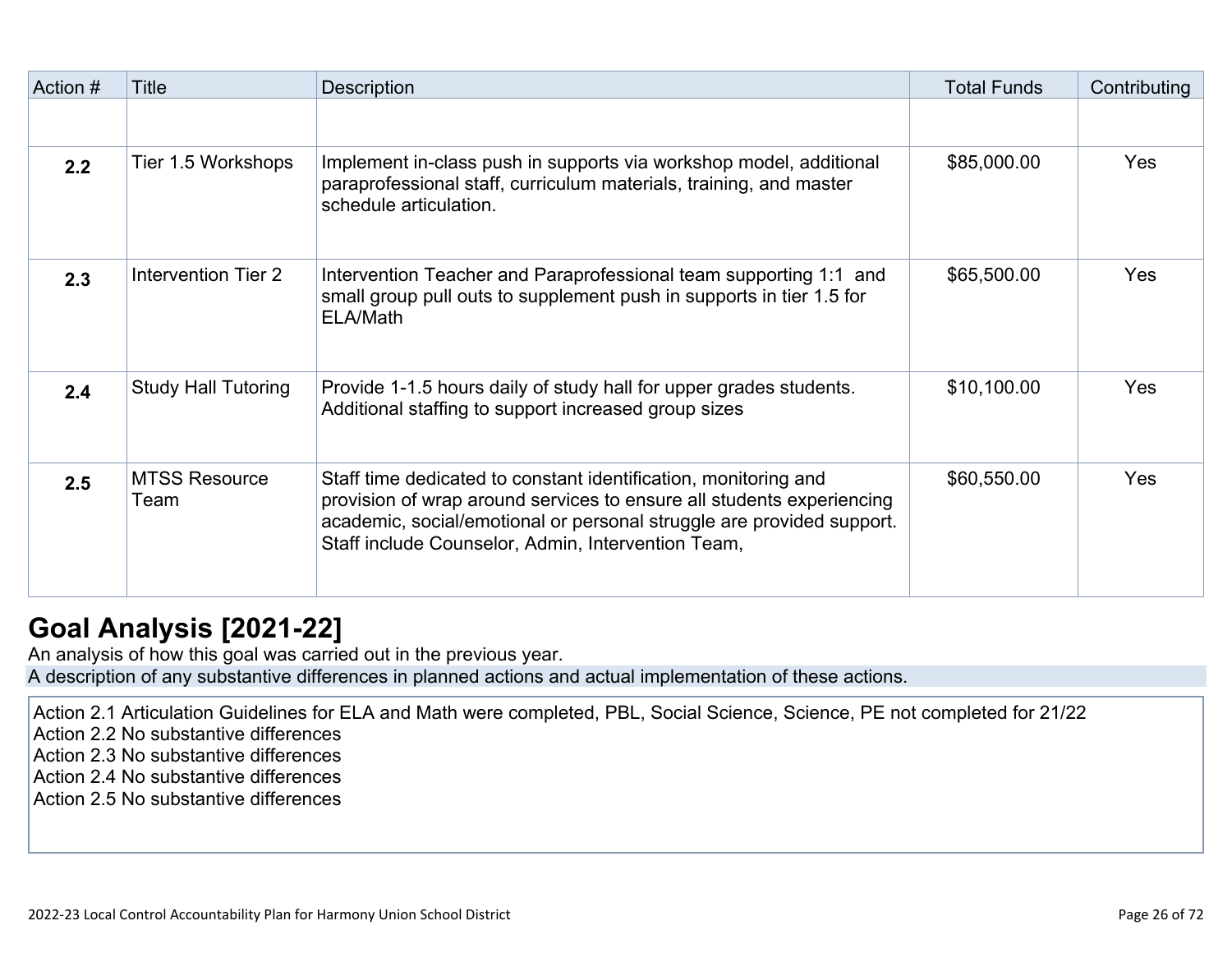An explanation of material differences between Budgeted Expenditures and Estimated Actual Expenditures and/or Planned Percentages of Improved Services and Estimated Actual Percentages of Improved Services.

Action 2.1 Additional staff time increased costs modestly Action 2.2 No material differences Action 2.3 No material differences Action 2.4 No material differences Action 2.5 No material differences

An explanation of how effective the specific actions were in making progress toward the goal.

Action 2.1 Significant progress made on articulation conversations. Complete package of subject area articulations was not completed. Action 2.2 This action proved Incredibly effective at improving student outcomes. Adoption by staff was rapid and well received. Action 2.3 Effective. Additional intervention staff greatly expanded reach of the program ensuring the Student Resource Team could assign support and ensure it was fulfilled with short timelines. Action 2.4 Effective, though attendance was impacted by COVID absences and quarantines.

Action 2.5 Effective. The MTSS team worked weekly tracking students and assigning supports. All students identified as needing supports were assigned staff to meet the objectives.

A description of any changes made to the planned goal, metrics, desired outcomes, or actions for the coming year that resulted from reflections on prior practice.

Action 2.1 Articulation will focus on PBL, Science, Social Science Action 2.2 Will continue with plan, requests were made to expand ACT workshop program into mathematics but funding limits the ability to expand

Action 2.3 Continue with plan

Action 2.4 Continue with plan

Action 2.5 Continue with plan, new program with COE to support MTSS groups will bring this group into collaboration with other school districts to share best practices during the 22/23 school year.

**A report of the Total Estimated Actual Expenditures for last year's actions may be found in the Annual Update Table. A report of the Estimated Actual Percentages of Improved Services for last year's actions may be found in the Contributing Actions Annual Update Table.**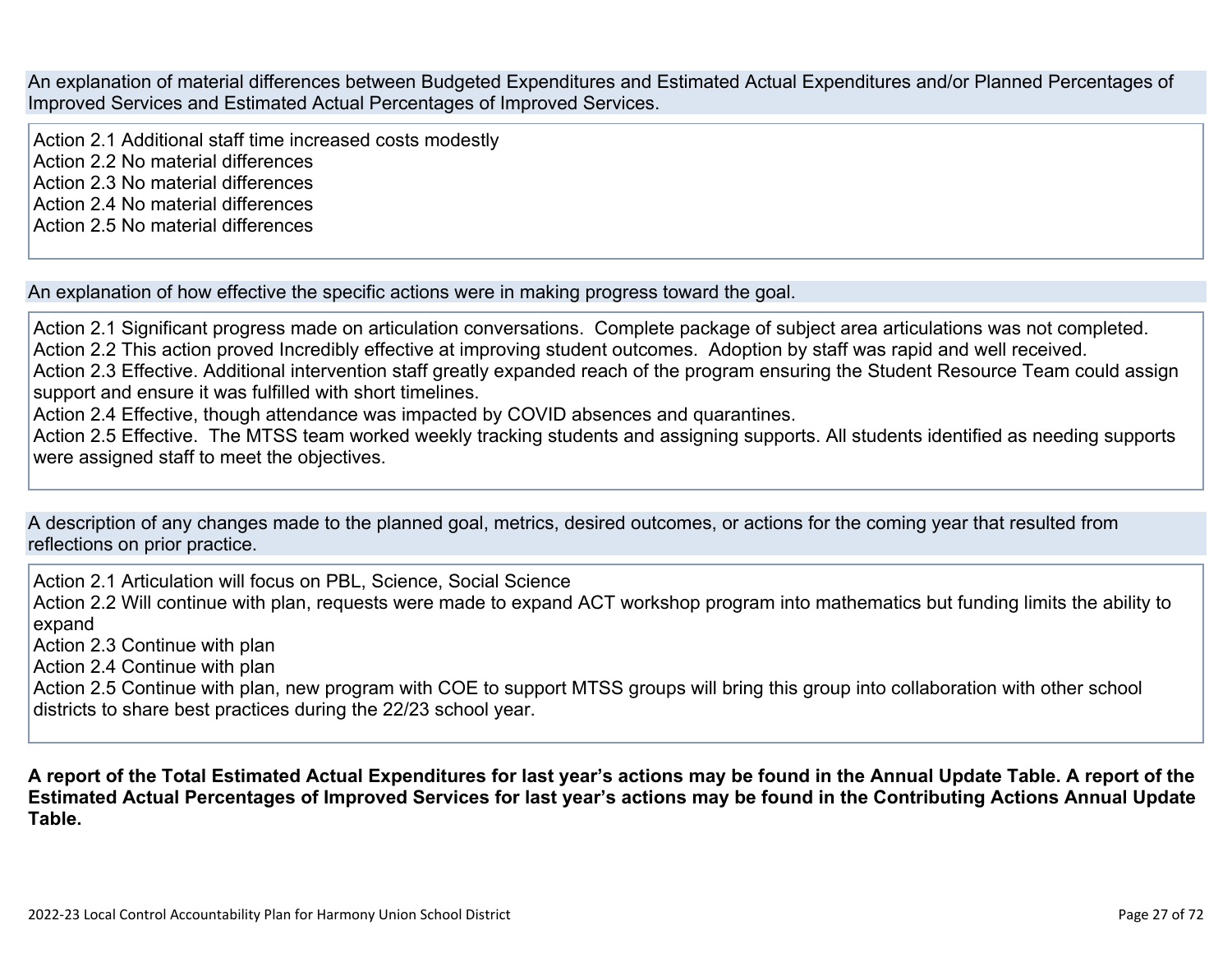# **[Goals and Actions](http://www.doc-tracking.com/screenshots/22LCAP/Instructions/22LCAPInstructions.htm#GoalsandActions)**

## **[Goal](http://www.doc-tracking.com/screenshots/22LCAP/Instructions/22LCAPInstructions.htm#goalDescription)**

| Goal # | <b>Description</b>                                                                                                                                                                                                                  |
|--------|-------------------------------------------------------------------------------------------------------------------------------------------------------------------------------------------------------------------------------------|
|        | <b>EXPANSIVE LIBERAL ARTS EDUCATION</b><br>Provide a diverse, practical, inspiring, and balanced educational experience for lifelong personal fulfillment, curiosity,<br>empowerment and leadership in their community [Broad Goal] |

An explanation of why the LEA has developed this goal.

Harmony Union School District is committed to an expanded curriculum that ensures students have access to high quality enrichment instruction in Agro-ecology, environmental science, music, arts and drama. Improvement to student engagement, fulfillment, connection to school, and success in core subjects are observed benefits of broad liberal arts programs.

Goal 3 is a Broad Goal Addressing Priority 7: Access to a Broad Course of Study

Priority 7: Access to a Broad Course of Study is addressed through all actions 3.1 & 3.2 and monitored through Metrics: "Youth Truth Survey", "Percent IEP with enrichment schedules" and "Concert and drama productions per grade"

### **[Measuring and Reporting Results](http://www.doc-tracking.com/screenshots/22LCAP/Instructions/22LCAPInstructions.htm#MeasuringandReportingResults)**

| <b>Metric</b>                                                         | <b>Baseline</b>                                            | Year 1 Outcome                                                                                    | Year 2 Outcome | Year 3 Outcome | Desired Outcome for<br>$2023 - 24$                                  |
|-----------------------------------------------------------------------|------------------------------------------------------------|---------------------------------------------------------------------------------------------------|----------------|----------------|---------------------------------------------------------------------|
| <b>Master Schedule</b>                                                | Music >1 session per<br>week $1-8$ , $Art = 0$<br>sessions | Music Session 2+ per<br>week for grades 3-8,<br>Art increased to $\sim$ 1<br>per grade for 21-22. |                |                | Music >2 sessions per<br>week 1-8<br>Art >1 session per<br>week K-5 |
| Youth Truth Student<br>Engagement<br><b>Summary Measure</b><br>Median | 3.34                                                       | <b>Results Not Available</b>                                                                      |                |                | >3.75                                                               |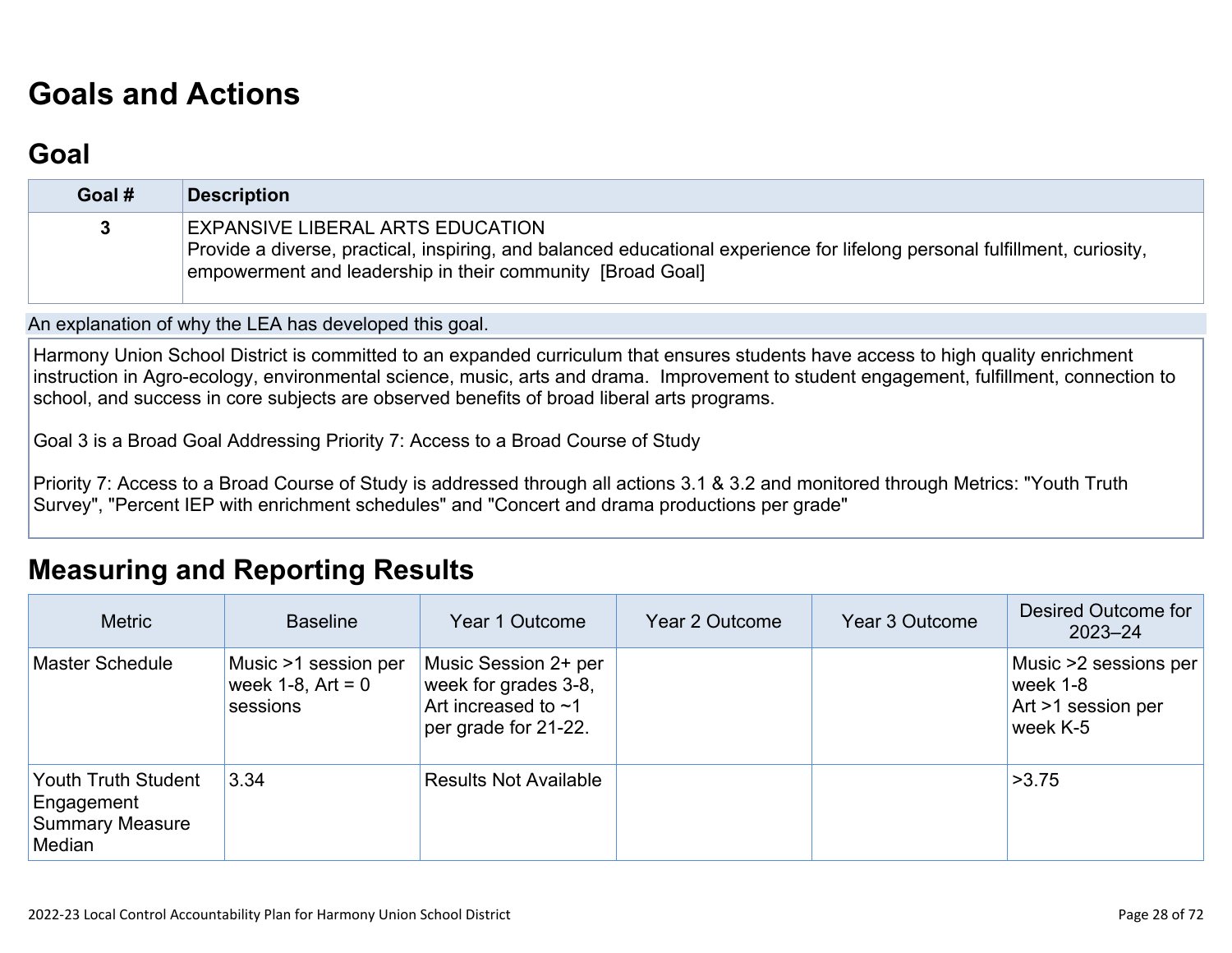| <b>Metric</b>                                                                                                                                                   | <b>Baseline</b>                                                                                                                                | Year 1 Outcome                                                                                                                                                                                    | <b>Year 2 Outcome</b> | Year 3 Outcome | Desired Outcome for<br>$2023 - 24$                                                                                                                                                           |
|-----------------------------------------------------------------------------------------------------------------------------------------------------------------|------------------------------------------------------------------------------------------------------------------------------------------------|---------------------------------------------------------------------------------------------------------------------------------------------------------------------------------------------------|-----------------------|----------------|----------------------------------------------------------------------------------------------------------------------------------------------------------------------------------------------|
| Percent of IEP<br>students schedules<br>that include general<br>education enrichment<br>courses                                                                 | 100%                                                                                                                                           | 100%                                                                                                                                                                                              |                       |                | 100%                                                                                                                                                                                         |
| <b>Concert and Drama</b><br>production<br>performances per<br>grade per year<br>(average for each<br>grade)                                                     | $<$ 1                                                                                                                                          | 4 drama<br>performances, 3<br>music productions<br>21/22                                                                                                                                          |                       |                | >2                                                                                                                                                                                           |
| Students, including<br>students with<br>exceptional needs and<br>unduplicated students<br>will have access to<br>and are enrolled in a<br>broad course of study | 100%. All students,<br>including students<br>with exceptional<br>needs and<br>unduplicated students<br>have access to and<br>course of student | 100%. All students,<br>including students<br>with exceptional<br>needs and<br>unduplicated students<br>have access to and<br>are enrolled in a broad are enrolled in a broad<br>course of student |                       |                | (Maintain) 100%. All<br>students, including<br>students with<br>exceptional needs and<br>unduplicated students<br>will have access to<br>and are enrolled in a<br>broad course of<br>student |

# **[Actions](http://www.doc-tracking.com/screenshots/22LCAP/Instructions/22LCAPInstructions.htm#actions)**

| Action # | <b>Title</b>                        | Description                                                                                                                                                                               | <b>Total Funds</b> | Contributing |
|----------|-------------------------------------|-------------------------------------------------------------------------------------------------------------------------------------------------------------------------------------------|--------------------|--------------|
| 3.1      | Middle School PBL<br>Garden Program | Provide specialized PBL program for middle school students including<br>garden production, environmental stewardship and community<br>service.                                            | \$11,000.00        | <b>No</b>    |
| 3.2      | Music & Arts<br>Program             | Provision of comprehensive music education for all students K-8. Art<br>resource room for grades K-8 with explicit Art instruction for grades 1-<br>3. Instruments, equipment & Materials | \$99,000.00        | <b>No</b>    |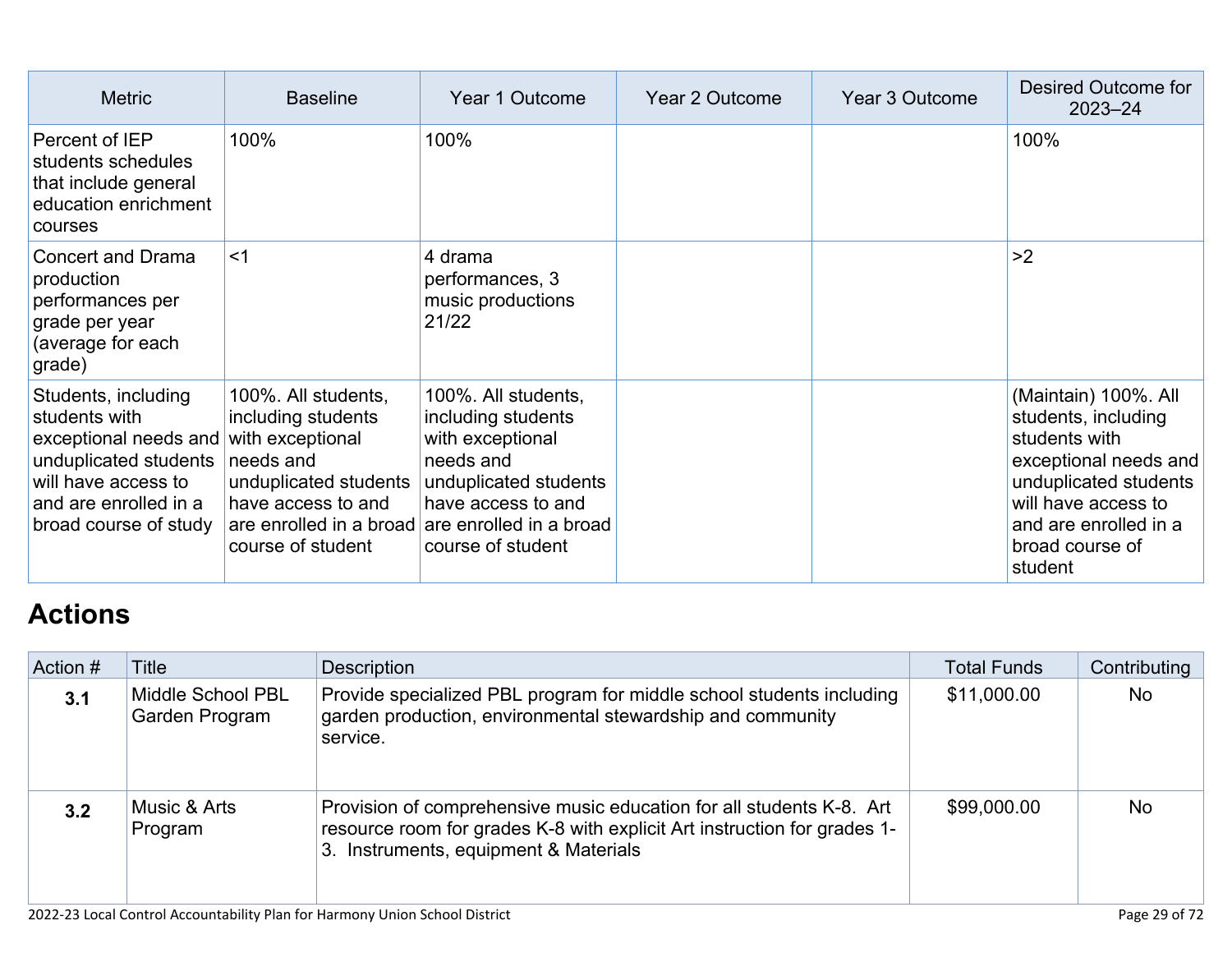# **[Goal Analysis \[2021-22\]](http://www.doc-tracking.com/screenshots/22LCAP/Instructions/22LCAPInstructions.htm#GoalAnalysis)**

An analysis of how this goal was carried out in the previous year. A description of any substantive differences in planned actions and actual implementation of these actions.

The 2021-2022 school year saw the hiring of a new PBL and Art teacher position. Both positions were new to the school for 21/22. Action 3.1 Middle School PBL Garden Program: No substantive Differences Action 3.2 Music and Arts Program: No Substantive Differences

An explanation of material differences between Budgeted Expenditures and Estimated Actual Expenditures and/or Planned Percentages of Improved Services and Estimated Actual Percentages of Improved Services.

Action 3.1 Middle School PBL Garden Program: The positionscame in above budget due to increases in FTE for program implementation costs.

Action 3.2 Music and Arts Program: The positions came in above budget due to increases in FTE for program implementation costs. Startup costs were somewhat in excess of projections.

An explanation of how effective the specific actions were in making progress toward the goal.

Action 3.1 Middle School PBL Garden Program: The actions were effective at bringing PBL into the master schedule at levels beyond original design.

Action 3.2 Music and Arts Program: The actions were effective at bringing art and music sections into the master schedule at levels beyond original design.

A description of any changes made to the planned goal, metrics, desired outcomes, or actions for the coming year that resulted from reflections on prior practice.

Action 3.1 Middle School PBL Garden Program: Anticipated budget cuts due to increased salary schedule costs and declining enrollment resulted in a layoff of the PBL position for 2022-2023. This program will be reorganized and subsumed under a revised middle school enrichment program inclusive of PBL goals but including other requested content include maker/STEM and art. Action 3.2 Music and Arts Program: after 1 year pilot for art, Staff ultimately requested reintegration of art curriculum into interdisciplinary grade level units, thus, the art position will be eliminated for 2022-2023 with the curriculum integrated into self contained classrooms. Music will continue as 1.0 FTF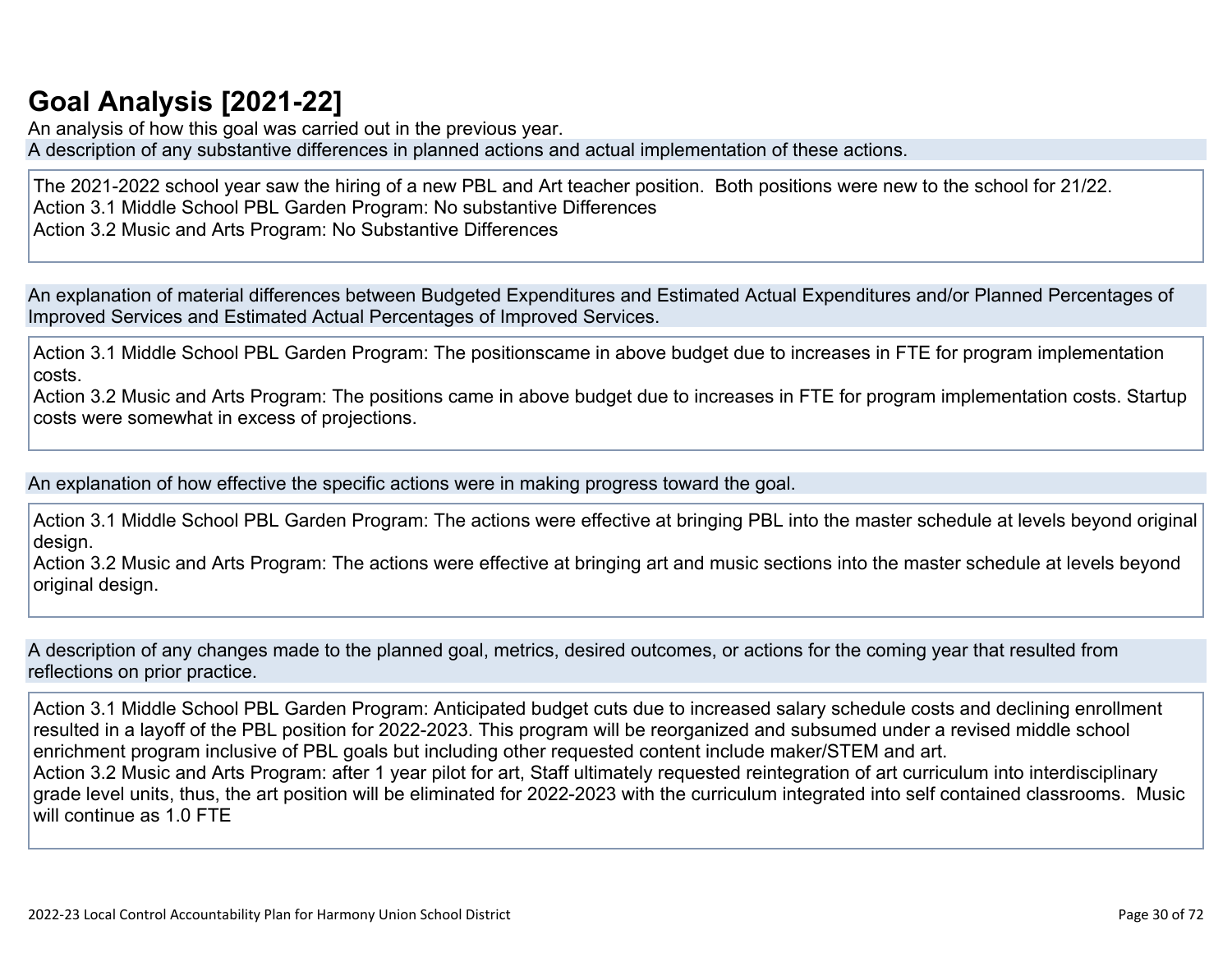**A report of the Total Estimated Actual Expenditures for last year's actions may be found in the Annual Update Table. A report of the Estimated Actual Percentages of Improved Services for last year's actions may be found in the Contributing Actions Annual Update Table.**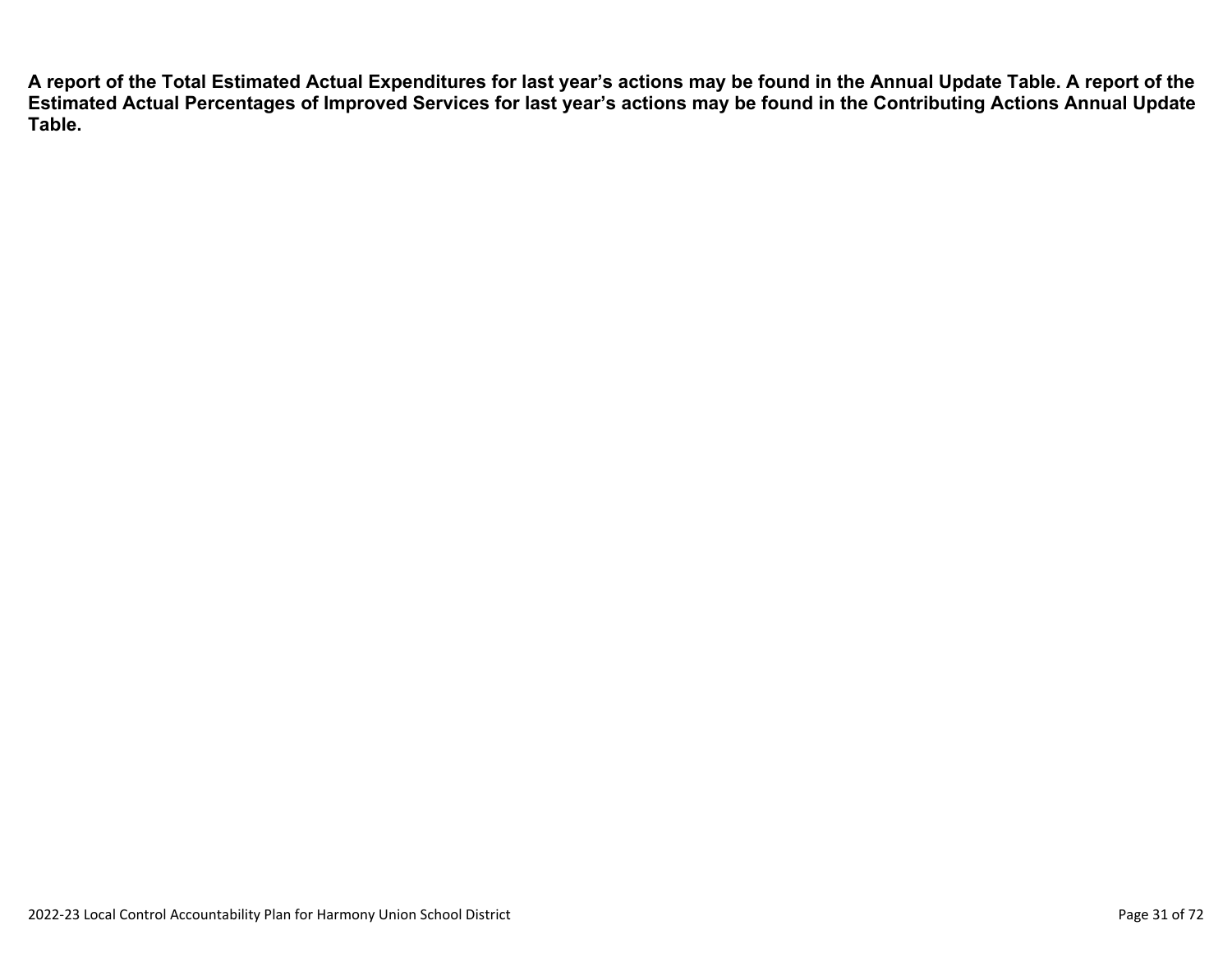# **[Goals and Actions](http://www.doc-tracking.com/screenshots/22LCAP/Instructions/22LCAPInstructions.htm#GoalsandActions)**

### **[Goal](http://www.doc-tracking.com/screenshots/22LCAP/Instructions/22LCAPInstructions.htm#goalDescription)**

| Goal # | Description                                                                                                                                                                                                                                   |
|--------|-----------------------------------------------------------------------------------------------------------------------------------------------------------------------------------------------------------------------------------------------|
| 4      | <b>WELL-BEING OF STUDENTS AND COMMUNITY</b><br>Provide a safe, welcoming, healthy, and vibrant environment for students, staff and families that supports and sustains<br>their personal growth, collaboration and contribution. [Focus Goal] |

An explanation of why the LEA has developed this goal.

Positive and healthy school culture has extensive benefits for students. Learning is severely impacted when students do not feel safe or accepted at school. Vibrant school culture that supports each student's emotional well being, affirming their unique identity, and integrating them in healthy social relationships is a major protective factor for students and families and greatly improves student outcomes both academic and social-emotional. Such an environment Is an essential proactive component of mental health and suicide prevention goals. Building understanding for school norms, expectations for positive behavior and interactions. A healthy food service program is essential to the development of long term benfiicial habits for students.

Goal 4 is a Broad Goal Addressing Priority 4: Pupil Engagement and Priority 3: Parent Engagement

Priority 4: Pupil Engagement is addressed through all actions 4.1, 4.2, 4.3 and 4.4 and monitored through Metrics: "Youth Truth Survey STUDENT", "Food Service Menus", "Suspension/Expulsion Data", "MTSS Data", "Student Attendance Data", and "Chronic Absenteeism Data"

Priority 4: Parent Engagement is addressed through all actions 4.1, 4.2, 4.3 and 4.4 and monitored through Metrics: "Youth Truth Survey FAMILY", "Food Service Menus", "Suspension/Expulsion Data", "MTSS Data", "Student Attendance Data", and "Chronic Absenteeism Data"

### **[Measuring and Reporting Results](http://www.doc-tracking.com/screenshots/22LCAP/Instructions/22LCAPInstructions.htm#MeasuringandReportingResults)**

| <b>Metric</b>                                                                               | <b>Baseline</b> | Year 1 Outcome               | Year 2 Outcome | Year 3 Outcome | Desired Outcome for<br>$2023 - 24$ |
|---------------------------------------------------------------------------------------------|-----------------|------------------------------|----------------|----------------|------------------------------------|
| <b>Youth Truth Survey</b><br><b>Student Engagement</b><br>Summary Measure<br>(median score) | 3.34            | <b>Results Not Available</b> |                |                | >3.5                               |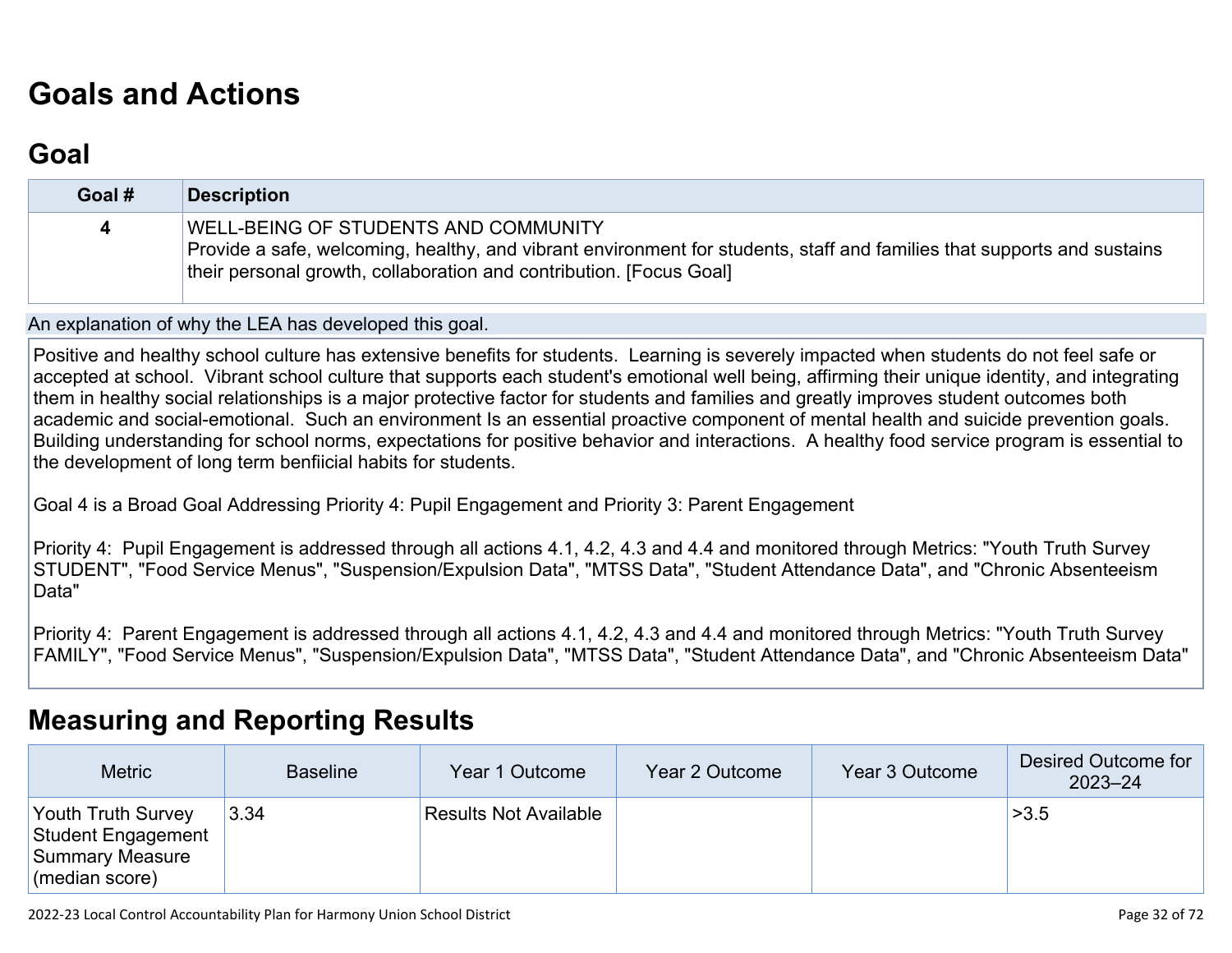| <b>Metric</b>                                                                                                                  | <b>Baseline</b>                                                | Year 1 Outcome                                                                                                                                  | Year 2 Outcome | Year 3 Outcome | Desired Outcome for<br>$2023 - 24$                                                                      |
|--------------------------------------------------------------------------------------------------------------------------------|----------------------------------------------------------------|-------------------------------------------------------------------------------------------------------------------------------------------------|----------------|----------------|---------------------------------------------------------------------------------------------------------|
| Youth Truth Survey<br><b>Student Culture</b><br><b>Summary Measure</b><br>(median score)                                       | 3.58                                                           | <b>Results Not Available</b>                                                                                                                    |                |                | >3.75                                                                                                   |
| <b>Youth Truth Survey</b><br><b>Student Belonging</b><br>and Peer<br>Collaboration<br><b>Summary Measure</b><br>(median score) | 3.91                                                           | <b>Results Not Available</b>                                                                                                                    |                |                | >3.95                                                                                                   |
| Youth Truth Survey<br><b>Student Relationships</b><br><b>Summary Measure</b><br>(median score)                                 | 3.68                                                           | <b>Results Not Available</b>                                                                                                                    |                |                | >3.75                                                                                                   |
| <b>Food Service Menus</b>                                                                                                      | 50% of produce is<br>produced in facility                      | 50% of produce is<br>from garden., $>75\%$ of from garden., $>75\%$ of<br>menu items are locally menu items are locally<br>produced in facility |                |                | 50% of produce is<br>provided from garden,<br>>75% of menu items<br>are locally produced in<br>facility |
| Suspension/Expulsion<br>rate data                                                                                              | 3% Suspension rate,<br>0.5% expulsion rate                     | 1.5% Suspension<br>rate, 0% expulsion<br>rate                                                                                                   |                |                | 0% suspension rate,<br>0% expulsion rate                                                                |
| <b>MTSS Data</b>                                                                                                               | 10% of student<br>population in need of<br>MTSS Tier 2 support | 8% of student<br>population in need of<br>MTSS Tier 2 support                                                                                   |                |                | 5% of student<br>population in need of<br>SEL Tier 2 support                                            |
| <b>Youth Truth Survey</b><br><b>Family Engagement</b><br><b>Summary Measure</b><br>(median score)                              | 3.91                                                           | <b>Results Not Available</b>                                                                                                                    |                |                | >4.15                                                                                                   |
| Youth Truth Survey<br><b>Family Relationships</b>                                                                              | 4.48                                                           | <b>Results Not Available</b>                                                                                                                    |                |                | >4.52                                                                                                   |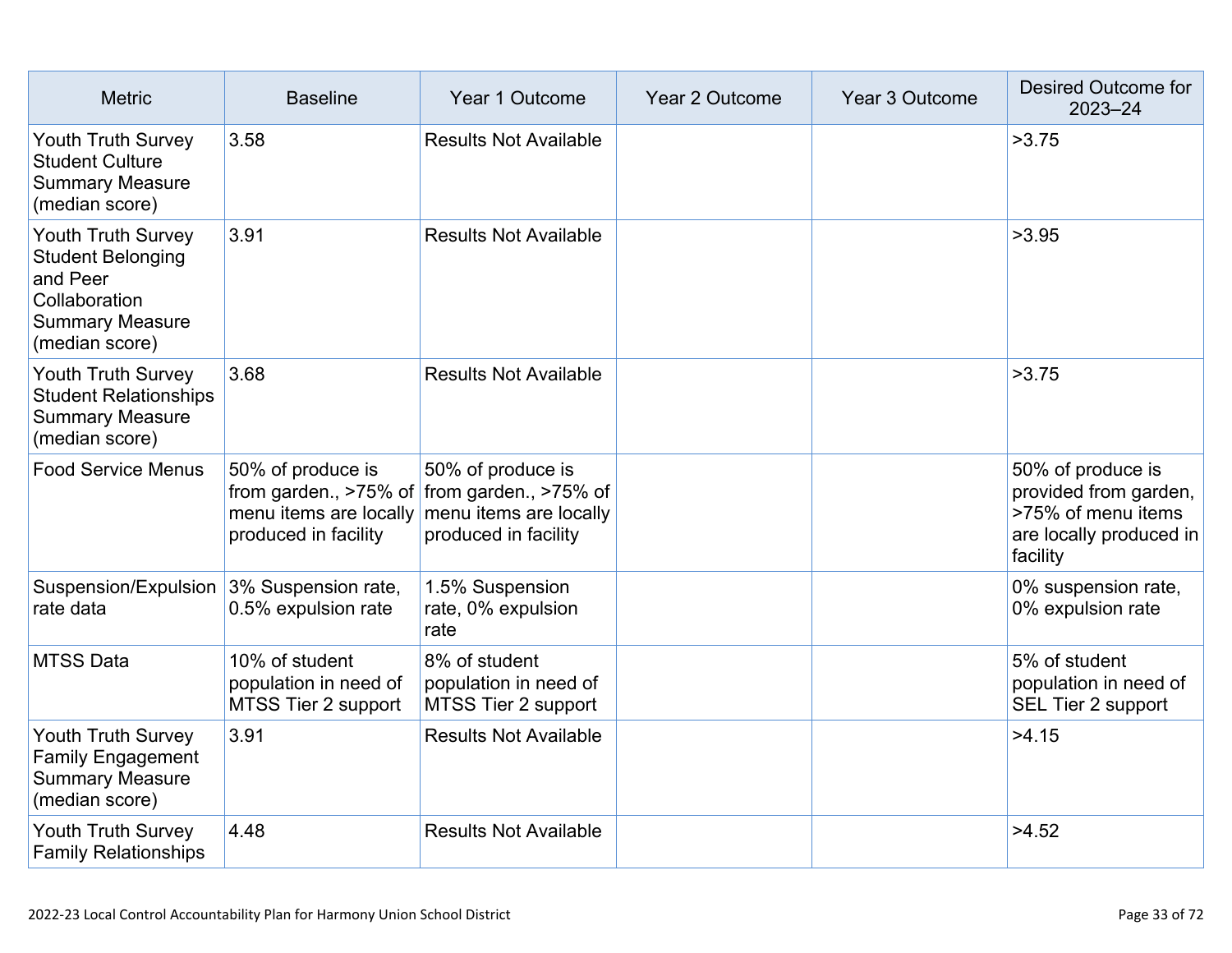| <b>Metric</b>                                                                                        | <b>Baseline</b>                      | Year 1 Outcome               | Year 2 Outcome | Year 3 Outcome | Desired Outcome for<br>$2023 - 24$ |
|------------------------------------------------------------------------------------------------------|--------------------------------------|------------------------------|----------------|----------------|------------------------------------|
| <b>Summary Measure</b><br>(median score)                                                             |                                      |                              |                |                |                                    |
| Youth Truth Survey<br><b>Family Culture</b><br><b>Summary Measure</b><br>(median score)              | 4.45                                 | <b>Results Not Available</b> |                |                | >4.5                               |
| Youth Truth Survey<br>Family<br>Communications<br><b>Summary Measure</b><br>(median score)           | 4.19                                 | <b>Results Not Available</b> |                |                | >4.25                              |
| <b>Youth Truth Survey</b><br><b>Family School Safety</b><br><b>Summary Measure</b><br>(median score) | 4.14                                 | <b>Results Not Available</b> |                |                | >4.25                              |
| <b>Student Attendance</b><br>Data                                                                    | 94% Attendance Rate 91.5% Attendance | Rate                         |                |                | 97%                                |
| <b>Chronic Absenteeism</b><br>Data                                                                   | 3%                                   | 3%                           |                |                | $1\%$                              |

# **[Actions](http://www.doc-tracking.com/screenshots/22LCAP/Instructions/22LCAPInstructions.htm#actions)**

| Action # | <b>Title</b>              | <b>Description</b>                                                                                                                                                                                                                                                                                                                                         | <b>Total Funds</b> | Contributing |
|----------|---------------------------|------------------------------------------------------------------------------------------------------------------------------------------------------------------------------------------------------------------------------------------------------------------------------------------------------------------------------------------------------------|--------------------|--------------|
| 4.1      | Schoolwide SEL<br>Program | Provide comprehensive SEL program including components for self<br>regulation, executive function, conflict resolution, restorative practices<br>and anti-bullying. Instruction by teachers and counselors in class.<br>Paraprofessional/Admin support for program during supervision.<br>Schoolwide PBIS elements including assemblies and honor program. | \$35,000.00        | Yes          |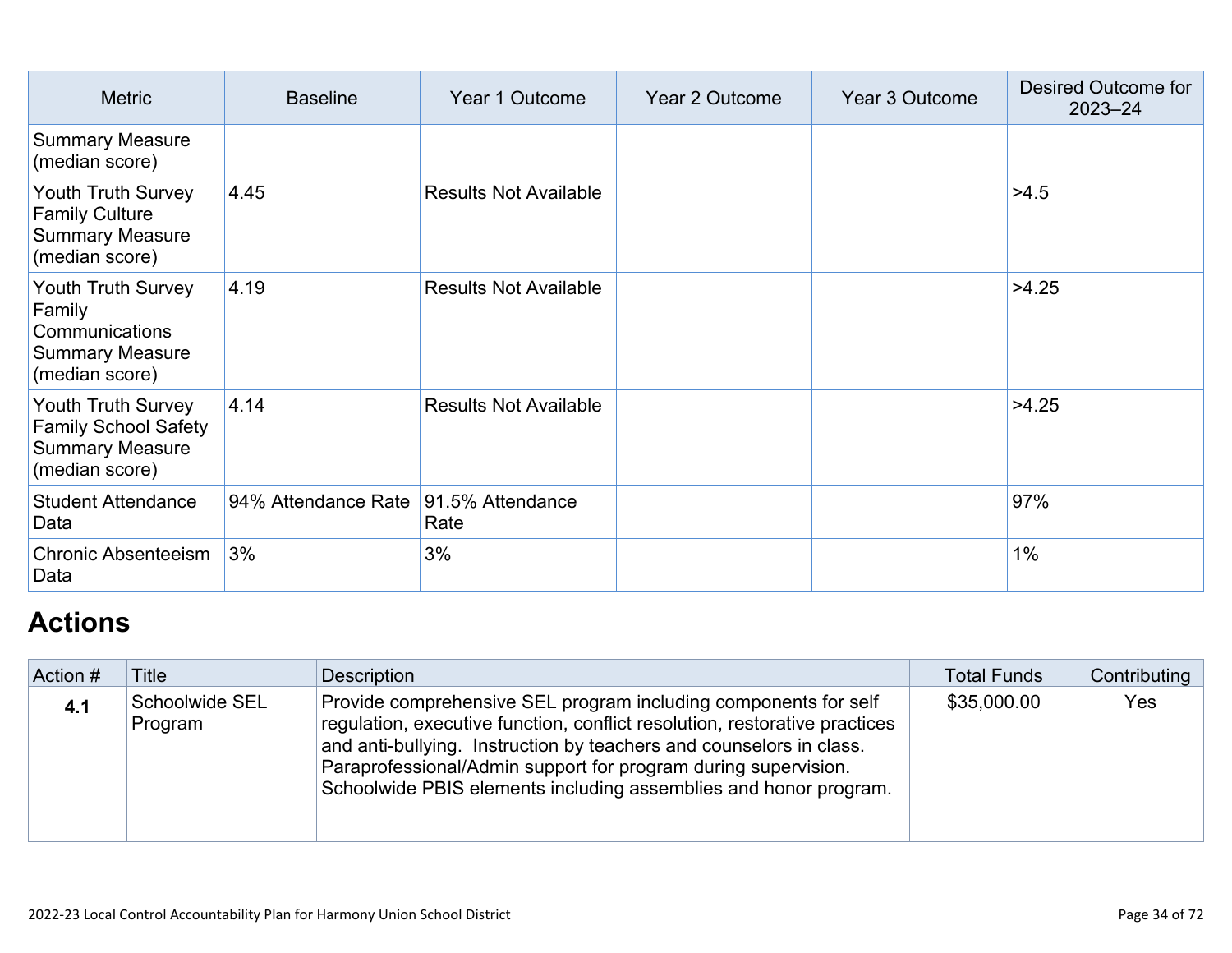| Action # | Title                                | <b>Description</b>                                                                                                                                                                                                             | <b>Total Funds</b> | Contributing |
|----------|--------------------------------------|--------------------------------------------------------------------------------------------------------------------------------------------------------------------------------------------------------------------------------|--------------------|--------------|
| 4.2      | Extracurricular<br><b>Activities</b> | Extracurricular and student leadership Activities provided at lunch or<br>after school including Spanish club, orchestra, drama, and competitive<br>league play athletics                                                      | \$5,000.00         | <b>Yes</b>   |
| 4.3      | Community<br>Engagement<br>Program   | Curate a cohesive, articulated, multi-event community engagement<br>program including major community gathering events throughout the<br>seasonal calendar. Parent education opportunities to support families<br>in the home. | \$13,000.00        | <b>Yes</b>   |
| 4.4      | Farm to Kitchen<br>Program           | Provide locally sourced and produced healthy food service program<br>for students                                                                                                                                              | \$220,000.00       | <b>Yes</b>   |

# **[Goal Analysis \[2021-22\]](http://www.doc-tracking.com/screenshots/22LCAP/Instructions/22LCAPInstructions.htm#GoalAnalysis)**

An analysis of how this goal was carried out in the previous year. A description of any substantive differences in planned actions and actual implementation of these actions.

Action 4.1 Schoolwide SEL Program: No substantive differences

Action 4.2 Extracurricular Activities: Harmony/Salmon Creek did not participate in league sports due to COVID protocols for 2021-2022. Spanish club was also cancelled due to lack of staffing.

Action 4.3 Community Engagement Program: COVID protocols impacted implementation at the start of the year and again during Omicron surge in January.

Action 4.4 Farm to Kitchen Program: No Substantive differences

An explanation of material differences between Budgeted Expenditures and Estimated Actual Expenditures and/or Planned Percentages of Improved Services and Estimated Actual Percentages of Improved Services.

Action 4.1 Schoolwide SEL Program: No material differences

Action 4.2 Extracurricular Activities: Reduction in cost from league play offset by increased cost in drama and music productions.

Action 4.3 Community Engagement Program: No material differences

Action 4.4 Farm to Kitchen Program: No material differences (modest increase in supplemental staffing)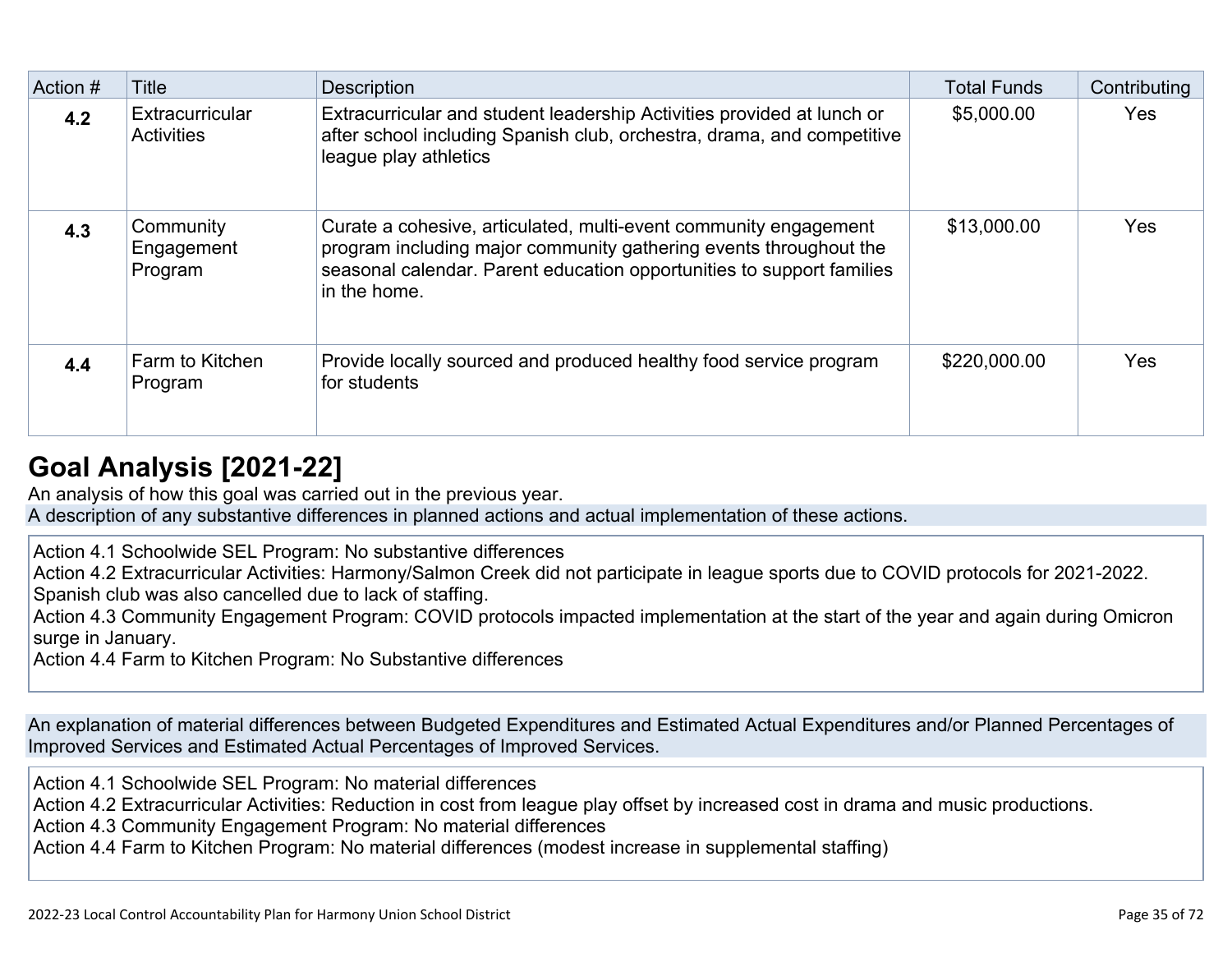An explanation of how effective the specific actions were in making progress toward the goal.

Action 4.1 Schoolwide SEL Program: The program was effective at supporting students, particularly those most impacted by trauma and social isolation. The program continues to struggle with full implementation in upper grades.

Action 4.2 Extracurricular Activities: The absence of league sports was impactful. Drama however was successful and was a welcome return to normalcy after a very difficult winter COVID surge.

Action 4.3 Community Engagement Program: Though COVID impacted scope of activities, by the end of the year, a greater sense of access and normalcy was experienced by families. The graduation, end of year events and socials brought much greater community participation than was experienced since COVID shutdown in March 2020.

Action 4.4 Farm to Kitchen Program: Very effective. Our program continues to provide an example at the national level on running a farm to kichen/cafeteria program.

A description of any changes made to the planned goal, metrics, desired outcomes, or actions for the coming year that resulted from reflections on prior practice.

Action 4.1 Schoolwide SEL Program: Continued work to integrate SEL in upper grades, a return of an advisory period for grades 7/8 Action 4.2 Extracurricular Activities: Return to league play for 2022-2023, Spanish if staffing can be identified. Action 4.3 Community Engagement Program: Large expansion in calendared events along with guidebook for community participants. Action 4.4 Farm to Kitchen Program: Addition of garden assistant position to assist with realignment of former liaison position to cafeteria aide position.

**A report of the Total Estimated Actual Expenditures for last year's actions may be found in the Annual Update Table. A report of the Estimated Actual Percentages of Improved Services for last year's actions may be found in the Contributing Actions Annual Update Table.**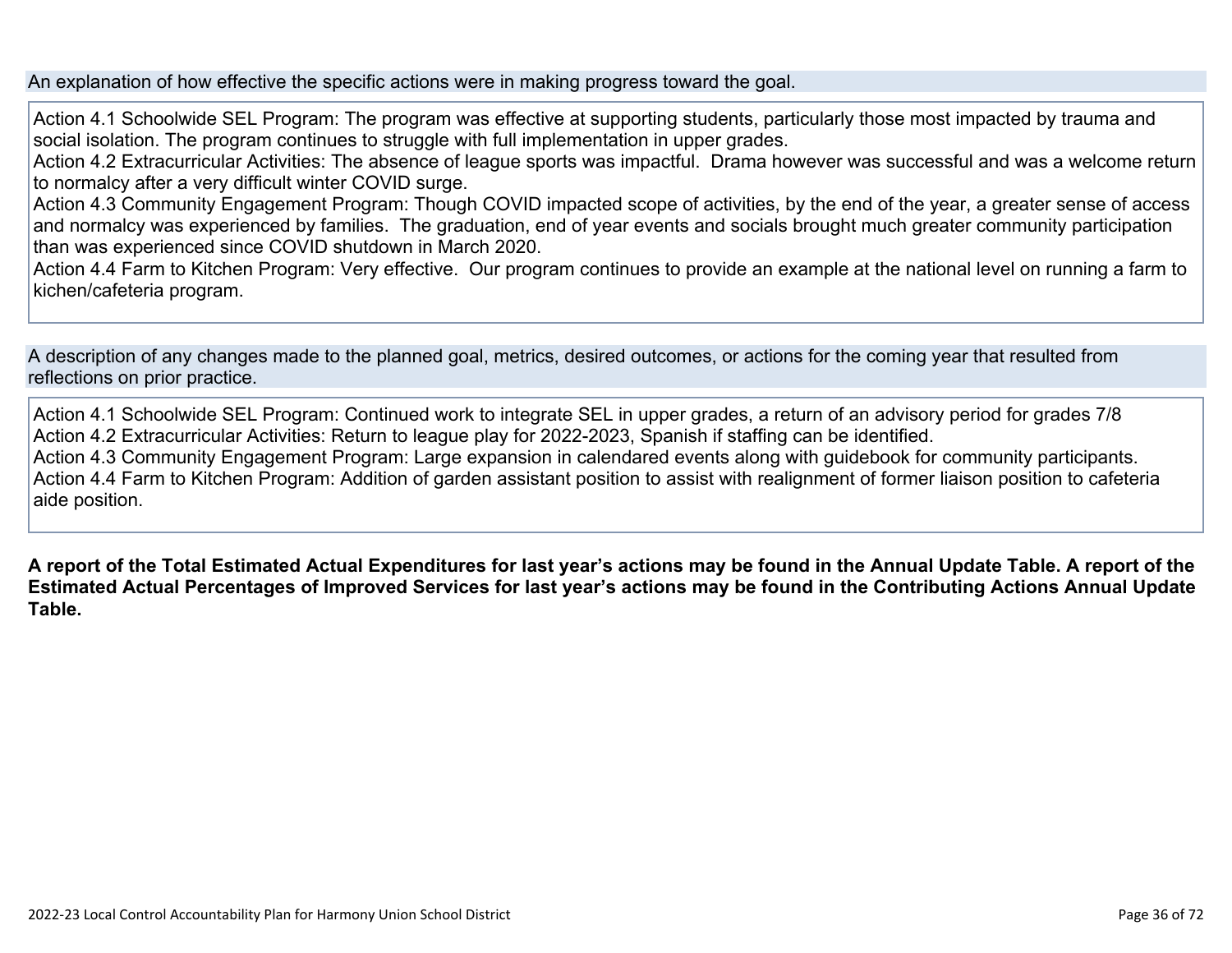# **[Increased or Improved Services for Foster Youth, English Learners, and Low-](http://www.doc-tracking.com/screenshots/22LCAP/Instructions/22LCAPInstructions.htm#IncreasedImprovedServices)[Income Students \[2022-23\]](http://www.doc-tracking.com/screenshots/22LCAP/Instructions/22LCAPInstructions.htm#IncreasedImprovedServices)**

| Projected LCFF Supplemental and/or Concentration Grants | Projected Additional LCFF Concentration Grant (15 percent) |
|---------------------------------------------------------|------------------------------------------------------------|
| \$93,338.00                                             |                                                            |

#### **Required Percentage to Increase or Improve Services for the LCAP Year**

| Projected Percentage to Increase<br>or Improve Services for the<br>Coming School Year | <b>LCFF Carryover — Percentage</b> | <b>ILCFF Carryover — Dollar</b> | Total Percentage to Increase or<br>Improve Services for the Coming<br>School Year |
|---------------------------------------------------------------------------------------|------------------------------------|---------------------------------|-----------------------------------------------------------------------------------|
| $ 4.93\%$                                                                             | $0.00\%$                           | \$0.00                          | 4.93%                                                                             |

### **The Budgeted Expenditures for Actions identified as Contributing may be found in the Contributing Actions Table.**

### **[Required Descriptions](http://www.doc-tracking.com/screenshots/22LCAP/Instructions/22LCAPInstructions.htm#RequiredDescriptions)**

For each action being provided to an entire school, or across the entire school district or county office of education (COE), an explanation of (1) how the needs of foster youth, English learners, and low-income students were considered first, and (2) how these actions are effective in meeting the goals for these students.

Given the needs observed in our unduplicated student population, particularly during the pandemic, it is clear that in home student support differentials pose an obstacle to learning for unduplicated students. Major cases of under performance include access to technology, targeted academic support time, and mental health support. As such, developing integrated intervention support services in class and extended tutorial support programs will help provide the supplemental supports necessary for ELD and low income students. The actions that support this work include the MTSS Resource Team that is tasked with identifying all students struggling for academic or SEL needs. This team is equipped with data to assist in monitoring unduplicated students and provided resources to build wrap around services for students identified. The tier 1.5 workshop model provides in class academic support in small groups that keep unduplicated students in the typical class setting, while leveraging group and partner activities to further academic intervention. Other supports include strategies to increase student connection to school through the enrichment program, extracurricular activities and community engagement. Student connection to school is a protective factor, particularly for low income families.

Many of these actions are provide LEA wide because they require the participation of unduplicated students to support the activity (workshop model instruction, community engagement program, etc). The MTSS team will provide ongoing weekly monitoring to provide supplemental targeted supports for unduplicated students as needed.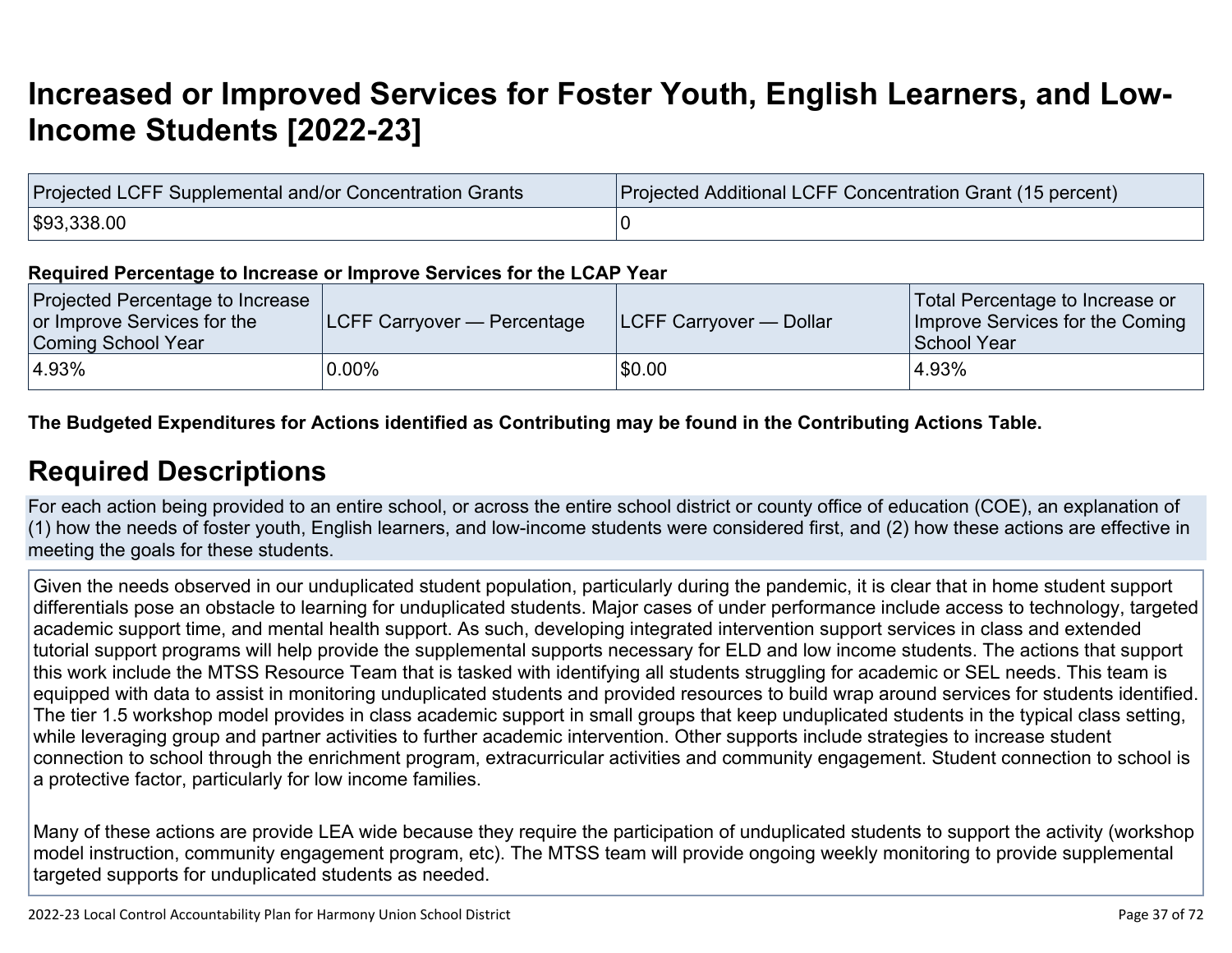### PRINCIPALLY DIRECTED TO SERVE FOSTER YOUTH, ENGLISH LEARNERS AND LOW INCOME STUDENTS:

### NEEDS CONDITIONS AND CIRCUMSTANCES

Demographics of Harmony include 30% low income

Dashboard Indicates discrepancies for Low Income students from the general population in ELA/Math

Low Income students are disproportionately impacted by housing scarcity, COVID and economic upheaval

Low Income students require additional assistance in tutoring support, food services and wrap around services (SEL/Counseling).

 $\_$ 

 $\_$ 

### ACTIONS

These actions and services listed are expected to both increase and improve services to our low income and EL students. The increased services are present in the following goals and actions:

### Goal 1

### EQUITY IN OPPORTUNITY AND ACCESS

Provide an exceptional education for our students through a highly skilled faculty and staff, rich curriculum, exemplary facilities, and active community stakeholder engagement.Parent and

### Action 5

### Stakeholder Engagement

Facilitate remote access to important community meetings for parents/community member unable to attend in person, provision of teleconference software and equipment, implement advanced notification system/website/school app

\$15,000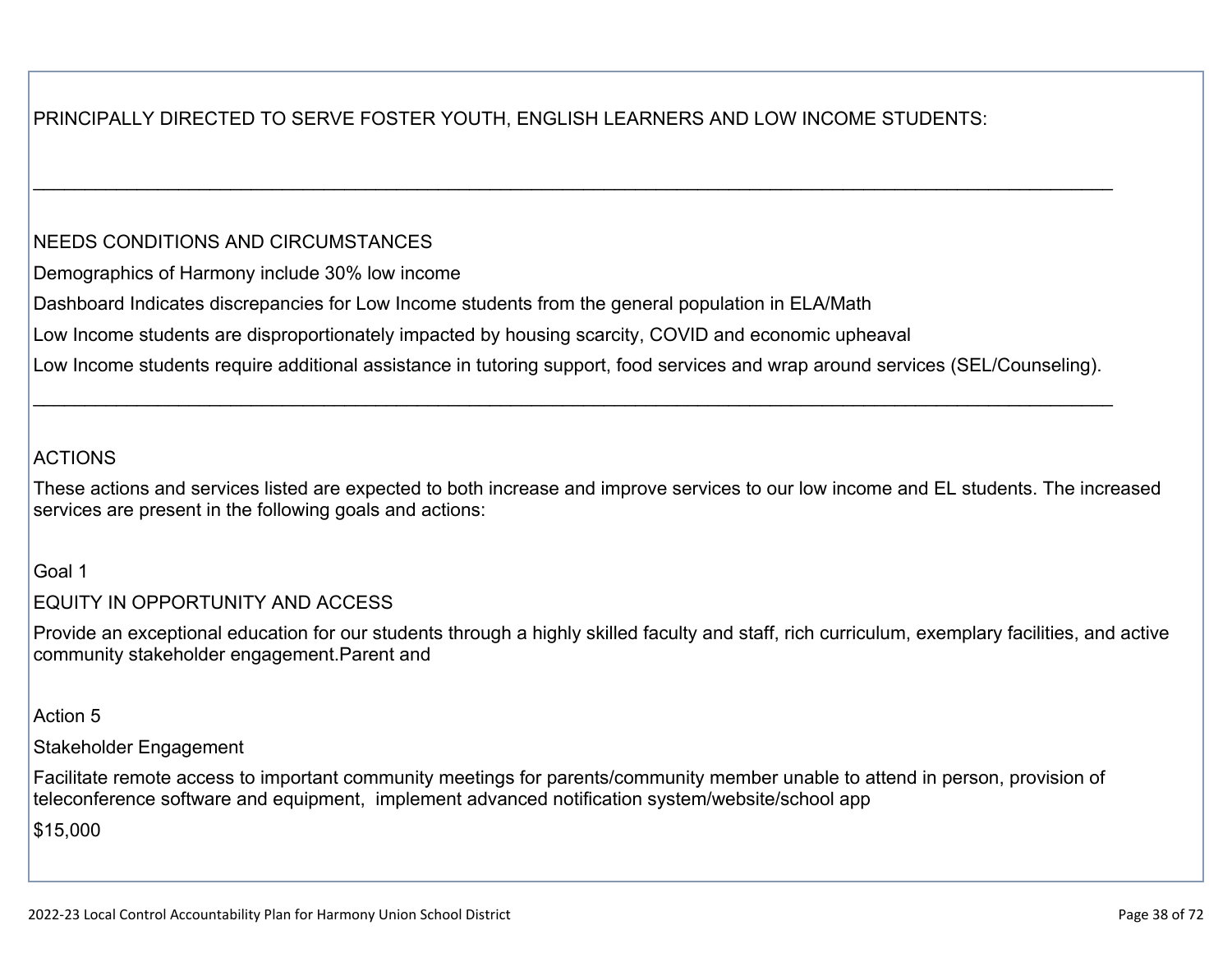### Goal 2 ACADEMIC PROFICIENCY FOR ALL STUDENTS

Provide cohesive, responsive and effective supports for students to reach proficiency in reading, writing, math and other foundational disciplines.

### Action 2

Tier 1.5 Workshops

Implement in-class push in supports via workshop model, additional paraprofessional staff, curriculum materials, training, and master schedule articulation.

\$28,000.00

### Action 3

Intervention Tier 2

Intervention Teacher and Paraprofessional team supporting 1:1 and small group pull outs to supplement push in supports in tier 1.5 for ELA/Math

\$19,500.00

### Action 4

Study Hall Tutoring

Provide 1-1.5 hours daily of study hall for upper grades students. Additional staffing to support increased group sizes \$20,000.00

### Action 5

MTSS Resource Team

Staff time dedicated to constant identification, monitoring and provision of wrap around services to ensure all students experiencing academic, social/emotional or personal struggle are provided support. Staff include Counselor, Admin, Intervention Team, \$52,550.00

Goal 4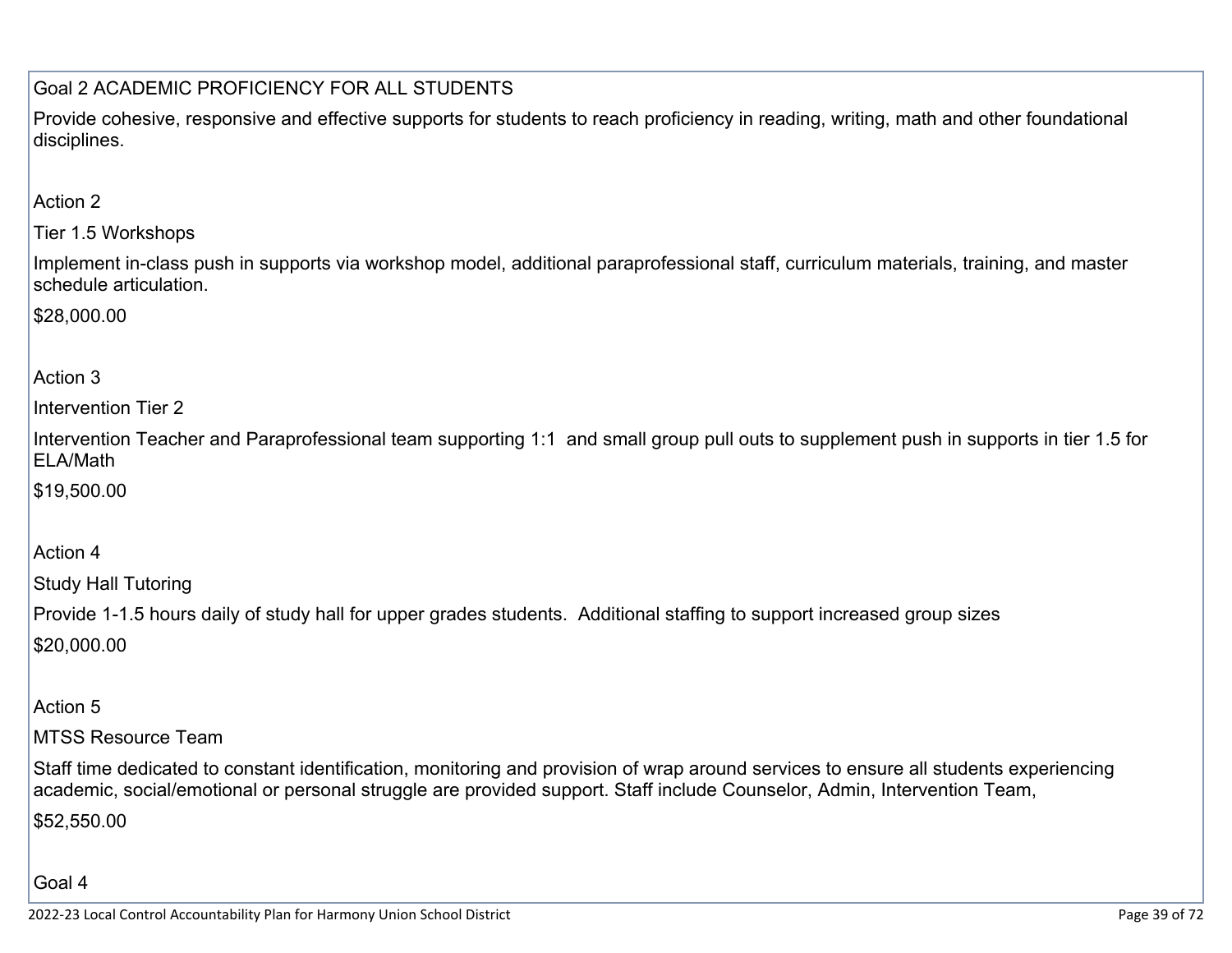### WELL-BEING OF STUDENTS AND COMMUNITY

Provide a safe, welcoming, healthy, and vibrant environment for students, staff and families that supports and sustains their personal growth, collaboration and contribution.

Action 1

### Schoolwide SEL Program

Provide comprehensive SEL program including components for self regulation, executive function, conflict resolution, restorative practices and anti-bullying. Instruction by teachers and counselors in class. Paraprofessional/Admin support for program during supervision. Schoolwide PBIS elements including assemblies and honor program.

\$30,000

### Action 2

Extracurricular Activities

Extracurricular and student leadership Activities provided at lunch or after school including Spanish club, orchestra, drama, and competitive league play athletics

\$12,000

#### Action 3

Community Engagement Program

Curate a cohesive, articulated, multi-event community engagement program including major community gathering events throughout the seasonal calendar. Parent education opportunities to support families in the home.

\$5,000

Action 4

Farm to Kitchen Program

Provide locally sourced and produced healthy food service program for students

\$220,000.00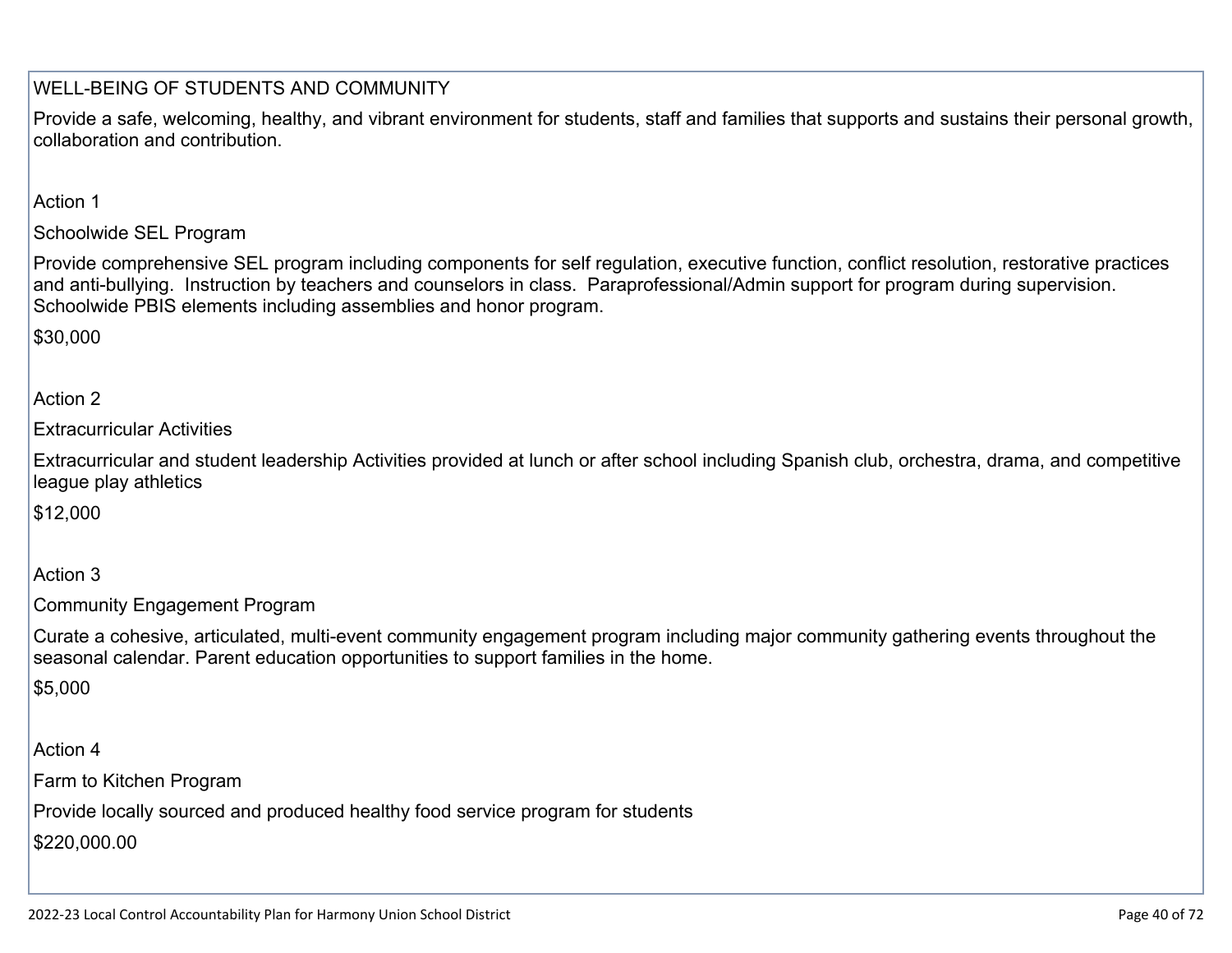### EXPECTED OUTCOMES

We expect these goals and actions to result in closing of achievement gap for our unduplicated students as they disproportionately provide additional services that are targeted to address obstacles unique to low income, ELD, Foster youth populations.

 $\_$ 

 $\_$ 

A description of how services for foster youth, English learners, and low-income students are being increased or improved by the percentage required.

Harmony Union School District is required to increase or improve services for EL, Foster Youth, and Low income students by 3,15% and 5.89% for Harmony Elementary and Salmon Creek respectively which is equal to \$20932 + \$72406 (Harmony/Salmon Creek) with a combined percent increase for improved services at 4.92%. The increased percentage is met by actions and services included in the Local Control and Accountability Plan. The following actions described below are increased improved and meet and/or exceed the totality of the required percentage increase as compared to services to all students.

In the plan you will see the following actions marked as contributing which are included as part of the increased Percent:

Goal 1 Action 5 Addressing Parental Involvement

Goal 2 Actions, 1, 2, 3, 4 and 5 Addressing Student outcomes

Goal 4 Actions 1, 2, 3, 4 Addressing School Culture, safety and student/family engagement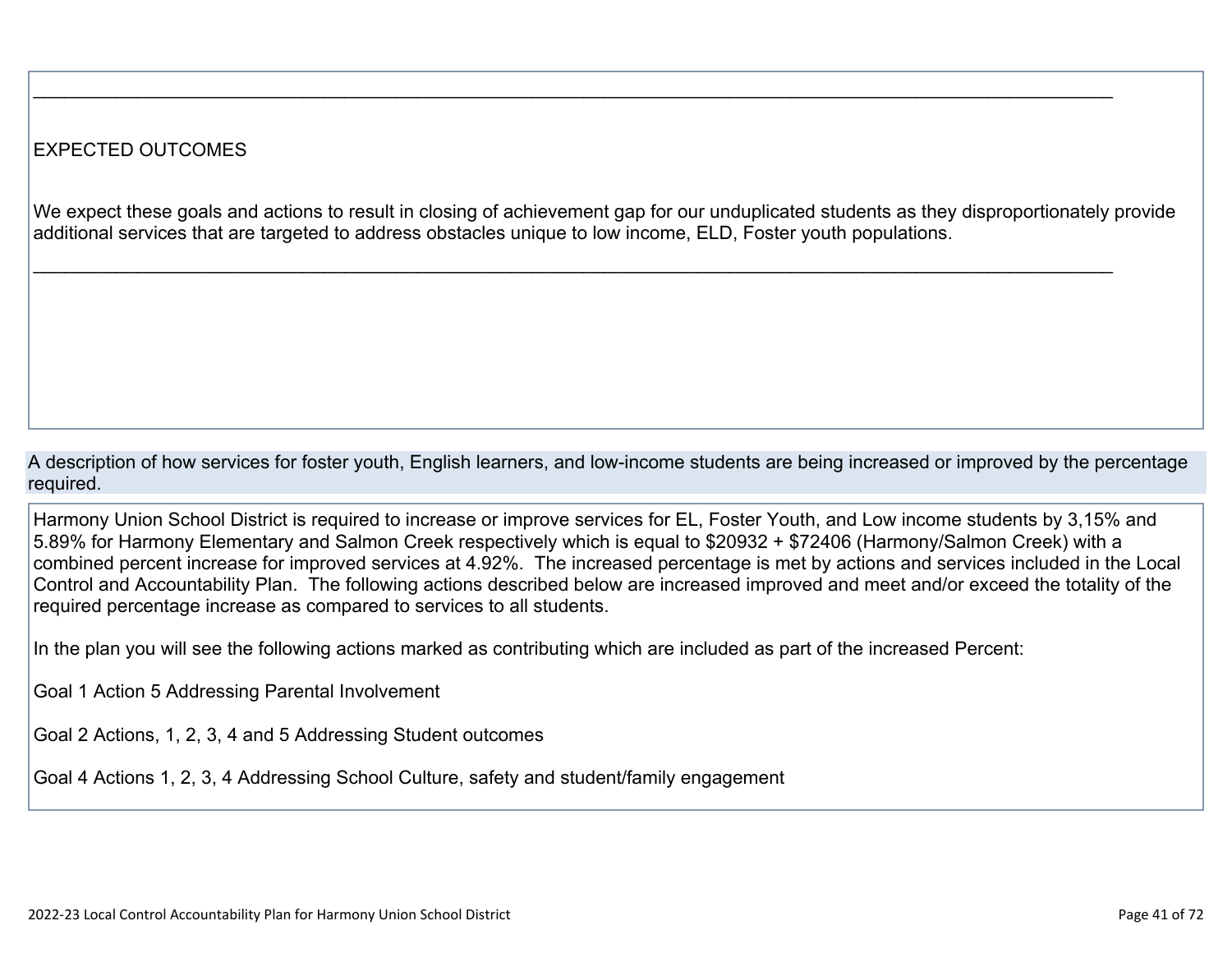A description of the plan for how the additional concentration grant add-on funding identified above will be used to increase the number of staff providing direct services to students at schools that have a high concentration (above 55 percent) of foster youth, English learners, and lowincome students, as applicable.

| Staff-to-student ratios by<br>type of school and<br>concentration of<br>unduplicated students | Schools with a student concentration of 55 percent or<br>less | Schools with a student concentration of greater than 55<br>percent |
|-----------------------------------------------------------------------------------------------|---------------------------------------------------------------|--------------------------------------------------------------------|
| Staff-to-student ratio of<br>classified staff providing<br>direct services to students        |                                                               |                                                                    |
| Staff-to-student ratio of<br>certificated staff providing<br>direct services to students      |                                                               |                                                                    |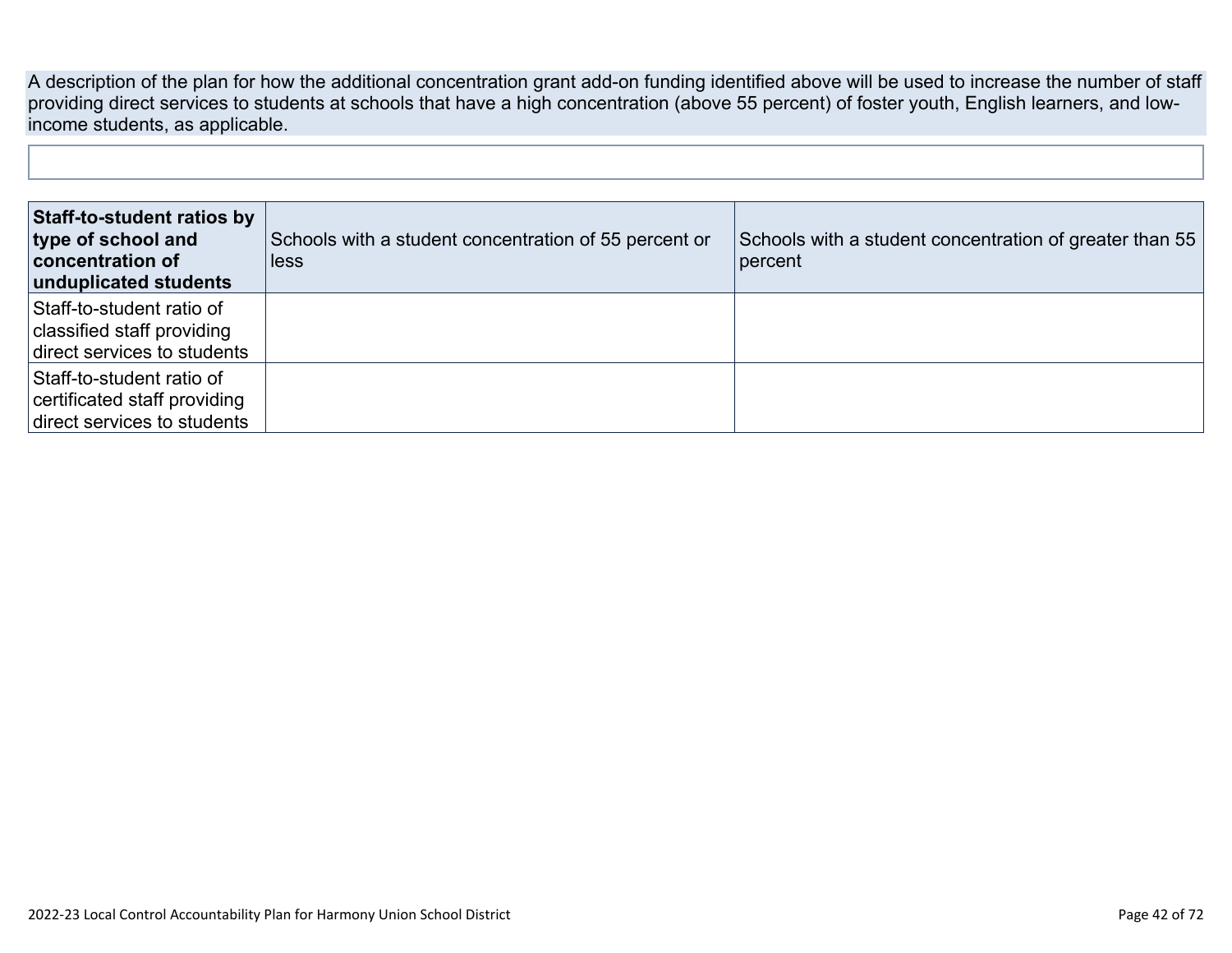### **2022-23 Total Expenditures Table**

| <b>Totals</b>  |                | <b>LCFF Funds</b> |                                                             | <b>Other State</b><br><b>Funds</b>                           | <b>Local Funds</b>      | <b>Federal Funds</b> | <b>Total Funds</b>       | <b>Total Personnel</b> | <b>Total Non-</b><br>personnel |                    |
|----------------|----------------|-------------------|-------------------------------------------------------------|--------------------------------------------------------------|-------------------------|----------------------|--------------------------|------------------------|--------------------------------|--------------------|
| <b>Totals</b>  |                |                   | \$1,380,350.00                                              | \$872,000.00                                                 | \$80,000.00             | \$89,000.00          | \$2,421,350.00           | \$2,239,500.00         | \$181,850.00                   |                    |
| Goal           | <b>Action#</b> |                   | <b>Action Title</b>                                         |                                                              | <b>Student Group(s)</b> | <b>LCFF Funds</b>    | <b>Other State Funds</b> | <b>Local Funds</b>     | <b>Federal Funds</b>           | <b>Total Funds</b> |
| $\mathbf{1}$   | $1.1$          |                   | <b>Highly Qualified Staff</b>                               | All                                                          |                         | \$640,000.00         | \$820,000.00             | \$53,000.00            | \$26,000.00                    | \$1,539,000.00     |
| $\mathbf 1$    | $1.2$          |                   | Universal and ready<br>access to equipment<br>and materials | All                                                          |                         | \$10,000.00          | \$12,000.00              | \$25,000.00            |                                | \$47,000.00        |
| $\mathbf{1}$   | 1.3            |                   | <b>Library Access</b>                                       | All                                                          |                         | \$55,000.00          |                          |                        |                                | \$55,000.00        |
| $\mathbf 1$    | $1.4$          |                   | <b>School Facility</b><br>Maintenance and<br>Improvements   | Students with<br><b>Disabilities</b>                         |                         | \$160,000.00         |                          |                        |                                | \$160,000.00       |
| $\mathbf{1}$   | $1.5$          |                   | Parent and<br>Stakeholder<br>Engagement                     | <b>English Learners</b><br><b>Foster Youth</b><br>Low Income |                         | \$11,000.00          |                          |                        |                                | \$11,000.00        |
| $\overline{2}$ | 2.1            |                   | Curriculum<br>Articulation                                  | All                                                          |                         | \$5,200.00           |                          |                        |                                | \$5,200.00         |
| $\mathbf{2}$   | 2.2            |                   | Tier 1.5 Workshops                                          | <b>Foster Youth</b><br>Low Income                            | <b>English Learners</b> | \$28,000.00          | \$22,000.00              |                        | \$35,000.00                    | \$85,000.00        |
| $\overline{2}$ | 2.3            |                   | <b>Intervention Tier 2</b>                                  | <b>Foster Youth</b><br>Low Income                            | <b>English Learners</b> | \$19,500.00          | \$18,000.00              |                        | \$28,000.00                    | \$65,500.00        |
| $\mathbf{2}$   | 2.4            |                   | <b>Study Hall Tutoring</b>                                  | <b>Foster Youth</b><br>Low Income                            | <b>English Learners</b> | \$10,100.00          |                          |                        |                                | \$10,100.00        |
| $\overline{2}$ | 2.5            |                   | <b>MTSS Resource</b><br>Team                                | <b>Foster Youth</b><br>Low Income                            | <b>English Learners</b> | \$60,550.00          |                          |                        |                                | \$60,550.00        |
| $\mathbf{3}$   | 3.1            |                   | Middle School PBL<br>Garden Program                         | All                                                          |                         | \$11,000.00          |                          |                        |                                | \$11,000.00        |
| $\mathbf{3}$   | 3.2            |                   | Music & Arts Program                                        | All                                                          |                         | \$97,000.00          |                          | \$2,000.00             |                                | \$99,000.00        |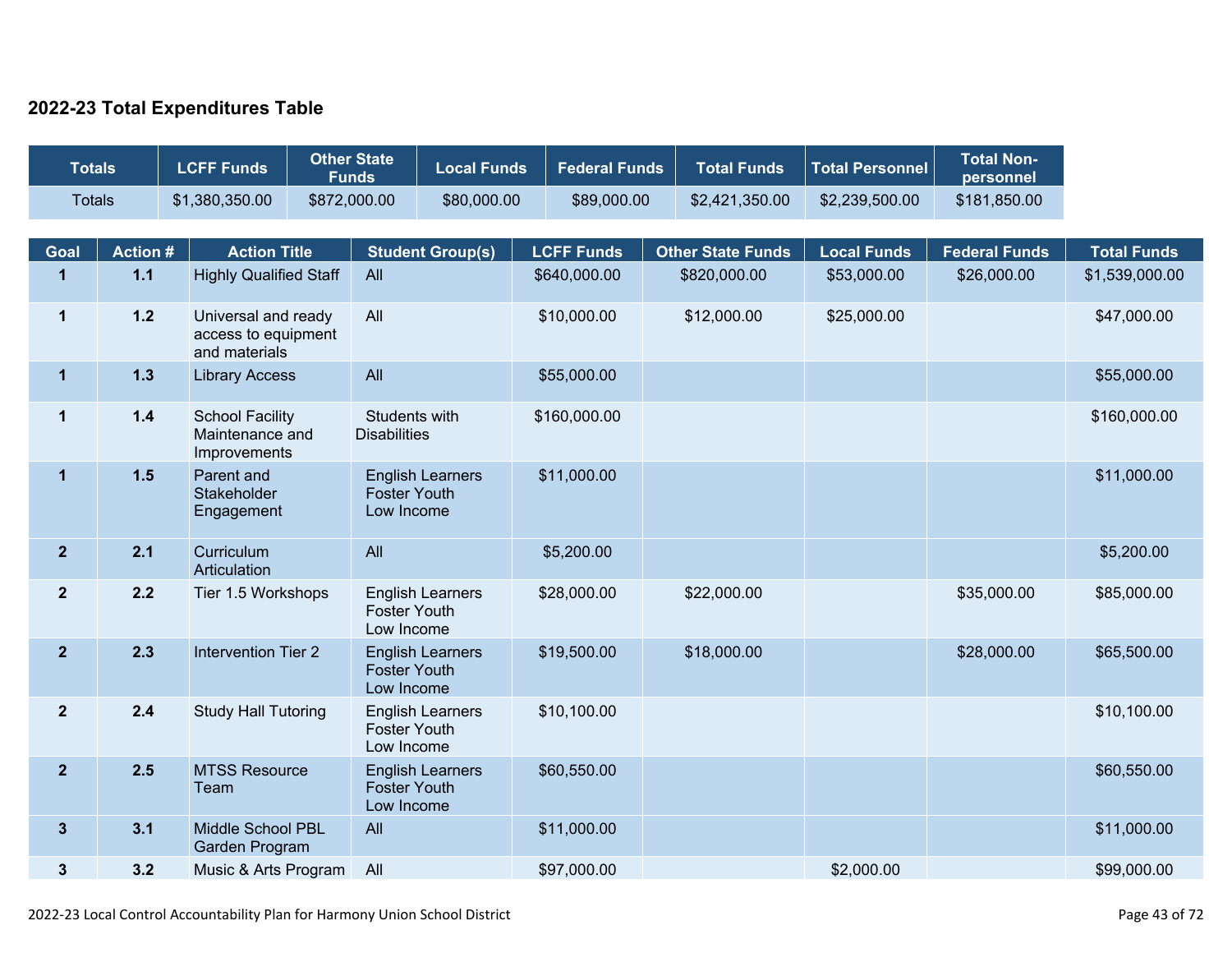| <b>Goal</b> | <b>Action #</b> | <b>Action Title</b>                    | <b>Student Group(s)</b>                                      | <b>LCFF Funds</b> | <b>Other State Funds</b> | <b>Local Funds</b> | <b>Federal Funds</b> | <b>Total Funds</b> |
|-------------|-----------------|----------------------------------------|--------------------------------------------------------------|-------------------|--------------------------|--------------------|----------------------|--------------------|
| 4           | 4.1             | Schoolwide SEL<br>Program              | <b>English Learners</b><br><b>Foster Youth</b><br>Low Income | \$35,000.00       |                          |                    |                      | \$35,000.00        |
| 4           | 4.2             | Extracurricular<br><b>Activities</b>   | English Learners<br><b>Foster Youth</b><br>Low Income        | \$5,000.00        |                          |                    |                      | \$5,000.00         |
| 4           | 4.3             | Community<br><b>Engagement Program</b> | <b>English Learners</b><br><b>Foster Youth</b><br>Low Income | \$13,000.00       |                          |                    |                      | \$13,000.00        |
| 4           | 4.4             | Farm to Kitchen<br>Program             | English Learners<br>Foster Youth<br>Low Income               | \$220,000.00      |                          |                    |                      | \$220,000.00       |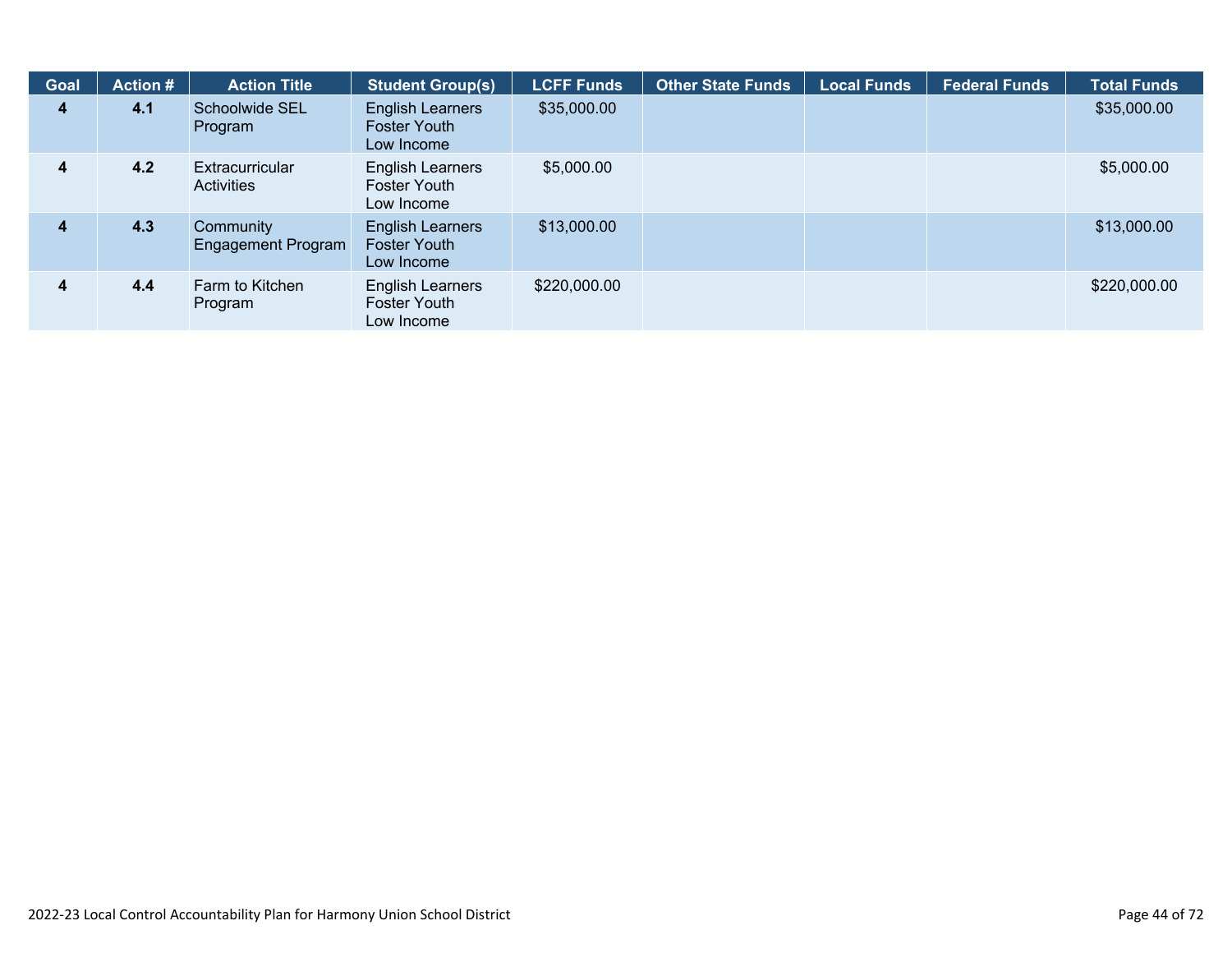### **2022-23 Contributing Actions Table**

| 1. Projected<br><b>LCFF Base</b><br>Grant | 2. Projected<br><b>LCFF</b><br><b>Supplemental</b><br>and/or<br><b>Concentration</b><br><b>Grants</b> | 3. Projected<br><b>Percentage to</b><br>Increase or<br><b>Improve</b><br><b>Services for</b><br>the Coming<br><b>School Year</b><br>(2 divided by | <b>LCFF</b><br><b>Carryover</b> —<br>Percentage<br>(Percentage<br>from Prior<br>Year) | <b>Total</b><br>Percentage to<br>Increase or<br><b>Improve</b><br><b>Services for</b><br>the Coming<br><b>School Year</b><br>$(3 +$ Carryover<br>%) | 4. Total<br><b>Planned</b><br><b>Contributing</b><br><b>Expenditures</b><br>(LCFF Funds) | 5. Total<br><b>Planned</b><br><b>Percentage of</b><br><b>Improved</b><br><b>Services</b><br>(%) | <b>Planned</b><br><b>Percentage to</b><br>Increase or<br><b>Improve</b><br><b>Services for</b><br>the Coming<br><b>School Year</b><br>(4 divided by<br>$1$ , plus $5$ ) | <b>Totals by</b><br><b>Type</b> | <b>Total LCFF</b><br><b>Funds</b> |
|-------------------------------------------|-------------------------------------------------------------------------------------------------------|---------------------------------------------------------------------------------------------------------------------------------------------------|---------------------------------------------------------------------------------------|-----------------------------------------------------------------------------------------------------------------------------------------------------|------------------------------------------------------------------------------------------|-------------------------------------------------------------------------------------------------|-------------------------------------------------------------------------------------------------------------------------------------------------------------------------|---------------------------------|-----------------------------------|
| \$1,893,271.00                            | \$93,338.00                                                                                           | 4.93%                                                                                                                                             | $0.00\%$                                                                              | 4.93%                                                                                                                                               | \$402,150.00                                                                             | $0.00\%$                                                                                        | 21.24 %                                                                                                                                                                 | Total:                          | \$402,150.00                      |
|                                           |                                                                                                       |                                                                                                                                                   |                                                                                       |                                                                                                                                                     |                                                                                          |                                                                                                 |                                                                                                                                                                         | <b>LEA-wide</b><br>Total:       | \$402,150.00                      |
|                                           |                                                                                                       |                                                                                                                                                   |                                                                                       |                                                                                                                                                     |                                                                                          |                                                                                                 |                                                                                                                                                                         | <b>Limited Total:</b>           | \$0.00                            |
|                                           |                                                                                                       |                                                                                                                                                   |                                                                                       |                                                                                                                                                     |                                                                                          |                                                                                                 |                                                                                                                                                                         | <b>Schoolwide</b><br>Total:     | \$402,150.00                      |

| <b>Goal</b>    | <b>Action #</b> | <b>Action Title</b>                  | <b>Contributing to</b><br>Increased or<br><b>Improved</b><br>Services? | <b>Scope</b>           | <b>Unduplicated</b><br><b>Student Group(s)</b>               | <b>Location</b>    | <b>Planned</b><br><b>Expenditures for</b><br><b>Contributing</b><br><b>Actions (LCFF</b><br>Funds) | <b>Planned</b><br>Percentage of<br><b>Improved</b><br>Services (%) |
|----------------|-----------------|--------------------------------------|------------------------------------------------------------------------|------------------------|--------------------------------------------------------------|--------------------|----------------------------------------------------------------------------------------------------|--------------------------------------------------------------------|
| 1              | 1.5             | Parent and Stakeholder<br>Engagement | <b>Yes</b>                                                             | LEA-wide<br>Schoolwide | <b>English Learners</b><br><b>Foster Youth</b><br>Low Income | <b>All Schools</b> | \$11,000.00                                                                                        |                                                                    |
| $\mathbf{2}$   | 2.2             | Tier 1.5 Workshops                   | <b>Yes</b>                                                             | LEA-wide<br>Schoolwide | <b>English Learners</b><br><b>Foster Youth</b><br>Low Income | All Schools        | \$28,000.00                                                                                        |                                                                    |
| $\overline{2}$ | 2.3             | Intervention Tier 2                  | <b>Yes</b>                                                             | LEA-wide<br>Schoolwide | <b>English Learners</b><br><b>Foster Youth</b><br>Low Income | <b>All Schools</b> | \$19,500.00                                                                                        |                                                                    |
| $\overline{2}$ | 2.4             | <b>Study Hall Tutoring</b>           | Yes                                                                    | LEA-wide<br>Schoolwide | <b>English Learners</b><br><b>Foster Youth</b><br>Low Income | All Schools        | \$10,100.00                                                                                        |                                                                    |
| $\overline{2}$ | 2.5             | <b>MTSS Resource Team</b>            | <b>Yes</b>                                                             | LEA-wide<br>Schoolwide | <b>English Learners</b><br><b>Foster Youth</b><br>Low Income | <b>All Schools</b> | \$60,550.00                                                                                        |                                                                    |
| 4              | 4.1             | Schoolwide SEL Program               | Yes                                                                    | LEA-wide<br>Schoolwide | <b>English Learners</b><br><b>Foster Youth</b><br>Low Income | <b>All Schools</b> | \$35,000.00                                                                                        |                                                                    |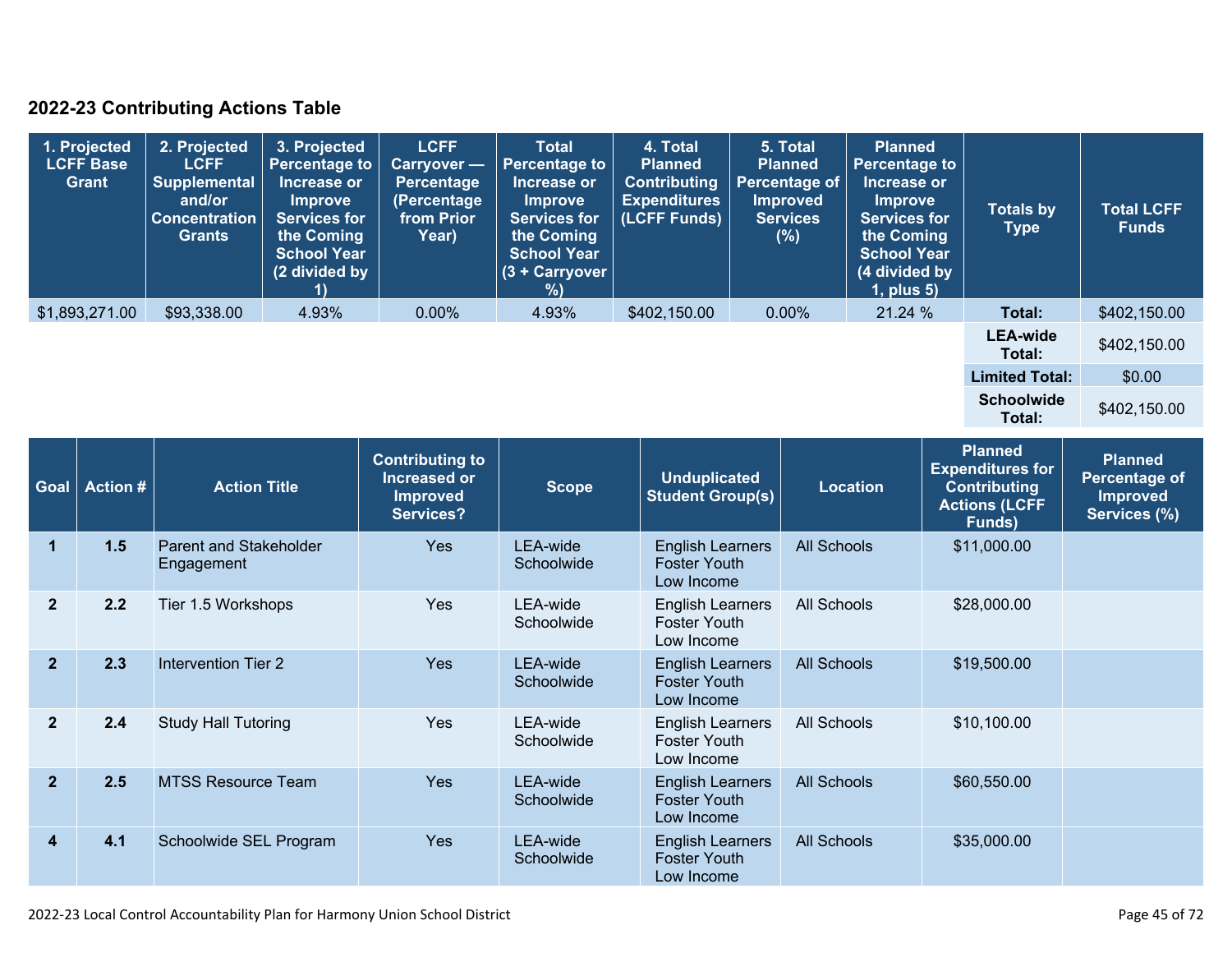| Goal             | Action # | <b>Action Title</b>                    | <b>Contributing to</b><br>Increased or<br><b>Improved</b><br>Services? | <b>Scope</b>           | <b>Unduplicated</b><br><b>Student Group(s)</b>               | <b>Location</b> | Planned<br><b>Expenditures for</b><br><b>Contributing</b><br><b>Actions (LCFF</b><br>Funds) | <b>Planned</b><br>Percentage of<br><b>Improved</b><br>Services (%) |
|------------------|----------|----------------------------------------|------------------------------------------------------------------------|------------------------|--------------------------------------------------------------|-----------------|---------------------------------------------------------------------------------------------|--------------------------------------------------------------------|
| 4                | 4.2      | <b>Extracurricular Activities</b>      | Yes                                                                    | LEA-wide<br>Schoolwide | <b>English Learners</b><br><b>Foster Youth</b><br>Low Income | All Schools     | \$5,000.00                                                                                  |                                                                    |
| $\boldsymbol{4}$ | 4.3      | <b>Community Engagement</b><br>Program | Yes                                                                    | LEA-wide<br>Schoolwide | <b>English Learners</b><br><b>Foster Youth</b><br>Low Income | All Schools     | \$13,000.00                                                                                 |                                                                    |
| 4                | 4.4      | Farm to Kitchen Program                | Yes                                                                    | LEA-wide<br>Schoolwide | <b>English Learners</b><br><b>Foster Youth</b><br>Low Income | All Schools     | \$220,000.00                                                                                |                                                                    |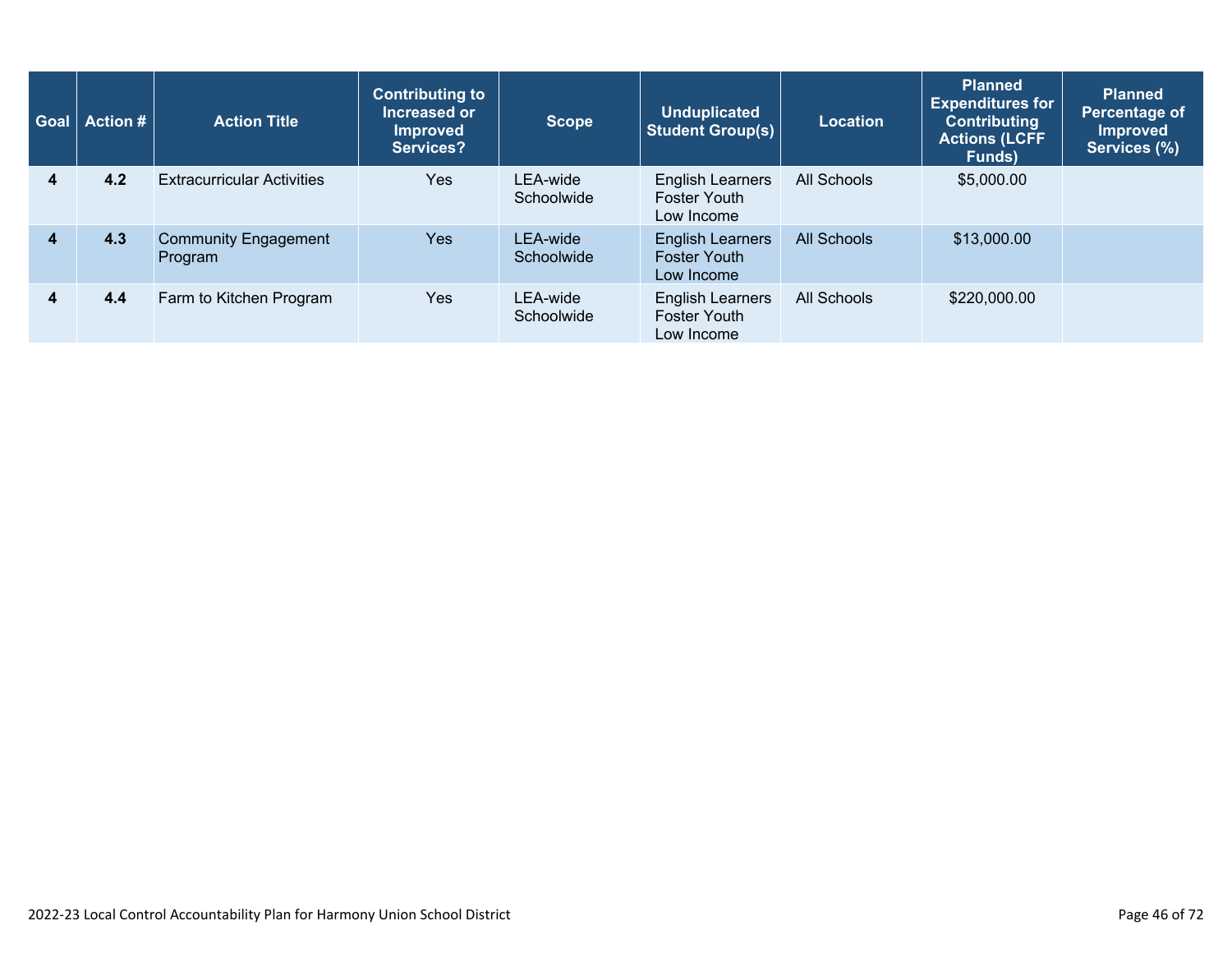### **2021-22 Annual Update Table**

| <b>Totals</b> | <b>Last Year's</b><br><b>Total Planned</b><br><b>Expenditures</b><br>(Total Funds) | <b>Total Estimated</b><br><b>Expenditures</b><br>(Total Funds) |
|---------------|------------------------------------------------------------------------------------|----------------------------------------------------------------|
| <b>Totals</b> | \$1,727,250.00                                                                     | \$1,896,325.00                                                 |

| <b>Last Year's</b><br>Goal # | <b>Last Year's Action</b><br># | <b>Prior Action/Service Title</b>                        | <b>Contributed to Increased</b><br>or Improved Services? | <b>Last Year's Planned</b><br><b>Expenditures</b><br>(Total Funds) | <b>Estimated Actual</b><br><b>Expenditures</b><br>(Input Total Funds) |
|------------------------------|--------------------------------|----------------------------------------------------------|----------------------------------------------------------|--------------------------------------------------------------------|-----------------------------------------------------------------------|
| $\overline{1}$               | $1.1$                          | <b>Highly Qualified Staff</b>                            | <b>No</b>                                                | \$750,000.00                                                       | \$770,000.00                                                          |
| $\mathbf{1}$                 | $1.2$                          | Universal and ready access to<br>equipment and materials | <b>No</b>                                                | \$65,000.00                                                        | \$45,620.00                                                           |
| $\mathbf{1}$                 | $1.3$                          | <b>Library Access</b>                                    | <b>No</b>                                                | \$55,000.00                                                        | \$56,575.00                                                           |
| $\overline{1}$               | $1.4$                          | School Facility Maintenance and<br>Improvements          | <b>No</b>                                                | \$150,000.00                                                       | \$200,000.00                                                          |
| $\overline{1}$               | $1.5$                          | <b>Parent and Stakeholder</b><br>Engagement              | Yes                                                      | \$15,000.00                                                        | \$28,750.00                                                           |
| $\overline{2}$               | 2.1                            | <b>Curriculum Articulation</b>                           | <b>No</b>                                                | \$5,200.00                                                         | \$23,200.00                                                           |
| $\overline{2}$               | 2.2                            | Tier 1.5 Workshops                                       | Yes                                                      | \$85,000.00                                                        | \$88,400.00                                                           |
| $\overline{2}$               | 2.3                            | <b>Intervention Tier 2</b>                               | Yes                                                      | \$65,500.00                                                        | \$68,120.00                                                           |
| $\overline{2}$               | 2.4                            | <b>Study Hall Tutoring</b>                               | Yes                                                      | \$20,000.00                                                        | \$26,350.00                                                           |
| $\overline{2}$               | 2.5                            | <b>MTSS Resource Team</b>                                | Yes                                                      | \$52,550.00                                                        | \$61,700.00                                                           |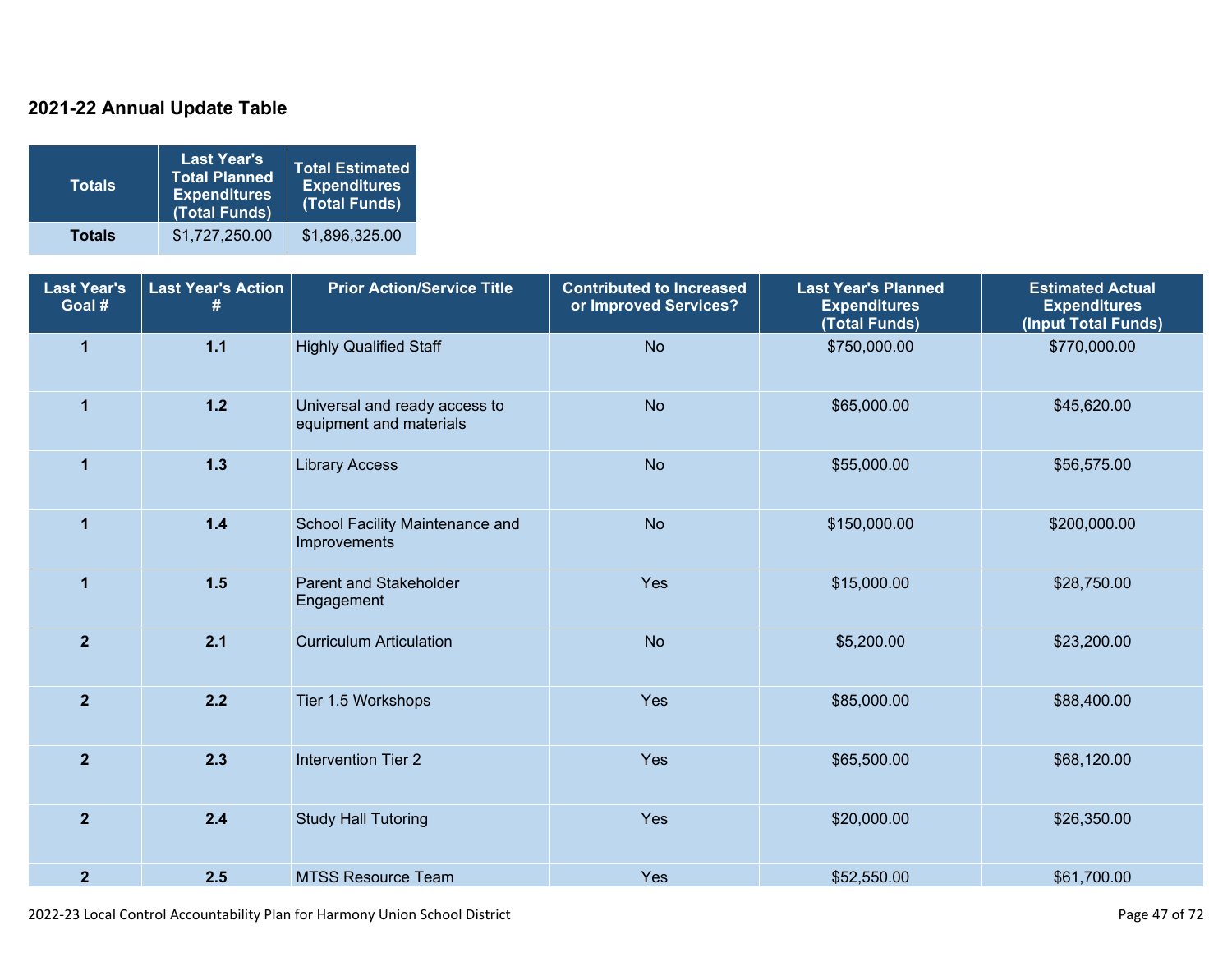| <b>Last Year's</b><br>Goal # | <b>Last Year's Action</b><br># | <b>Prior Action/Service Title</b>   | <b>Contributed to Increased</b><br>or Improved Services? | <b>Last Year's Planned</b><br><b>Expenditures</b><br>(Total Funds) | <b>Estimated Actual</b><br><b>Expenditures</b><br>(Input Total Funds) |
|------------------------------|--------------------------------|-------------------------------------|----------------------------------------------------------|--------------------------------------------------------------------|-----------------------------------------------------------------------|
|                              |                                |                                     |                                                          |                                                                    |                                                                       |
| $\mathbf{3}$                 | 3.1                            | Middle School PBL Garden<br>Program | <b>No</b>                                                | \$52,000.00                                                        | \$61,250.00                                                           |
| $\mathbf{3}$                 | 3.2                            | Music & Arts Program                | <b>No</b>                                                | \$175,000.00                                                       | \$187,650.00                                                          |
| $\overline{4}$               | 4.1                            | Schoolwide SEL Program              | <b>Yes</b>                                               | \$30,000.00                                                        | \$37,000.00                                                           |
| 4                            | 4.2                            | <b>Extracurricular Activities</b>   | Yes                                                      | \$12,000.00                                                        | \$16,500.00                                                           |
| $\overline{\mathbf{4}}$      | 4.3                            | <b>Community Engagement Program</b> | Yes                                                      | \$5,000.00                                                         | \$5,000.00                                                            |
| $\overline{\mathbf{4}}$      | 4.4                            | Farm to Kitchen Program             | <b>Yes</b>                                               | \$190,000.00                                                       | \$220,210.00                                                          |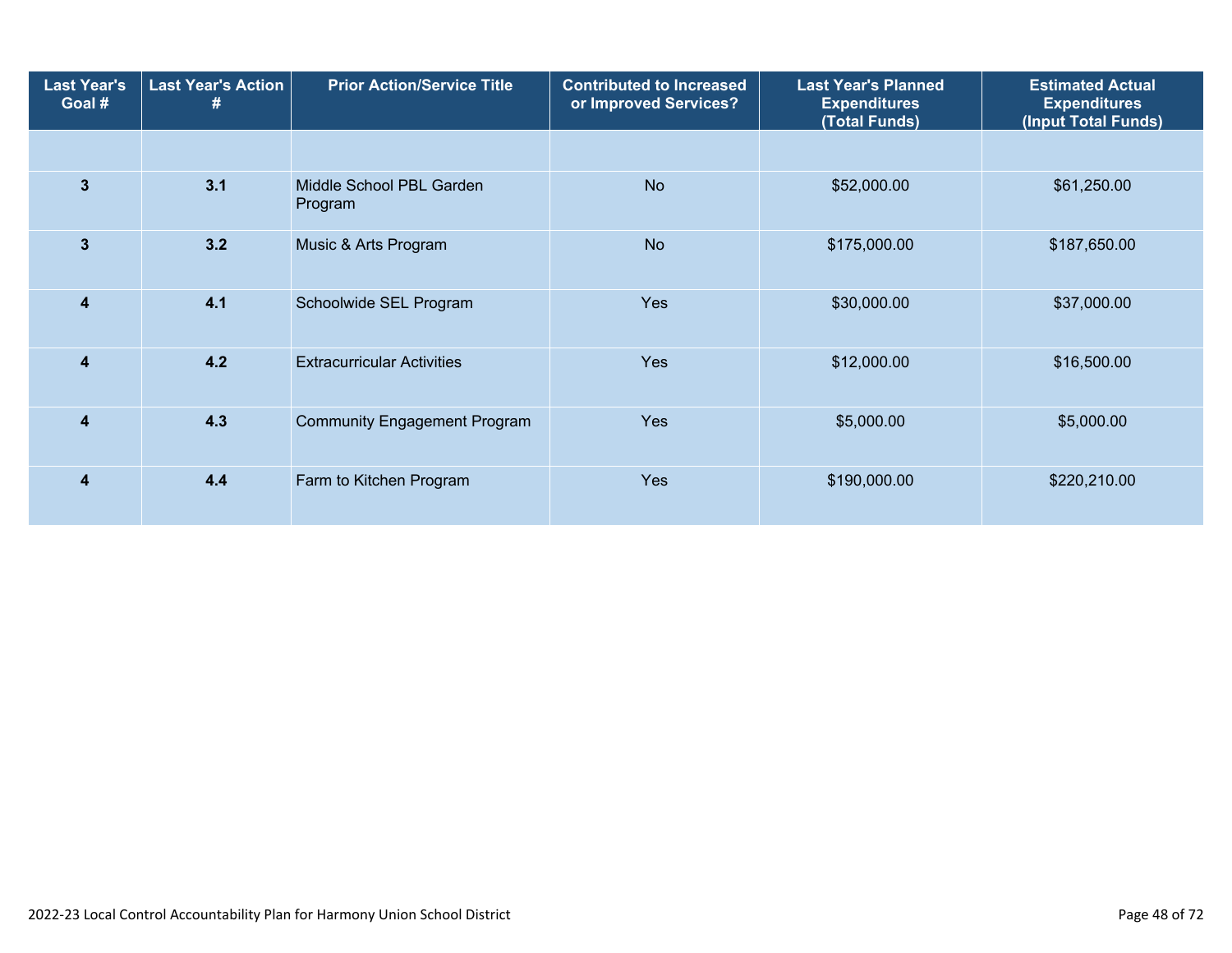### **2021-22 Contributing Actions Annual Update Table**

| <b>6. Estimated</b><br><b>LCFF</b><br>4. Total Planned<br><b>Supplemental</b><br>and/or<br><b>Contributing</b><br><b>Concentration</b><br><b>Expenditures</b><br>(LCFF Funds)<br><b>Grants</b><br>(Input Dollar<br><b>Amount)</b> |                                   | 7. Total Estimated<br><b>Expenditures for</b><br><b>Contributing</b><br><b>Actions</b><br>(LCFF Funds) | <b>Difference</b><br><b>Between Planned</b><br>and Estimated<br><b>Expenditures for</b><br><b>Contributing</b><br><b>Actions</b><br>(Subtract 7 from<br>$\left( 4\right)$ |     |                                                                            | <b>5. Total Planned</b><br><b>Percentage of</b><br><b>Improved</b><br>Services (%) |                                                                                                                | 8. Total Estimated<br><b>Percentage of</b><br><b>Improved</b><br><b>Services</b><br>$(\%)$ | <b>Difference</b><br><b>Between Planned</b><br>and Estimated<br><b>Percentage of</b><br><b>Improved</b><br><b>Services</b><br>(Subtract 5 from<br>8) |                                                             |                                                                                                   |  |
|-----------------------------------------------------------------------------------------------------------------------------------------------------------------------------------------------------------------------------------|-----------------------------------|--------------------------------------------------------------------------------------------------------|---------------------------------------------------------------------------------------------------------------------------------------------------------------------------|-----|----------------------------------------------------------------------------|------------------------------------------------------------------------------------|----------------------------------------------------------------------------------------------------------------|--------------------------------------------------------------------------------------------|------------------------------------------------------------------------------------------------------------------------------------------------------|-------------------------------------------------------------|---------------------------------------------------------------------------------------------------|--|
|                                                                                                                                                                                                                                   | \$106,374.00                      | \$372,050.00                                                                                           | \$450,400.00                                                                                                                                                              |     | (\$78,350.00)                                                              |                                                                                    | 0.00%                                                                                                          |                                                                                            | 0.00%                                                                                                                                                | 0.00%                                                       |                                                                                                   |  |
| Last<br>Year's<br>Goal #                                                                                                                                                                                                          | Last<br>Year's<br><b>Action #</b> | <b>Prior Action/Service Title</b>                                                                      |                                                                                                                                                                           |     | <b>Contributing to</b><br><b>Increased or</b><br><b>Improved Services?</b> |                                                                                    | <b>Last Year's Planned</b><br><b>Expenditures for</b><br><b>Contributing</b><br><b>Actions (LCFF</b><br>Funds) |                                                                                            | <b>Estimated Actual</b><br><b>Expenditures for</b><br><b>Contributing</b><br><b>Actions</b><br>(Input LCFF Funds)                                    | <b>Planned Percentage</b><br>of Improved<br><b>Services</b> | <b>Estimated Actual</b><br><b>Percentage of</b><br><b>Improved Services</b><br>(Input Percentage) |  |
| $\mathbf{1}$                                                                                                                                                                                                                      | 1.5                               | <b>Parent and Stakeholder</b><br>Engagement                                                            |                                                                                                                                                                           | Yes |                                                                            |                                                                                    | \$15,000.00                                                                                                    |                                                                                            | \$28,750.00                                                                                                                                          |                                                             |                                                                                                   |  |
| $\mathbf{2}$                                                                                                                                                                                                                      | 2.2                               | Tier 1.5 Workshops                                                                                     |                                                                                                                                                                           | Yes |                                                                            |                                                                                    | \$28,000.00                                                                                                    | \$37,540.00                                                                                |                                                                                                                                                      |                                                             |                                                                                                   |  |
| $\overline{2}$                                                                                                                                                                                                                    | 2.3                               | <b>Intervention Tier 2</b>                                                                             |                                                                                                                                                                           |     | Yes                                                                        |                                                                                    | \$19,500.00                                                                                                    |                                                                                            | \$17,350.00                                                                                                                                          |                                                             |                                                                                                   |  |
| $\mathbf{2}$                                                                                                                                                                                                                      | 2.4                               | <b>Study Hall Tutoring</b>                                                                             |                                                                                                                                                                           |     | Yes                                                                        |                                                                                    | \$20,000.00                                                                                                    |                                                                                            | \$26,350.00                                                                                                                                          |                                                             |                                                                                                   |  |
| $\overline{2}$                                                                                                                                                                                                                    | 2.5                               | <b>MTSS Resource Team</b>                                                                              |                                                                                                                                                                           |     | Yes                                                                        |                                                                                    | \$52,550.00                                                                                                    |                                                                                            | \$61,700.00                                                                                                                                          |                                                             |                                                                                                   |  |
| 4                                                                                                                                                                                                                                 | 4.1                               | Schoolwide SEL Program                                                                                 |                                                                                                                                                                           |     | Yes                                                                        |                                                                                    | \$30,000.00                                                                                                    |                                                                                            | \$37,000.00                                                                                                                                          |                                                             |                                                                                                   |  |
| 4                                                                                                                                                                                                                                 | 4.2                               | <b>Extracurricular Activities</b>                                                                      |                                                                                                                                                                           |     | Yes                                                                        |                                                                                    | \$12,000.00                                                                                                    |                                                                                            | \$16,500.00                                                                                                                                          |                                                             |                                                                                                   |  |
| 4                                                                                                                                                                                                                                 | 4.3                               | <b>Community Engagement</b><br>Program                                                                 |                                                                                                                                                                           |     | Yes                                                                        |                                                                                    | \$5,000.00                                                                                                     |                                                                                            | \$5,000.00                                                                                                                                           |                                                             |                                                                                                   |  |
| 4                                                                                                                                                                                                                                 | 4.4                               | Farm to Kitchen Program                                                                                |                                                                                                                                                                           |     | Yes                                                                        |                                                                                    | \$190,000.00                                                                                                   |                                                                                            | \$220,210.00                                                                                                                                         |                                                             |                                                                                                   |  |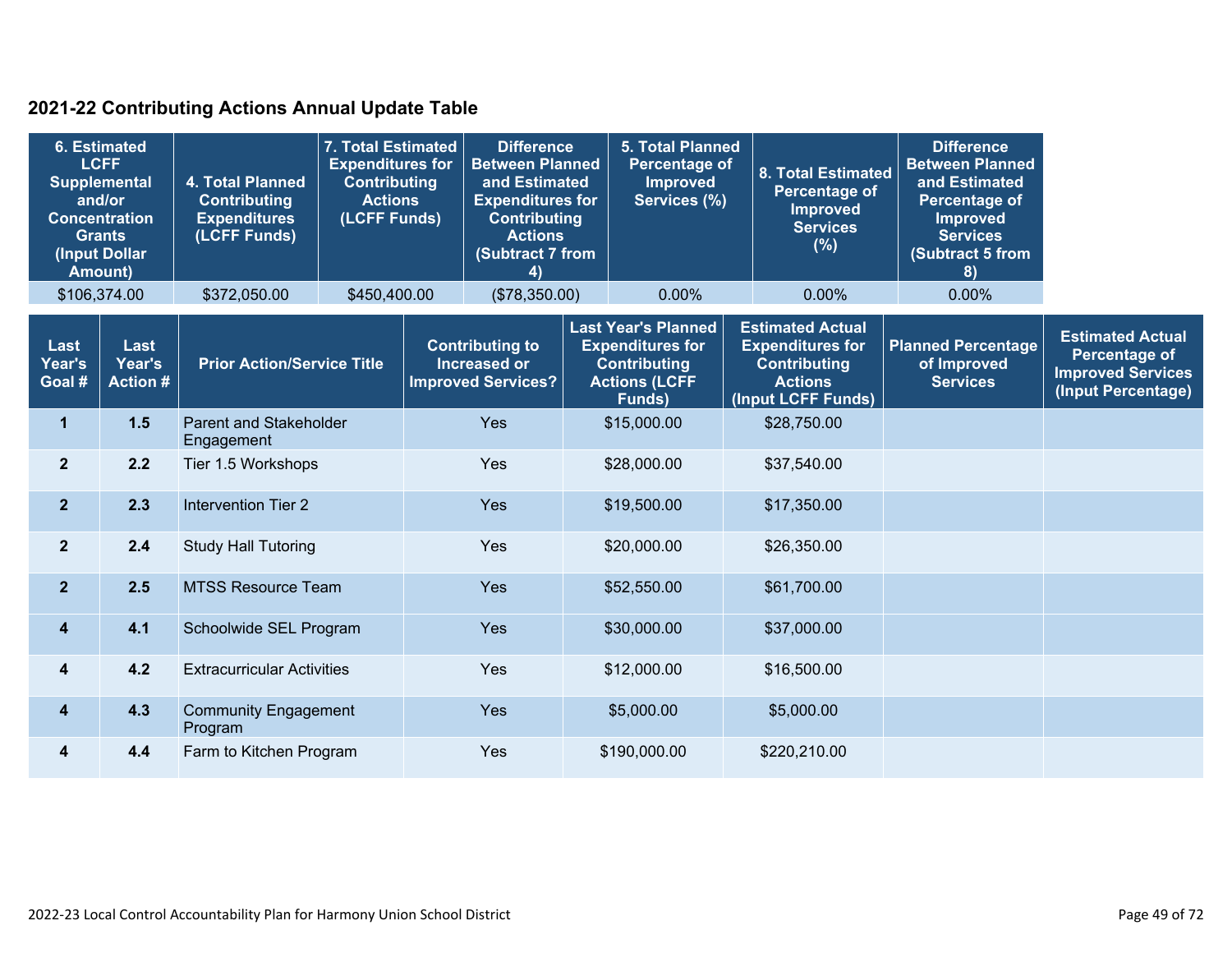### **2021-22 LCFF Carryover Table**

| 9. Estimated<br><b>Actual LCFF</b><br><b>Base Grant</b><br>(Input Dollar)<br>Amount) | 6. Estimated<br><b>Actual LCFF</b><br><b>Supplemental</b><br>and/or<br><b>Concentration</b><br><b>Grants</b> | <b>LCFF</b><br>Carryover —<br>Percentage<br>(Percentage<br>from Prior<br>Year) | 10. Total<br><b>Percentage to</b><br>Increase or<br><b>Improve</b><br><b>Services for</b><br>the Current<br><b>School Year</b><br>(6 divided by $9$ )<br>+ Carryover<br>$\frac{9}{6}$ | 7. Total<br><b>Estimated</b><br><b>Actual</b><br><b>Expenditures</b><br>for<br><b>Contributing</b><br><b>Actions</b><br>(LCFF Funds) | 8. Total<br><b>Estimated</b><br><b>Actual</b><br><b>Percentage of</b><br><b>Improved</b><br><b>Services</b><br>$(\%)$ | 11. Estimated<br><b>Actual</b><br>Percentage of<br>Increased or<br><b>Improved</b><br><b>Services</b><br>(7 divided by<br><b>9, plus 8)</b> | <b>12. LCFF</b><br>Carryover -<br><b>Dollar Amount</b><br>(Subtract 11<br>from 10 and<br>multiply by 9) | <b>13. LCFF</b><br>Carryover —<br>Percentage<br>(12 divided by<br>9) |
|--------------------------------------------------------------------------------------|--------------------------------------------------------------------------------------------------------------|--------------------------------------------------------------------------------|---------------------------------------------------------------------------------------------------------------------------------------------------------------------------------------|--------------------------------------------------------------------------------------------------------------------------------------|-----------------------------------------------------------------------------------------------------------------------|---------------------------------------------------------------------------------------------------------------------------------------------|---------------------------------------------------------------------------------------------------------|----------------------------------------------------------------------|
| \$1,994,570                                                                          | \$106,374.00                                                                                                 | $0.00\%$                                                                       | 5.33%                                                                                                                                                                                 | \$450,400.00                                                                                                                         | $0.00\%$                                                                                                              | 22.58%                                                                                                                                      | \$0.00                                                                                                  | $0.00\%$                                                             |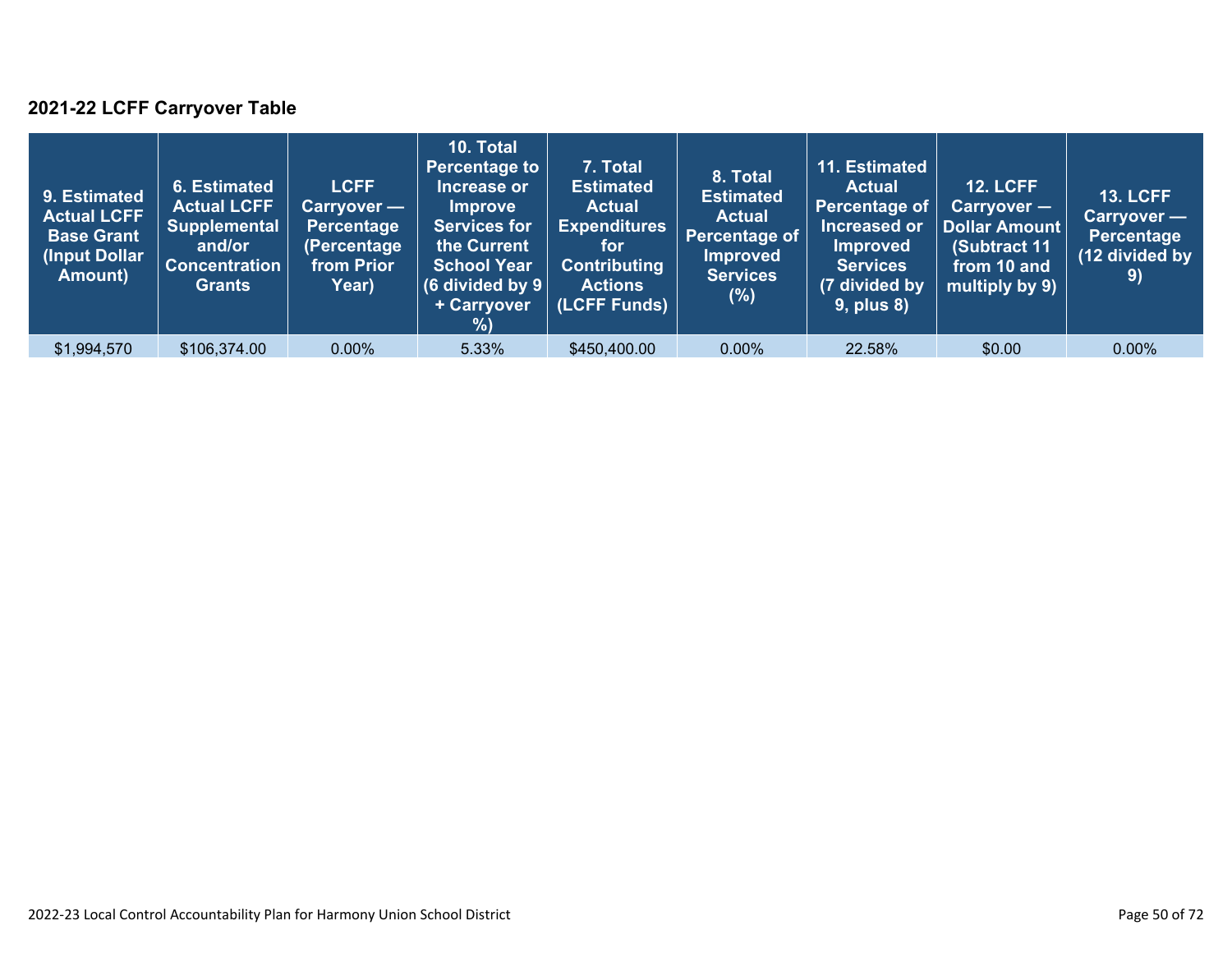# **Instructions**

Plan Summary

Engaging Educational Partners

Goals and Actions

Increased or Improved Services for Foster Youth, English Learners, and Low-Income Students

*For additional questions or technical assistance related to the completion of the Local Control and Accountability Plan (LCAP) template, please contact the local county office of education (COE), or the California Department of Education's (CDE's) Local Agency Systems Support Office, by phone at 916-319-0809 or by email at [lcff@cde.ca.gov](mailto:lcff@cde.ca.gov).*

# **Introduction and Instructions**

The Local Control Funding Formula (LCFF) requires local educational agencies (LEAs) to engage their local educational partners in an annual planning process to evaluate their progress within eight state priority areas encompassing all statutory metrics (COEs have 10 state priorities). LEAs document the results of this planning process in the LCAP using the template adopted by the State Board of Education.

The LCAP development process serves three distinct, but related functions:

- **Comprehensive Strategic Planning:** The process of developing and annually updating the LCAP supports comprehensive strategic planning (California *Education Code* [*EC*] Section 52064[e][1]). Strategic planning that is comprehensive connects budgetary decisions to teaching and learning performance data. LEAs should continually evaluate the hard choices they make about the use of limited resources to meet student and community needs to ensure opportunities and outcomes are improved for all students.
- **Meaningful Engagement of Educational Partners:** The LCAP development process should result in an LCAP that reflects decisions made through meaningful engagement (*EC* Section 52064[e][1]). Local educational partners possess valuable perspectives and insights about an LEA's programs and services. Effective strategic planning will incorporate these perspectives and insights in order to identify potential goals and actions to be included in the LCAP.
- **Accountability and Compliance:** The LCAP serves an important accountability function because aspects of the LCAP template require LEAs to show that they have complied with various requirements specified in the LCFF statutes and regulations, most notably:
	- o Demonstrating that LEAs are increasing or improving services for foster youth, English learners, and low-income students in proportion to the amount of additional funding those students generate under LCFF (*EC* Section 52064[b][4-6]).
	- o Establishing goals, supported by actions and related expenditures, that address the statutory priority areas and statutory metrics (*EC* sections 52064[b][1] and [2]).
	- o Annually reviewing and updating the LCAP to reflect progress toward the goals (*EC* Section 52064[b][7]).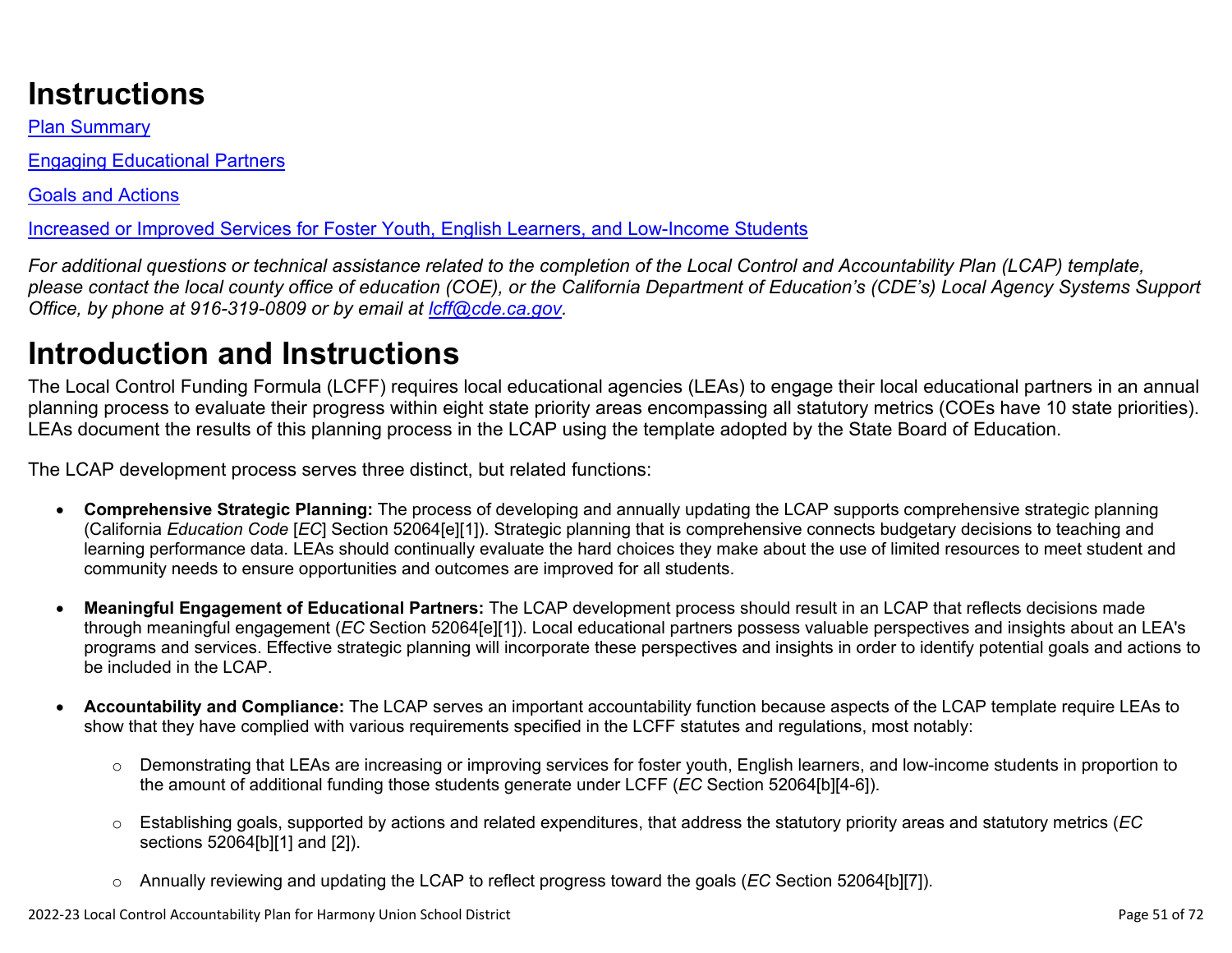The LCAP template, like each LEA's final adopted LCAP, is a document, not a process. LEAs must use the template to memorialize the outcome of their LCAP development process, which should: (a) reflect comprehensive strategic planning (b) through meaningful engagement with educational partners that (c) meets legal requirements, as reflected in the final adopted LCAP. The sections included within the LCAP template do not and cannot reflect the full development process, just as the LCAP template itself is not intended as a tool for engaging educational partners.

If a county superintendent of schools has jurisdiction over a single school district, the county board of education and the governing board of the school district may adopt and file for review and approval a single LCAP consistent with the requirements in *EC* sections 52060, 52062, 52066, 52068, and 52070. The LCAP must clearly articulate to which entity's budget (school district or county superintendent of schools) all budgeted and actual expenditures are aligned.

The revised LCAP template for the 2021–22, 2022–23, and 2023–24 school years reflects statutory changes made through Assembly Bill 1840 (Committee on Budget), Chapter 243, Statutes of 2018. These statutory changes enhance transparency regarding expenditures on actions included in the LCAP, including actions that contribute to meeting the requirement to increase or improve services for foster youth, English learners, and low-income students, and to streamline the information presented within the LCAP to make adopted LCAPs more accessible for educational partners and the public.

At its most basic, the adopted LCAP should attempt to distill not just what the LEA is doing for students in transitional kindergarten through grade twelve (TK–12), but also allow educational partners to understand why, and whether those strategies are leading to improved opportunities and outcomes for students. LEAs are strongly encouraged to use language and a level of detail in their adopted LCAPs intended to be meaningful and accessible for the LEA's diverse educational partners and the broader public.

In developing and finalizing the LCAP for adoption, LEAs are encouraged to keep the following overarching frame at the forefront of the strategic planning and educational partner engagement functions:

Given present performance across the state priorities and on indicators in the California School Dashboard (Dashboard), how is the LEA using its budgetary resources to respond to TK–12 student and community needs, and address any performance gaps, including by meeting its obligation to increase or improve services for foster youth, English learners, and low-income students?

LEAs are encouraged to focus on a set of metrics and actions that the LEA believes, based on input gathered from educational partners, research, and experience, will have the biggest impact on behalf of its TK–12 students.

These instructions address the requirements for each section of the LCAP, but may include information about effective practices when developing the LCAP and completing the LCAP itself. Additionally, information is included at the beginning of each section emphasizing the purpose that each section serves.

# **Plan Summary Purpose**

2022-23 Local Control Accountability Plan for Harmony Union School District **Page 52** of 72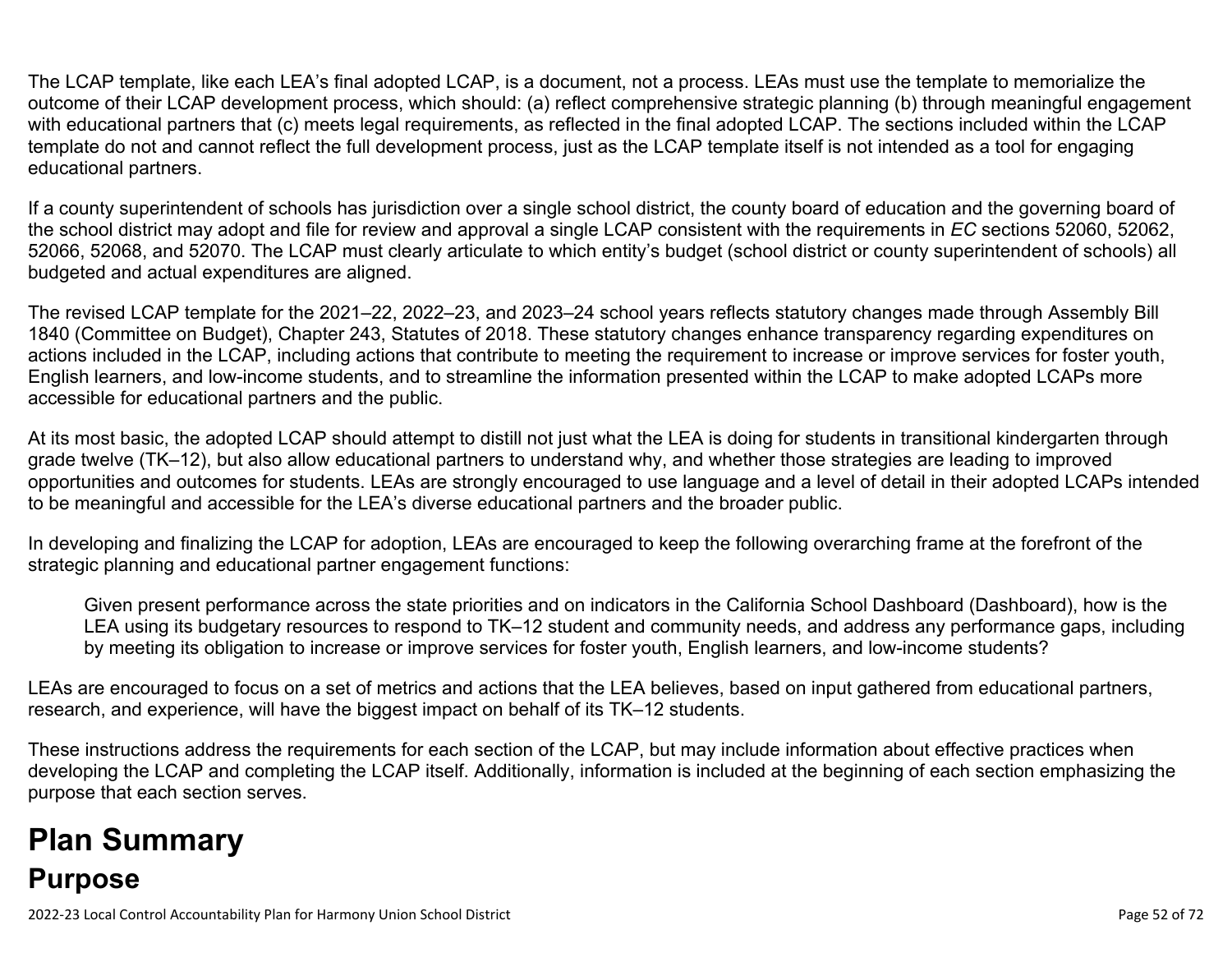A well-developed Plan Summary section provides a meaningful context for the LCAP. This section provides information about an LEA's community as well as relevant information about student needs and performance. In order to provide a meaningful context for the rest of the LCAP, the content of this section should be clearly and meaningfully related to the content included in the subsequent sections of the LCAP.

### **Requirements and Instructions**

*General Information* – Briefly describe the LEA, its schools, and its students in grades TK–12, as applicable to the LEA. For example, information about an LEA in terms of geography, enrollment, or employment, the number and size of specific schools, recent community challenges, and other such information as an LEA wishes to include can enable a reader to more fully understand an LEA's LCAP.

*Reflections: Successes* – Based on a review of performance on the state indicators and local performance indicators included in the Dashboard, progress toward LCAP goals, local self-assessment tools, input from educational partners, and any other information, what progress is the LEA most proud of and how does the LEA plan to maintain or build upon that success? This may include identifying specific examples of how past increases or improvements in services for foster youth, English learners, and low-income students have led to improved performance for these students.

*Reflections: Identified Need* – Referring to the Dashboard, identify: (a) any state indicator for which overall performance was in the "Red" or "Orange" performance category or any local indicator where the LEA received a "Not Met" or "Not Met for Two or More Years" rating AND (b) any state indicator for which performance for any student group was two or more performance levels below the "all student*"* performance. What steps is the LEA planning to take to address these areas of low performance and performance gaps? An LEA that is required to include a goal to address one or more consistently low-performing student groups or low-performing schools must identify that it is required to include this goal and must also identify the applicable student group(s) and/or school(s). Other needs may be identified using locally collected data including data collected to inform the self-reflection tools and reporting local indicators on the Dashboard.

*LCAP Highlights* – Identify and briefly summarize the key features of this year's LCAP.

*Comprehensive Support and Improvement* – An LEA with a school or schools identified for comprehensive support and improvement (CSI) under the Every Student Succeeds Act must respond to the following prompts:

- **Schools Identified**: Identify the schools within the LEA that have been identified for CSI.
- **Support for Identified Schools**: Describe how the LEA has or will support the identified schools in developing CSI plans that included a school-level needs assessment, evidence-based interventions, and the identification of any resource inequities to be addressed through the implementation of the CSI plan.
- **Monitoring and Evaluating Effectiveness**: Describe how the LEA will monitor and evaluate the implementation and effectiveness of the CSI plan to support student and school improvement.

# **Engaging Educational Partners**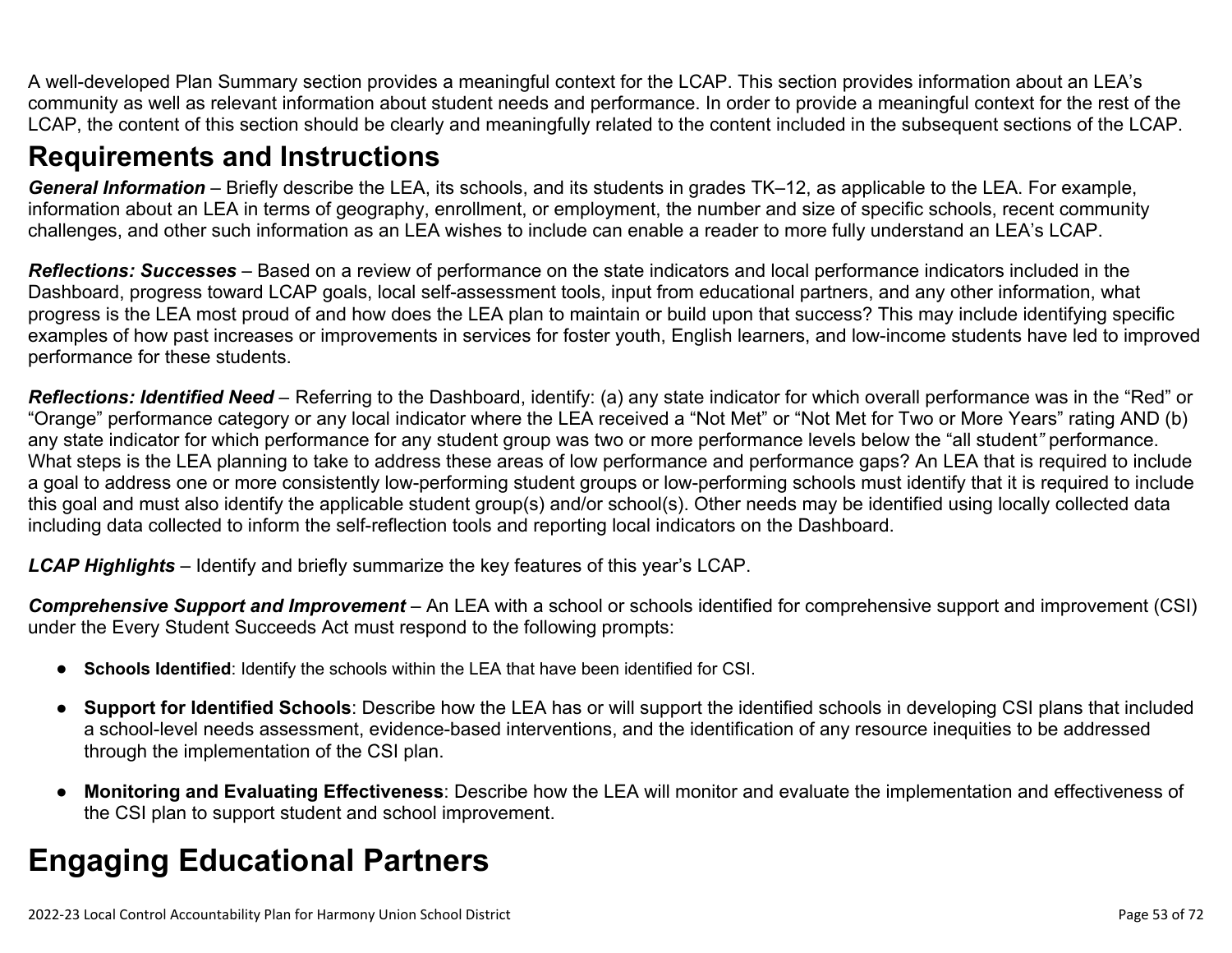## **Purpose**

Significant and purposeful engagement of parents, students, educators, and other educational partners, including those representing the student groups identified by LCFF, is critical to the development of the LCAP and the budget process. Consistent with statute, such engagement should support comprehensive strategic planning, accountability, and improvement across the state priorities and locally identified priorities (*EC* Section 52064[e][1]). Engagement of educational partners is an ongoing, annual process.

This section is designed to reflect how the engagement of educational partners influenced the decisions reflected in the adopted LCAP. The goal is to allow educational partners that participated in the LCAP development process and the broader public understand how the LEA engaged educational partners and the impact of that engagement. LEAs are encouraged to keep this goal in the forefront when completing this section.

Statute and regulations specify the educational partners that school districts and COEs must consult when developing the LCAP: teachers, principals, administrators, other school personnel, local bargaining units of the LEA, parents, and students. Before adopting the LCAP, school districts and COEs must share it with the Parent Advisory Committee and, if applicable, to its English Learner Parent Advisory Committee. The superintendent is required by statute to respond in writing to the comments received from these committees. School districts and COEs must also consult with the special education local plan area administrator(s) when developing the LCAP.

Statute requires charter schools to consult with teachers, principals, administrators, other school personnel, parents, and students in developing the LCAP. The LCAP should also be shared with, and LEAs should request input from, schoolsite-level advisory groups, as applicable (e.g., schoolsite councils, English Learner Advisory Councils, student advisory groups, etc.), to facilitate alignment between schoolsite and district-level goals and actions.

Information and resources that support effective engagement, define student consultation, and provide the requirements for advisory group composition, can be found under Resources on the following web page of the CDE's website: <https://www.cde.ca.gov/re/lc/>.

### **Requirements and Instructions**

Below is an excerpt from the 2018–19 *Guide for Annual Audits of K–12 Local Education Agencies and State Compliance Reporting*, which is provided to highlight the legal requirements for engagement of educational partners in the LCAP development process:

### **Local Control and Accountability Plan:**

For county offices of education and school districts only, verify the LEA:

- a) Presented the local control and accountability plan to the parent advisory committee in accordance with Education Code section 52062(a)(1) or 52068(a)(1), as appropriate.
- b) If applicable, presented the local control and accountability plan to the English learner parent advisory committee, in accordance with Education Code section 52062(a)(2) or 52068(a)(2), as appropriate.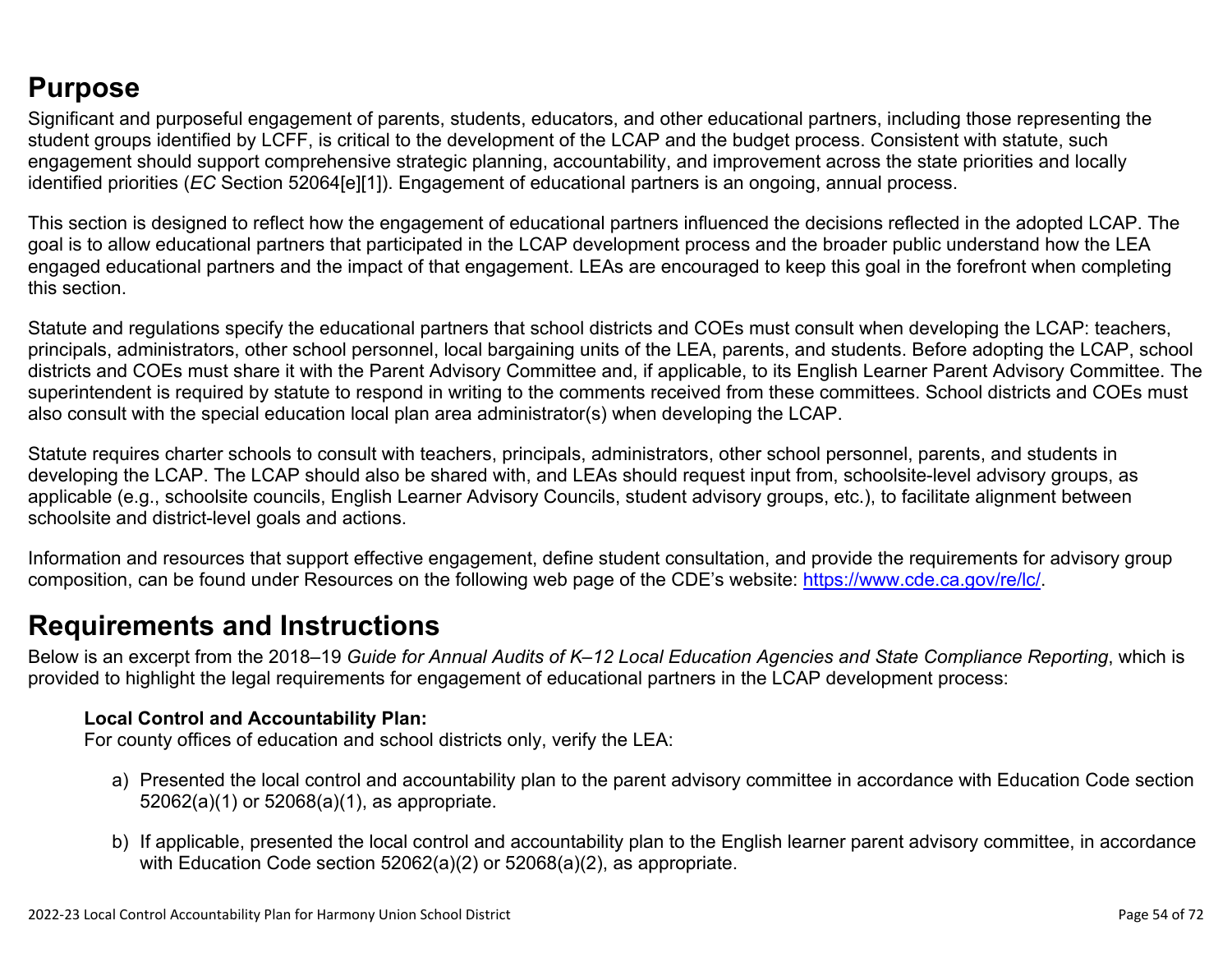- c) Notified members of the public of the opportunity to submit comments regarding specific actions and expenditures proposed to be included in the local control and accountability plan in accordance with Education Code section 52062(a)(3) or 52068(a)(3), as appropriate.
- d) Held at least one public hearing in accordance with Education Code section 52062(b)(1) or 52068(b)(1), as appropriate.
- e) Adopted the local control and accountability plan in a public meeting in accordance with Education Code section 52062(b)(2) or 52068(b)(2), as appropriate.

**Prompt 1**: "A summary of the process used to engage educational partners and how this engagement was considered before finalizing the LCAP."

Describe the engagement process used by the LEA to involve educational partners in the development of the LCAP, including, at a minimum, describing how the LEA met its obligation to consult with all statutorily required educational partners as applicable to the type of LEA. A sufficient response to this prompt must include general information about the timeline of the process and meetings or other engagement strategies with educational partners. A response may also include information about an LEA's philosophical approach to engaging its educational partners.

**Prompt 2:** "A summary of the feedback provided by specific educational partners."

Describe and summarize the feedback provided by specific educational partners. A sufficient response to this prompt will indicate ideas, trends, or inputs that emerged from an analysis of the feedback received from educational partners.

**Prompt 3**: "A description of the aspects of the LCAP that were influenced by specific input from educational partners."

A sufficient response to this prompt will provide educational partners and the public with clear, specific information about how the engagement process influenced the development of the LCAP. The response must describe aspects of the LCAP that were influenced by or developed in response to the educational partner feedback described in response to Prompt 2. This may include a description of how the LEA prioritized requests of educational partners within the context of the budgetary resources available or otherwise prioritized areas of focus within the LCAP. For the purposes of this prompt, "aspects" of an LCAP that may have been influenced by educational partner input can include, but are not necessarily limited to:

- Inclusion of a goal or decision to pursue a Focus Goal (as described below)
- Inclusion of metrics other than the statutorily required metrics
- Determination of the desired outcome on one or more metrics
- Inclusion of performance by one or more student groups in the Measuring and Reporting Results subsection
- Inclusion of action(s) or a group of actions
- Elimination of action(s) or group of actions
- Changes to the level of proposed expenditures for one or more actions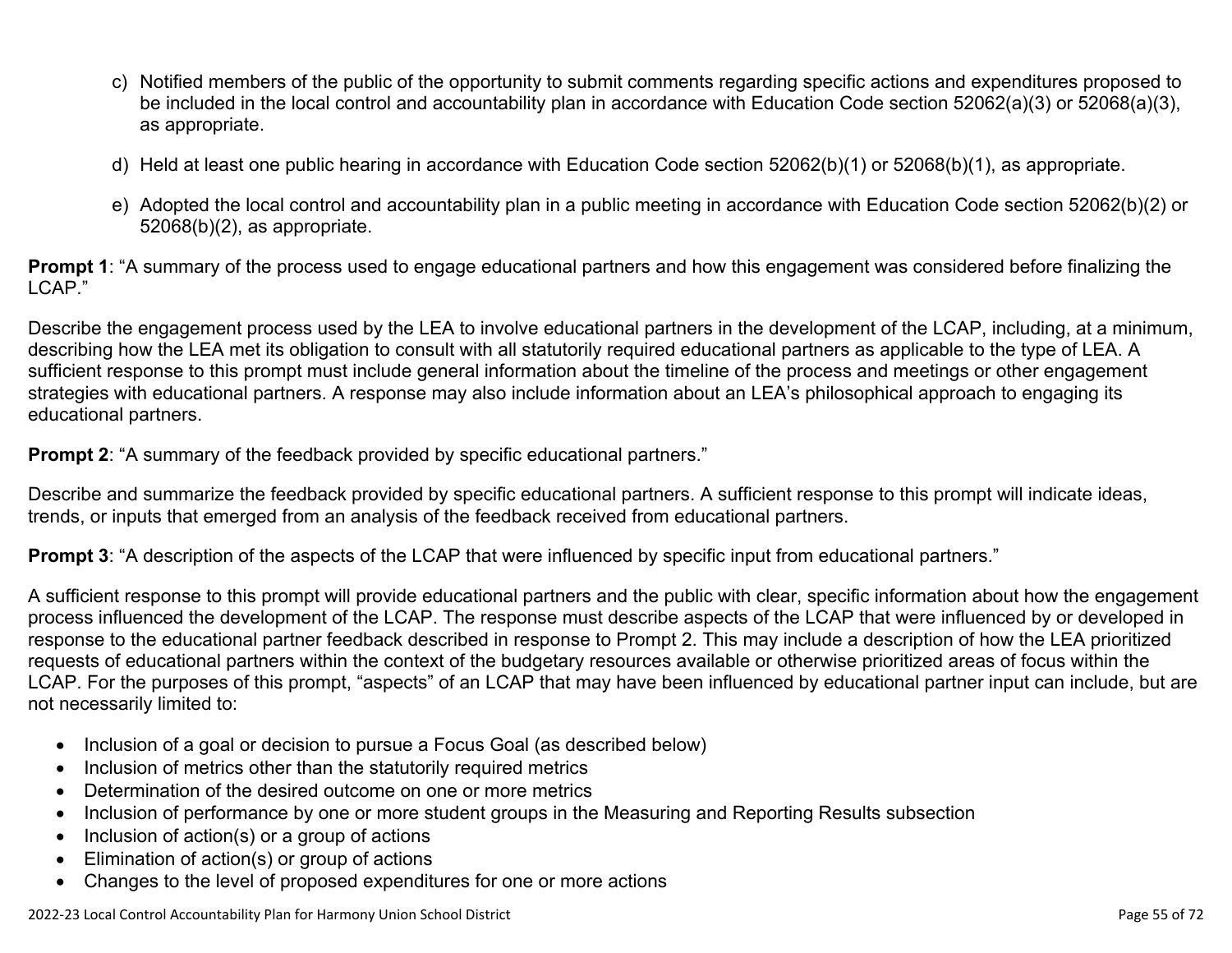- Inclusion of action(s) as contributing to increased or improved services for unduplicated services
- Determination of effectiveness of the specific actions to achieve the goal
- Determination of material differences in expenditures
- Determination of changes made to a goal for the ensuing LCAP year based on the annual update process
- Determination of challenges or successes in the implementation of actions

# **Goals and Actions**

## **Purpose**

Well-developed goals will clearly communicate to educational partners what the LEA plans to accomplish, what the LEA plans to do in order to accomplish the goal, and how the LEA will know when it has accomplished the goal. A goal statement, associated metrics and expected outcomes, and the actions included in the goal should be in alignment. The explanation for why the LEA included a goal is an opportunity for LEAs to clearly communicate to educational partners and the public why, among the various strengths and areas for improvement highlighted by performance data and strategies and actions that could be pursued, the LEA decided to pursue this goal, and the related metrics, expected outcomes, actions, and expenditures.

A well-developed goal can be focused on the performance relative to a metric or metrics for all students, a specific student group(s), narrowing performance gaps, or implementing programs or strategies expected to impact outcomes. LEAs should assess the performance of their student groups when developing goals and the related actions to achieve such goals.

## **Requirements and Instructions**

LEAs should prioritize the goals, specific actions, and related expenditures included within the LCAP within one or more state priorities. LEAs should consider performance on the state and local indicators, including their locally collected and reported data for the local indicators that are included in the Dashboard in determining whether and how to prioritize its goals within the LCAP.

In order to support prioritization of goals, the LCAP template provides LEAs with the option of developing three different kinds of goals:

- Focus Goal: A Focus Goal is relatively more concentrated in scope and may focus on a fewer number of metrics to measure improvement. A Focus Goal statement will be time bound and make clear how the goal is to be measured.
- Broad Goal: A Broad Goal is relatively less concentrated in its scope and may focus on improving performance across a wide range of metrics.
- Maintenance of Progress Goal: A Maintenance of Progress Goal includes actions that may be ongoing without significant changes and allows an LEA to track performance on any metrics not addressed in the other goals of the LCAP.

At a minimum, the LCAP must address all LCFF priorities and associated metrics.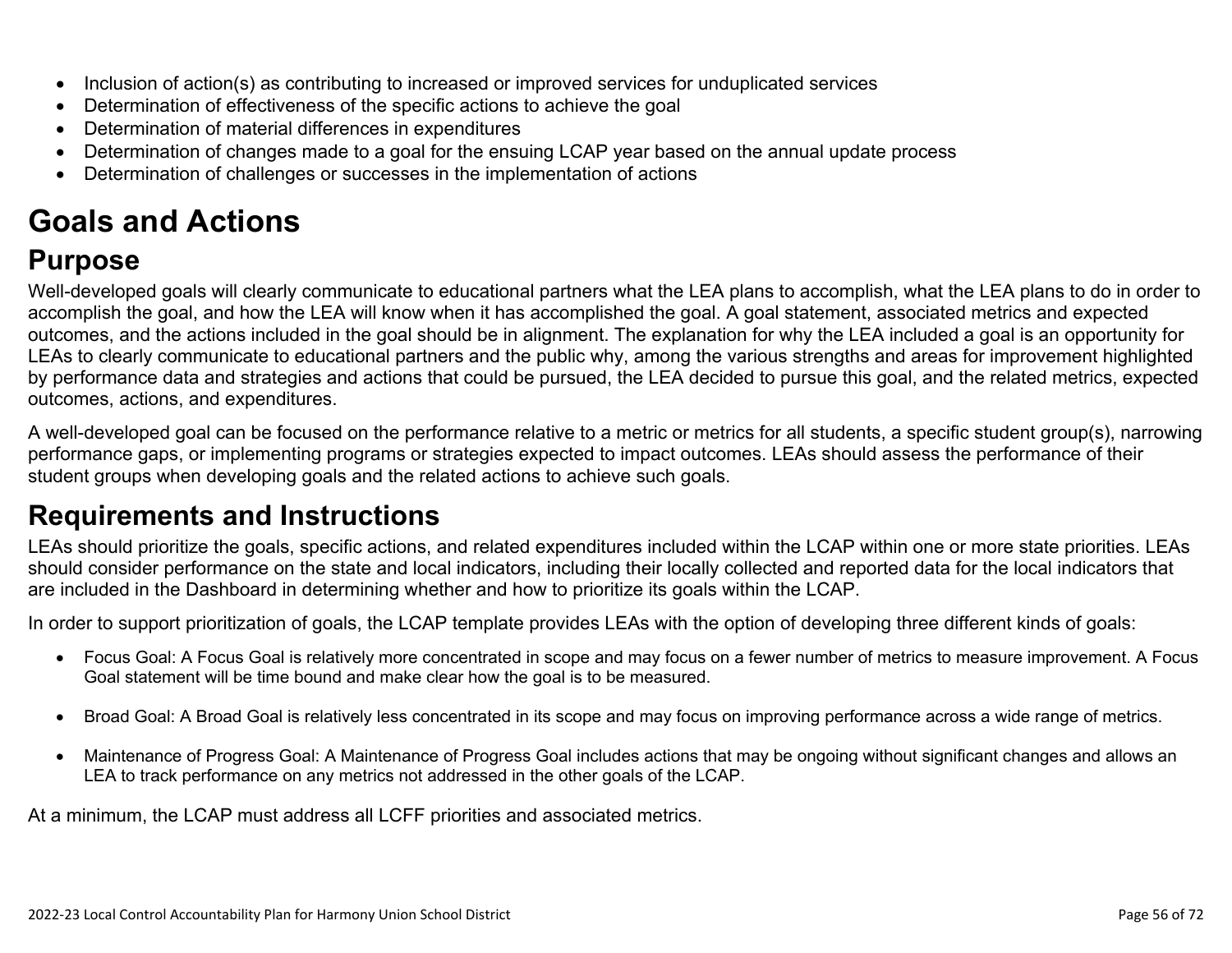### **Focus Goal(s)**

**Goal Description:** The description provided for a Focus Goal must be specific, measurable, and time bound. An LEA develops a Focus Goal to address areas of need that may require or benefit from a more specific and data intensive approach. The Focus Goal can explicitly reference the metric(s) by which achievement of the goal will be measured and the time frame according to which the LEA expects to achieve the goal.

**Explanation of why the LEA has developed this goal:** Explain why the LEA has chosen to prioritize this goal. An explanation must be based on Dashboard data or other locally collected data. LEAs must describe how the LEA identified this goal for focused attention, including relevant consultation with educational partners. LEAs are encouraged to promote transparency and understanding around the decision to pursue a focus goal.

### **Broad Goal**

Goal Description: Describe what the LEA plans to achieve through the actions included in the goal. The description of a broad goal will be clearly aligned with the expected measurable outcomes included for the goal. The goal description organizes the actions and expected outcomes in a cohesive and consistent manner. A goal description is specific enough to be measurable in either quantitative or qualitative terms. A broad goal is not as specific as a focus goal. While it is specific enough to be measurable, there are many different metrics for measuring progress toward the goal.

**Explanation of why the LEA has developed this goal:** Explain why the LEA developed this goal and how the actions and metrics grouped together will help achieve the goal.

### **Maintenance of Progress Goal**

**Goal Description:** Describe how the LEA intends to maintain the progress made in the LCFF State Priorities not addressed by the other goals in the LCAP. Use this type of goal to address the state priorities and applicable metrics not addressed within the other goals in the LCAP. The state priorities and metrics to be addressed in this section are those for which the LEA, in consultation with educational partners, has determined to maintain actions and monitor progress while focusing implementation efforts on the actions covered by other goals in the LCAP.

**Explanation of why the LEA has developed this goal**: Explain how the actions will sustain the progress exemplified by the related metrics.

#### **Required Goals**

In general, LEAs have flexibility in determining what goals to include in the LCAP and what those goals will address; however, beginning with the development of the 2022–23 LCAP, LEAs that meet certain criteria are required to include a specific goal in their LCAP.

**Consistently low-performing student group(s) criteria:** An LEA is eligible for Differentiated Assistance for three or more consecutive years based on the performance of the same student group or groups in the Dashboard. A list of the LEAs required to include a goal in the LCAP based on student group performance, and the student group(s) that lead to identification, may be found on the CDE's Local Control Funding Formula web page at [https://www.cde.ca.gov/fg/aa/lc/.](https://www.cde.ca.gov/fg/aa/lc/)

2022-23 Local Control Accountability Plan for Harmony Union School District **Page 57** of 72 • **Consistently low-performing student group(s) goal requirement:** An LEA meeting the consistently low-performing student group(s) criteria must include a goal in its LCAP focused on improving the performance of the student group or groups that led to the LEA's eligibility for Differentiated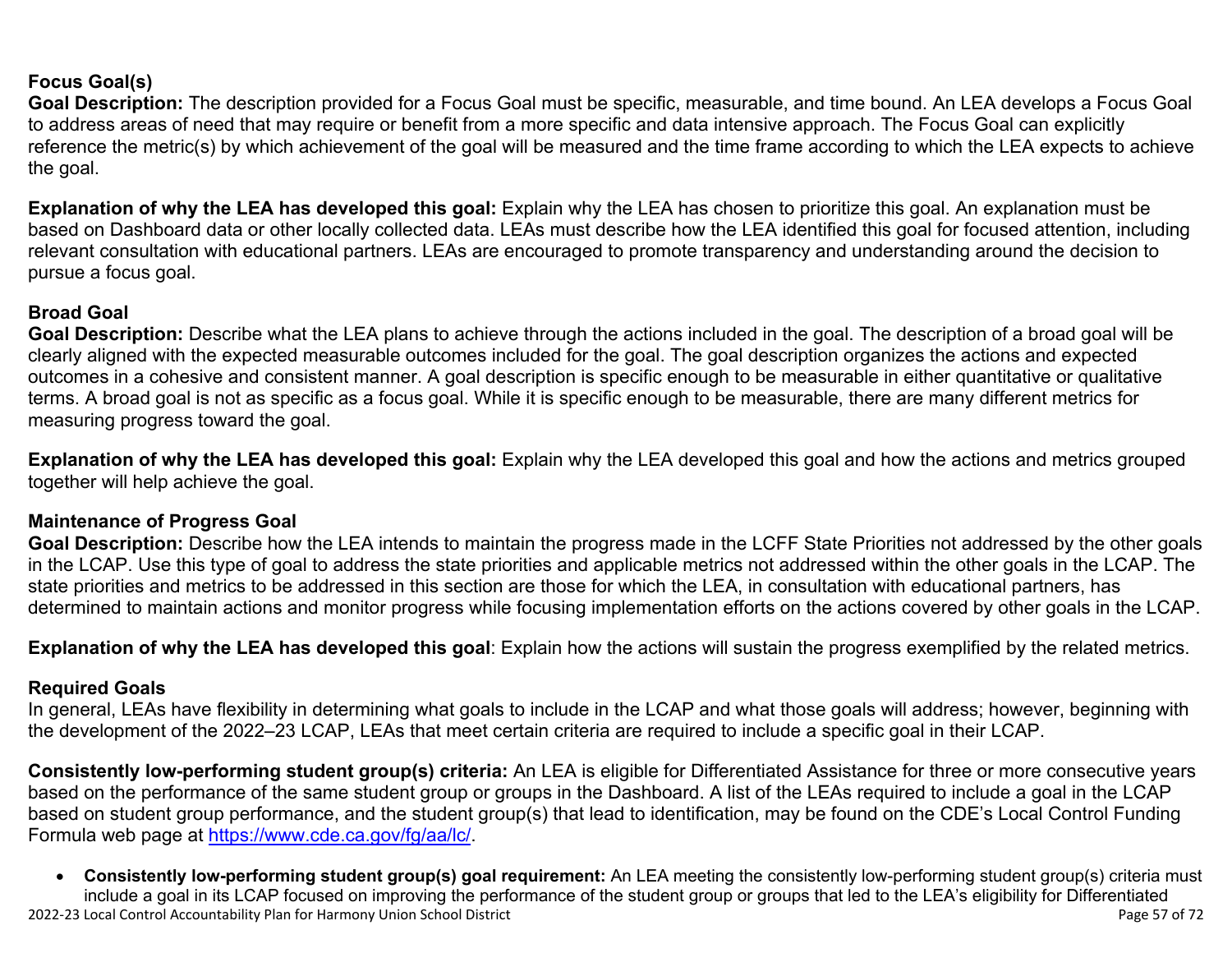Assistance. This goal must include metrics, outcomes, actions, and expenditures specific to addressing the needs of, and improving outcomes for, this student group or groups. An LEA required to address multiple student groups is not required to have a goal to address each student group; however, each student group must be specifically addressed in the goal. This requirement may not be met by combining this required goal with another goal.

- **Goal Description:** Describe the outcomes the LEA plans to achieve to address the needs of, and improve outcomes for, the student group or groups that led to the LEA's eligibility for Differentiated Assistance.
- **Explanation of why the LEA has developed this goal**: Explain why the LEA is required to develop this goal, including identifying the student group(s) that lead to the LEA being required to develop this goal, how the actions and associated metrics included in this goal differ from previous efforts to improve outcomes for the student group(s), and why the LEA believes the actions, metrics, and expenditures included in this goal will help achieve the outcomes identified in the goal description.

**Low-performing school(s) criteria:** The following criteria only applies to a school district or COE with two or more schools; it does not apply to a single-school district. A school district or COE has one or more schools that, for two consecutive years, received the two lowest performance levels on all but one of the state indicators for which the school(s) receive performance levels in the Dashboard and the performance of the "All Students" student group for the LEA is at least one performance level higher in all of those indicators. A list of the LEAs required to include a goal in the LCAP based on school performance, and the school(s) that lead to identification, may be found on the CDE's Local Control Funding Formula web page at [https://www.cde.ca.gov/fg/aa/lc/.](https://www.cde.ca.gov/fg/aa/lc/)

- **Low-performing school(s) goal requirement:** A school district or COE meeting the low-performing school(s) criteria must include a goal in its LCAP focusing on addressing the disparities in performance between the school(s) and the LEA as a whole. This goal must include metrics, outcomes, actions, and expenditures specific to addressing the needs of, and improving outcomes for, the students enrolled at the low-performing school or schools. An LEA required to address multiple schools is not required to have a goal to address each school; however, each school must be specifically addressed in the goal. This requirement may not be met by combining this goal with another goal.
- **Goal Description:** Describe what outcomes the LEA plans to achieve to address the disparities in performance between the students enrolled at the low-performing school(s) and the students enrolled at the LEA as a whole.
- **Explanation of why the LEA has developed this goal**: Explain why the LEA is required to develop this goal, including identifying the schools(s) that lead to the LEA being required to develop this goal; how the actions and associated metrics included in this goal differ from previous efforts to improve outcomes for the school(s); and why the LEA believes the actions, metrics, and expenditures included in this goal will help achieve the outcomes for students enrolled at the low-performing school or schools identified in the goal description.

### **Measuring and Reporting Results:**

For each LCAP year, identify the metric(s) that the LEA will use to track progress toward the expected outcomes. LEAs are encouraged to identify metrics for specific student groups, as appropriate, including expected outcomes that would reflect narrowing of any existing performance gaps.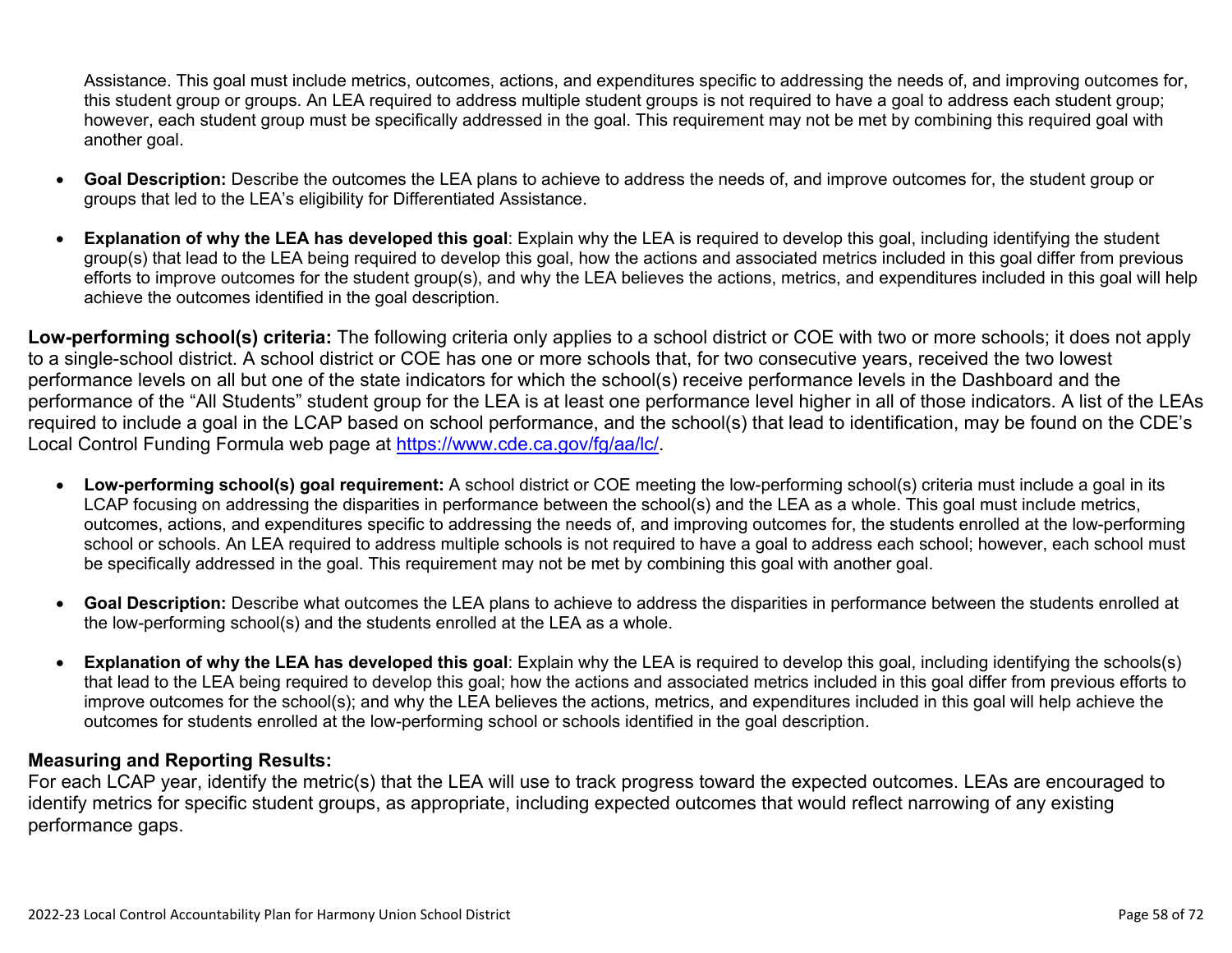Include in the baseline column the most recent data associated with this metric available at the time of adoption of the LCAP for the first year of the three-year plan. LEAs may use data as reported on the 2019 Dashboard for the baseline of a metric only if that data represents the most recent available (e.g., high school graduation rate).

Using the most recent data available may involve reviewing data the LEA is preparing for submission to the California Longitudinal Pupil Achievement Data System (CALPADS) or data that the LEA has recently submitted to CALPADS. Because final 2020–21 outcomes on some metrics may not be computable at the time the 2021–24 LCAP is adopted (e.g., graduation rate, suspension rate), the most recent data available may include a point in time calculation taken each year on the same date for comparability purposes.

The baseline data shall remain unchanged throughout the three-year LCAP.

Complete the table as follows:

- **Metric**: Indicate how progress is being measured using a metric.
- **Baseline**: Enter the baseline when completing the LCAP for 2021–22. As described above, the baseline is the most recent data associated with a metric. Indicate the school year to which the data applies, consistent with the instructions above.
- **Year 1 Outcome**: When completing the LCAP for 2022–23, enter the most recent data available. Indicate the school year to which the data applies, consistent with the instructions above.
- **Year 2 Outcome**: When completing the LCAP for 2023–24, enter the most recent data available. Indicate the school year to which the data applies, consistent with the instructions above.
- **Year 3 Outcome**: When completing the LCAP for 2024–25, enter the most recent data available. Indicate the school year to which the data applies, consistent with the instructions above. The 2024–25 LCAP will be the first year in the next three-year cycle. Completing this column will be part of the Annual Update for that year.
- **Desired Outcome for 2023**–**24**: When completing the first year of the LCAP, enter the desired outcome for the relevant metric the LEA expects to achieve by the end of the 2023–24 LCAP year.

Timeline for completing the "**Measuring and Reporting Results**" part of the Goal.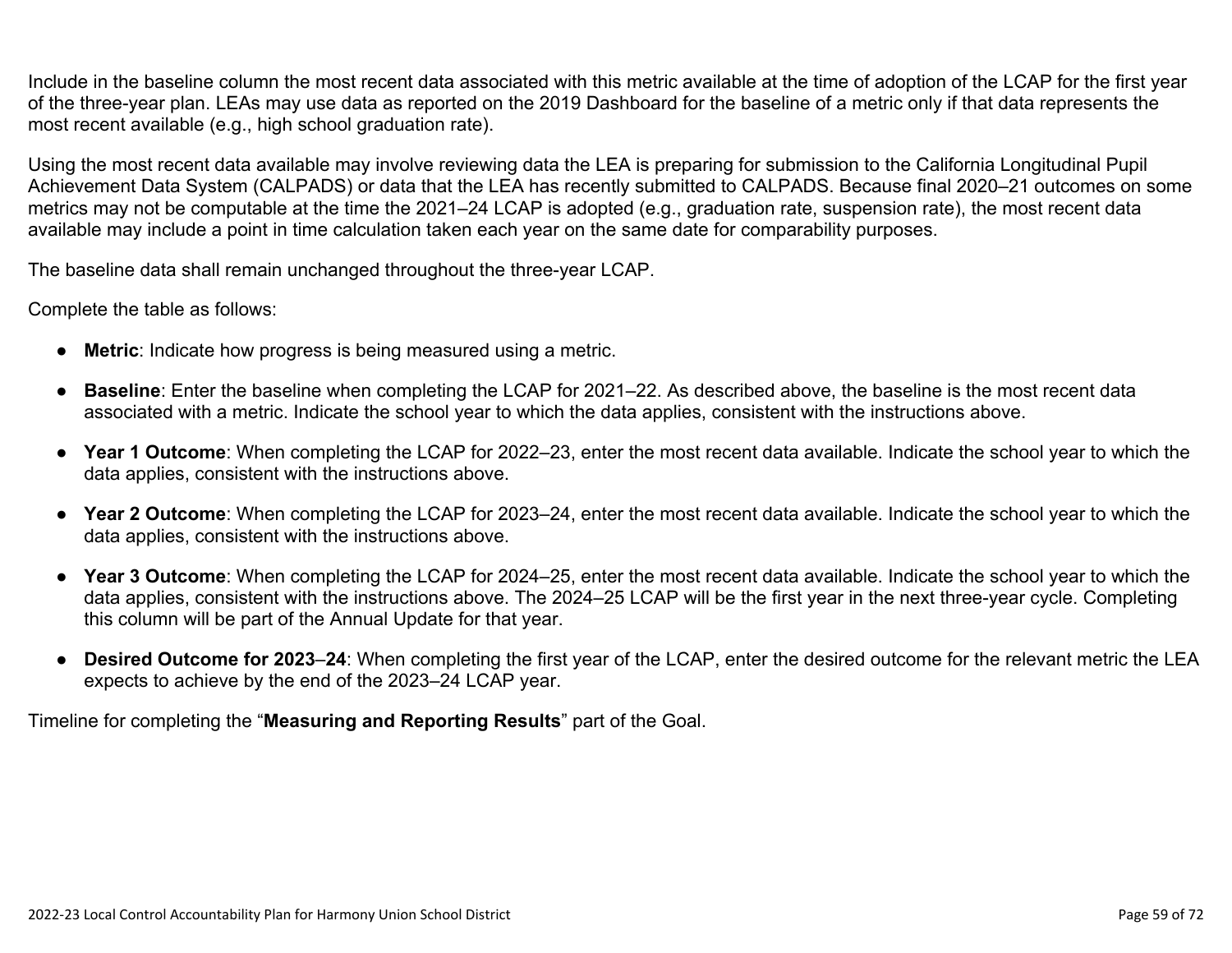| <b>Metric</b>                                                                    | <b>Baseline</b>                                                                  | Year 1 Outcome                                                                                              | Year 2 Outcome                                                                                              | Year 3 Outcome                                                                                              | <b>Desired Outcome</b><br>for Year 3<br>$(2023 - 24)$                                                              |
|----------------------------------------------------------------------------------|----------------------------------------------------------------------------------|-------------------------------------------------------------------------------------------------------------|-------------------------------------------------------------------------------------------------------------|-------------------------------------------------------------------------------------------------------------|--------------------------------------------------------------------------------------------------------------------|
| Enter information<br>in this box when<br>completing the<br>LCAP for 2021-<br>22. | Enter information<br>in this box when<br>completing the<br>LCAP for 2021-<br>22. | Enter information<br>in this box when<br>completing the<br>LCAP for 2022-<br>23. Leave blank<br>until then. | Enter information<br>in this box when<br>completing the<br>LCAP for 2023-<br>24. Leave blank<br>until then. | Enter information<br>in this box when<br>completing the<br>LCAP for 2024-<br>25. Leave blank<br>until then. | Enter information<br>in this box when<br>completing the<br>LCAP for 2021-<br>22 or when<br>adding a new<br>metric. |

The metrics may be quantitative or qualitative; but at minimum, an LEA's LCAP must include goals that are measured using all of the applicable metrics for the related state priorities, in each LCAP year as applicable to the type of LEA. To the extent a state priority does not specify one or more metrics (e.g., implementation of state academic content and performance standards), the LEA must identify a metric to use within the LCAP. For these state priorities, LEAs are encouraged to use metrics based on or reported through the relevant self-reflection tool for local indicators within the Dashboard.

*Actions*: Enter the action number. Provide a short title for the action. This title will also appear in the action tables. Provide a description of the action. Enter the total amount of expenditures associated with this action. Budgeted expenditures from specific fund sources will be provided in the summary tables. Indicate whether the action contributes to meeting the increase or improved services requirement as described in the Increased or Improved Services section using a "Y" for Yes or an "N" for No. (**Note:** for each such action offered on an LEA-wide or schoolwide basis, the LEA will need to provide additional information in the Increased or Improved Summary Section to address the requirements in *California Code of Regulations*, Title 5 [5 *CCR*] Section 15496(b) in the Increased or Improved Services Section of the LCAP).

*Actions for English Learners:* School districts, COEs, and charter schools that have a numerically significant English learner student subgroup must include specific actions in the LCAP related to, at a minimum, the language acquisition programs, as defined in *EC* Section 306, provided to students and professional development activities specific to English learners.

*Actions for Foster Youth*: School districts, COEs, and charter schools that have a numerically significant Foster Youth student subgroup are encouraged to include specific actions in the LCAP designed to meet needs specific to Foster Youth students.

#### **Goal Analysis:**

Enter the LCAP Year.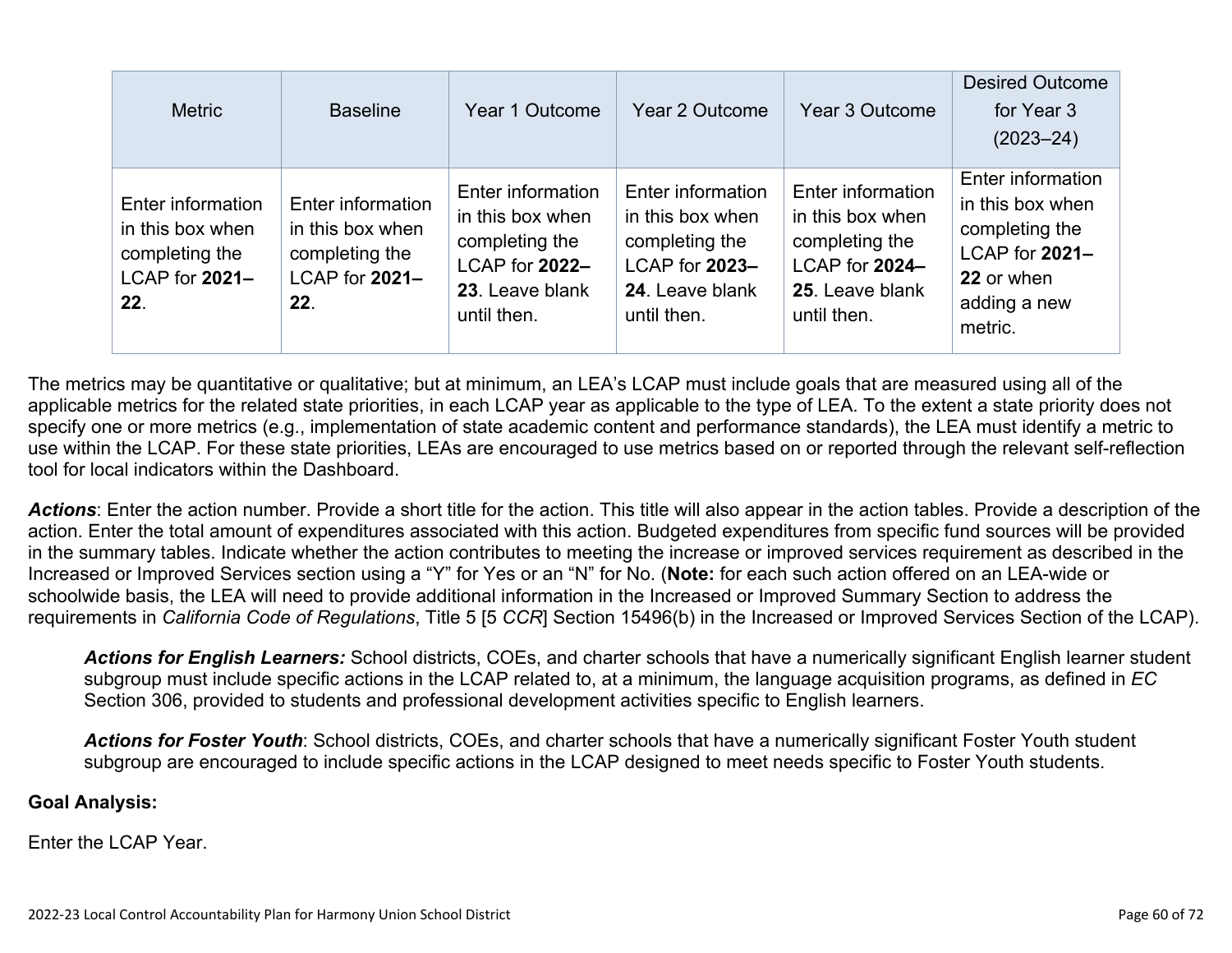Using actual annual measurable outcome data, including data from the Dashboard, analyze whether the planned actions were effective in achieving the goal. Respond to the prompts as instructed.

- Describe the overall implementation of the actions to achieve the articulated goal. Include a discussion of relevant challenges and successes experienced with the implementation process. This must include any instance where the LEA did not implement a planned action or implemented a planned action in a manner that differs substantively from how it was described in the adopted LCAP.
- Explain material differences between Budgeted Expenditures and Estimated Actual Expenditures and between the Planned Percentages of Improved Services and Estimated Actual Percentages of Improved Services, as applicable. Minor variances in expenditures or percentages do not need to be addressed, and a dollar-for-dollar accounting is not required.
- Describe the effectiveness of the specific actions to achieve the articulated goal as measured by the LEA. In some cases, not all actions in a goal will be intended to improve performance on all of the metrics associated with the goal. When responding to this prompt, LEAs may assess the effectiveness of a single action or group of actions within the goal in the context of performance on a single metric or group of specific metrics within the goal that are applicable to the action(s). Grouping actions with metrics will allow for more robust analysis of whether the strategy the LEA is using to impact a specified set of metrics is working and increase transparency for educational partners. LEAs are encouraged to use such an approach when goals include multiple actions and metrics that are not closely associated.
- Describe any changes made to this goal, expected outcomes, metrics, or actions to achieve this goal as a result of this analysis and analysis of the data provided in the Dashboard or other local data, as applicable.

# **Increased or Improved Services for Foster Youth, English Learners, and Low-Income Students**

# **Purpose**

A well-written Increased or Improved Services section provides educational partners with a comprehensive description, within a single dedicated section, of how an LEA plans to increase or improve services for its unduplicated students in grades TK–12 as compared to all students in grades TK–12, as applicable, and how LEA-wide or schoolwide actions identified for this purpose meet regulatory requirements. Descriptions provided should include sufficient detail yet be sufficiently succinct to promote a broader understanding of educational partners to facilitate their ability to provide input. An LEA's description in this section must align with the actions included in the Goals and Actions section as contributing.

## **Requirements and Instructions**

*Projected LCFF Supplemental and/or Concentration Grants*: Specify the amount of LCFF supplemental and concentration grant funds the LEA estimates it will receive in the coming year based on the number and concentration of low income, foster youth, and English learner students.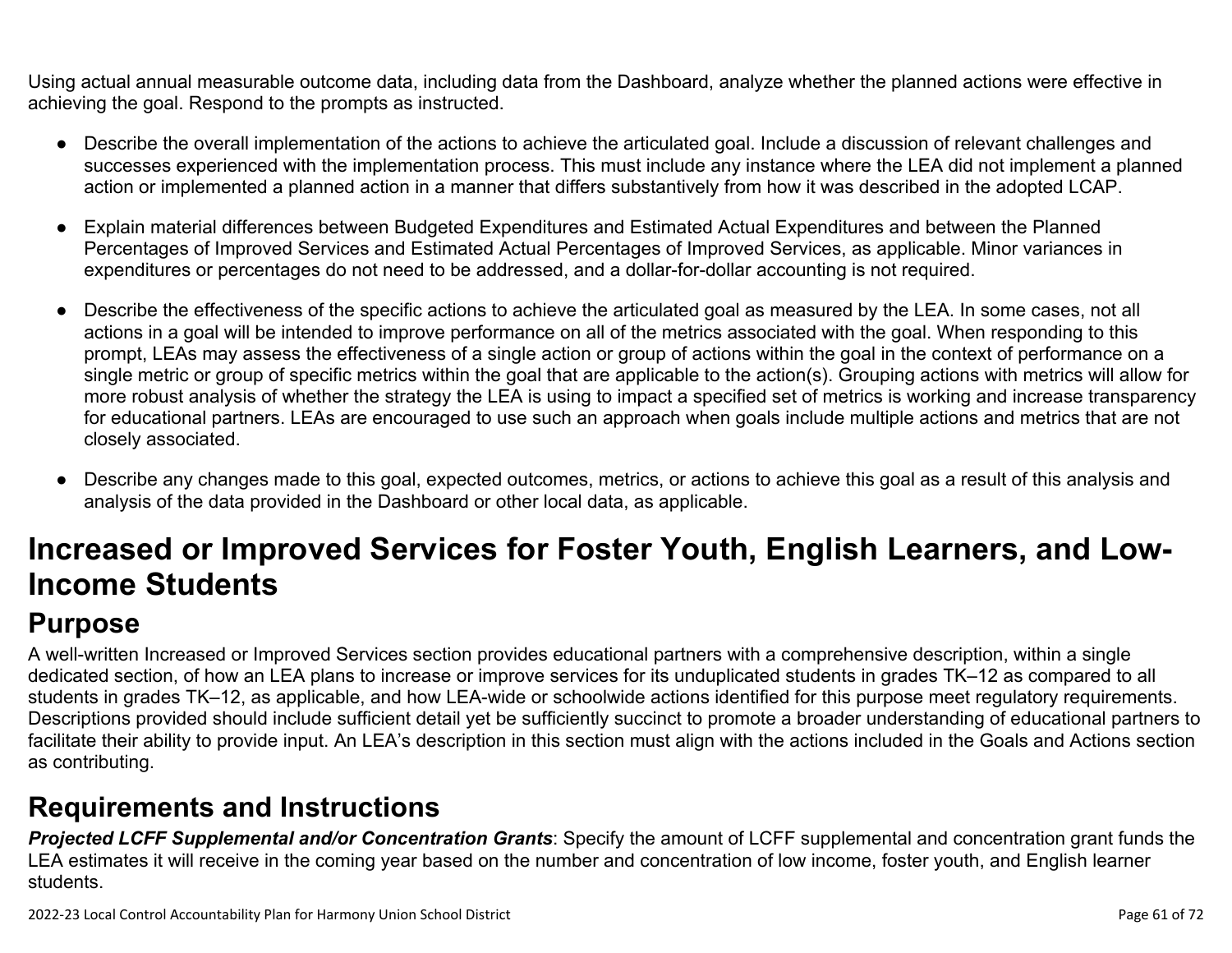**Projected Additional LCFF Concentration Grant (15 percent):** Specify the amount of additional LCFF concentration grant add-on funding, as described in *EC* Section 42238.02, that the LEA estimates it will receive in the coming year.

*Projected Percentage to Increase or Improve Services for the Coming School Year***:** Specify the estimated percentage by which services for unduplicated pupils must be increased or improved as compared to the services provided to all students in the LCAP year as calculated pursuant to 5 *CCR* Section 15496(a)(7).

*LCFF Carryover — Percentage:* Specify the LCFF Carryover — Percentage identified in the LCFF Carryover Table. If a carryover percentage is not identified in the LCFF Carryover Table, specify a percentage of zero (0.00%).

*LCFF Carryover — Dollar:* Specify the LCFF Carryover — Dollar amount identified in the LCFF Carryover Table. If a carryover amount is not identified in the LCFF Carryover Table, specify an amount of zero (\$0).

**Total Percentage to Increase or Improve Services for the Coming School Year:** Add the Projected Percentage to Increase or Improve Services for the Coming School Year and the Proportional LCFF Required Carryover Percentage and specify the percentage. This is the LEAs percentage by which services for unduplicated pupils must be increased or improved as compared to the services provided to all students in the LCAP year, as calculated pursuant to 5 *CCR* Section 15496(a)(7).

### *Required Descriptions:*

**For each action being provided to an entire school, or across the entire school district or COE, an explanation of (1) how the needs of foster youth, English learners, and low-income students were considered first, and (2) how these actions are effective in meeting the goals for these students.**

For each action included in the Goals and Actions section as contributing to the increased or improved services requirement for unduplicated pupils and provided on an LEA-wide or schoolwide basis, the LEA must include an explanation consistent with 5 *CCR* Section 15496(b). For any such actions continued into the 2021–24 LCAP from the 2017–2020 LCAP, the LEA must determine whether or not the action was effective as expected, and this determination must reflect evidence of outcome data or actual implementation to date.

**Principally Directed and Effective:** An LEA demonstrates how an action is principally directed towards and effective in meeting the LEA's goals for unduplicated students when the LEA explains how:

- It considers the needs, conditions, or circumstances of its unduplicated pupils;
- The action, or aspect(s) of the action (including, for example, its design, content, methods, or location), is based on these considerations; and
- The action is intended to help achieve an expected measurable outcome of the associated goal.

As such, the response provided in this section may rely on a needs assessment of unduplicated students.

2022-23 Local Control Accountability Plan for Harmony Union School District **Page 62** of 72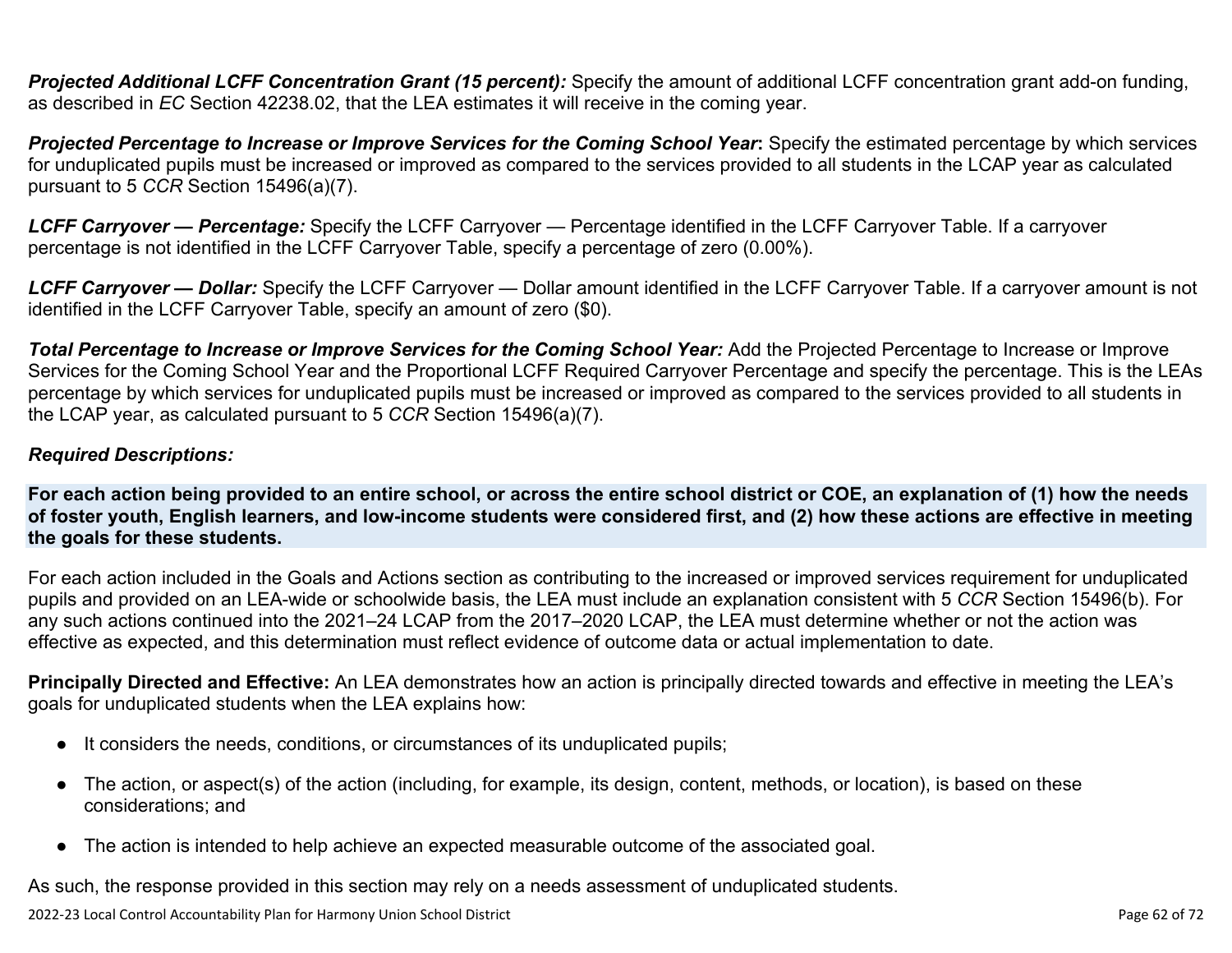Conclusory statements that a service will help achieve an expected outcome for the goal, without an explicit connection or further explanation as to how, are not sufficient. Further, simply stating that an LEA has a high enrollment percentage of a specific student group or groups does not meet the increase or improve services standard because enrolling students is not the same as serving students.

For example, if an LEA determines that low-income students have a significantly lower attendance rate than the attendance rate for all students, it might justify LEA-wide or schoolwide actions to address this area of need in the following way:

After assessing the needs, conditions, and circumstances of our low-income students, we learned that the attendance rate of our lowincome students is 7 percent lower than the attendance rate for all students. (Needs, Conditions, Circumstances [Principally Directed])

In order to address this condition of our low-income students, we will develop and implement a new attendance program that is designed to address some of the major causes of absenteeism, including lack of reliable transportation and food, as well as a school climate that does not emphasize the importance of attendance. Goal N, Actions X, Y, and Z provide additional transportation and nutritional resources as well as a districtwide educational campaign on the benefits of high attendance rates. (Contributing Action[s])

These actions are being provided on an LEA-wide basis and we expect/hope that all students with less than a 100 percent attendance rate will benefit. However, because of the significantly lower attendance rate of low-income students, and because the actions meet needs most associated with the chronic stresses and experiences of a socio-economically disadvantaged status, we expect that the attendance rate for our low-income students will increase significantly more than the average attendance rate of all other students. (Measurable Outcomes [Effective In])

**COEs and Charter Schools**: Describe how actions included as contributing to meeting the increased or improved services requirement on an LEA-wide basis are principally directed to and effective in meeting its goals for unduplicated pupils in the state and any local priorities as described above. In the case of COEs and charter schools, schoolwide and LEA-wide are considered to be synonymous.

### **For School Districts Only:**

### **Actions Provided on an LEA-Wide Basis:**

*Unduplicated Percentage > 55 percent:* For school districts with an unduplicated pupil percentage of 55 percent or more, describe how these actions are principally directed to and effective in meeting its goals for unduplicated pupils in the state and any local priorities as described above.

*Unduplicated Percentage < 55 percent:* For school districts with an unduplicated pupil percentage of less than 55 percent, describe how these actions are principally directed to and effective in meeting its goals for unduplicated pupils in the state and any local priorities. Also describe how the actions **are the most effective use of the funds** to meet these goals for its unduplicated pupils. Provide the basis for this determination, including any alternatives considered, supporting research, experience, or educational theory.

### **Actions Provided on a Schoolwide Basis:**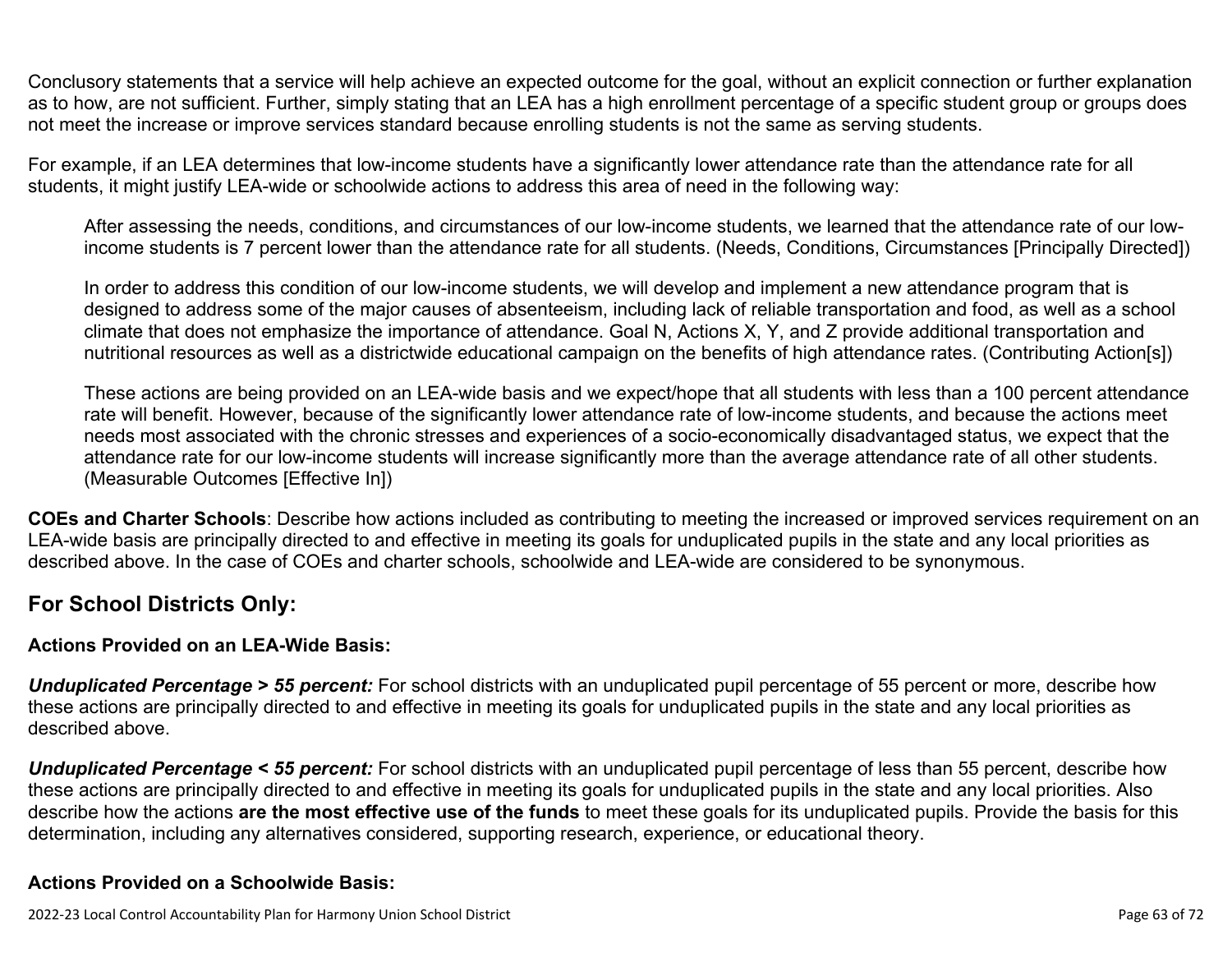School Districts must identify in the description those actions being funded and provided on a schoolwide basis, and include the required description supporting the use of the funds on a schoolwide basis.

**For schools with 40 percent or more enrollment of unduplicated pupils:** Describe how these actions are principally directed to and effective in meeting its goals for its unduplicated pupils in the state and any local priorities.

**For school districts expending funds on a schoolwide basis at a school with less than 40 percent enrollment of unduplicated pupils:** Describe how these actions are principally directed to and how the actions are the most effective use of the funds to meet its goals for foster youth, English learners, and low-income students in the state and any local priorities.

#### **A description of how services for foster youth, English learners, and low-income students are being increased or improved by the percentage required.**

Consistent with the requirements of 5 *CCR* Section 15496, describe how services provided for unduplicated pupils are increased or improved by at least the percentage calculated as compared to the services provided for all students in the LCAP year. To improve services means to grow services in quality and to increase services means to grow services in quantity. Services are increased or improved by those actions in the LCAP that are included in the Goals and Actions section as contributing to the increased or improved services requirement, whether they are provided on an LEA-wide or schoolwide basis or provided on a limited basis to unduplicated students. A limited action is an action that only serves foster youth, English learners, and/or low-income students. This description must address how these action(s) are expected to result in the required proportional increase or improvement in services for unduplicated pupils as compared to the services the LEA provides to all students for the relevant LCAP year.

For any action contributing to meeting the increased or improved services requirement that is associated with a Planned Percentage of Improved Services in the Contributing Summary Table rather than an expenditure of LCFF funds, describe the methodology that was used to determine the contribution of the action towards the proportional percentage. See the instructions for determining the Planned Percentage of Improved Services for information on calculating the Percentage of Improved Services.

#### **A description of the plan for how the additional concentration grant add-on funding identified above will be used to increase the number of staff providing direct services to students at schools that have a high concentration (above 55 percent) of foster youth, English learners, and low-income students, as applicable.**

An LEA that receives the additional concentration grant add-on described in *EC* Section 42238.02 is required to demonstrate how it is using these funds to increase the number of staff who provide direct services to students at schools with an enrollment of unduplicated students that is greater than 55 percent as compared to the number of staff who provide direct services to students at schools with an enrollment of unduplicated students that is equal to or less than 55 percent. The staff who provide direct services to students must be certificated staff and/or classified staff employed by the LEA; classified staff includes custodial staff.

Provide the following descriptions, as applicable to the LEA: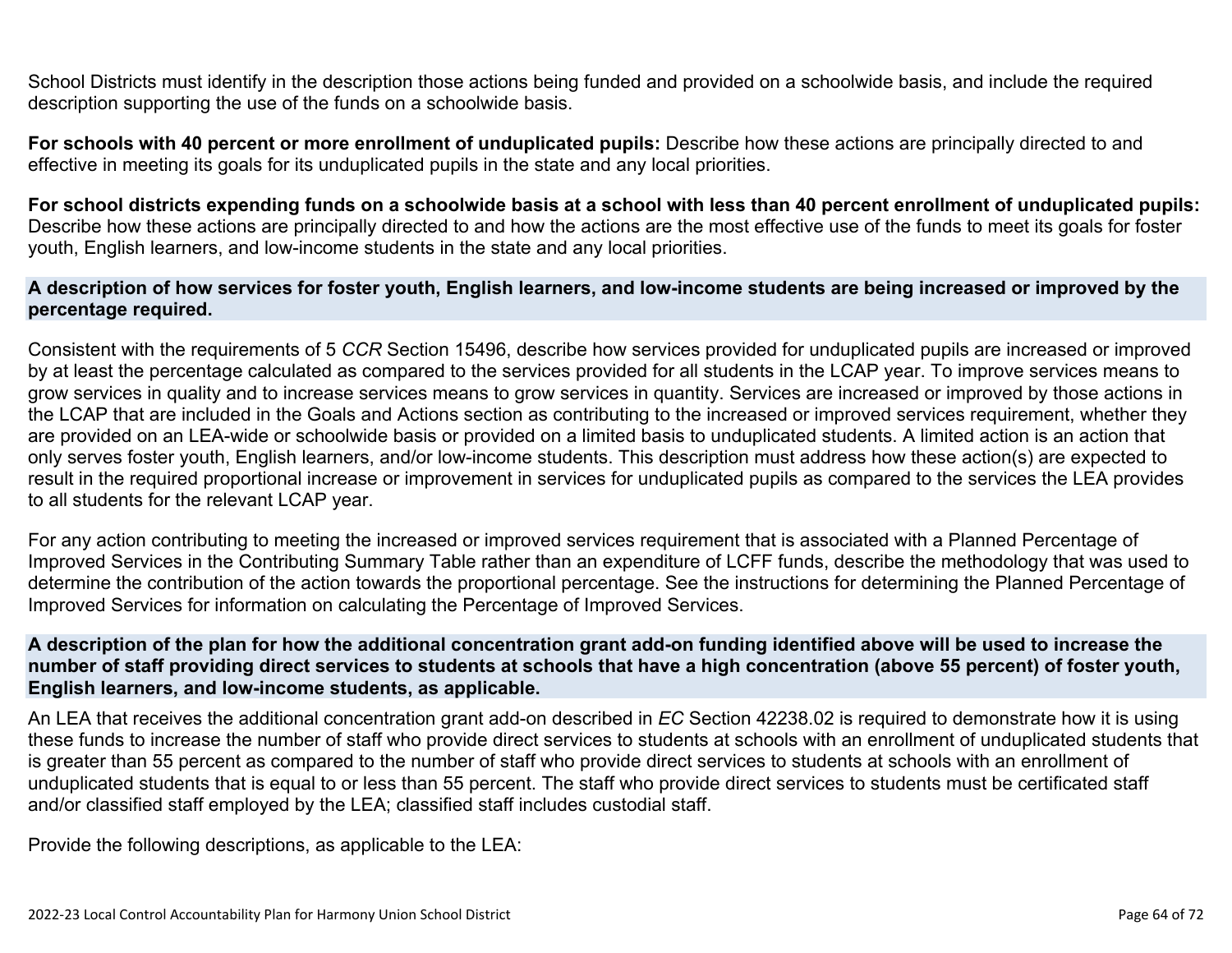An LEA that does not receive a concentration grant or the concentration grant add-on must indicate that a response to this prompt is not applicable.

Identify the goal and action numbers of the actions in the LCAP that the LEA is implementing to meet the requirement to increase the number of staff who provide direct services to students at schools with an enrollment of unduplicated students that is greater than 55 percent.

An LEA that does not have comparison schools from which to describe how it is using the concentration grant add-on funds, such as an LEA that only has schools with an enrollment of unduplicated students that is greater than 55 percent, must describe how it is using the funds to increase the number of credentialed staff, classified staff, or both, including custodial staff, who provide direct services to students at selected schools and the criteria used to determine which schools require additional staffing support.

In the event that an additional concentration grant add-on is not sufficient to increase staff providing direct services to students at a school with an enrollment of unduplicated students that is greater than 55 percent, the LEA must describe how it is using the funds to retain staff providing direct services to students at a school with an enrollment of unduplicated students that is greater than 55 percent.

Complete the table as follows:

- Provide the staff-to-student ratio of classified staff providing direct services to students with a concentration of unduplicated students that is 55 percent or less and the staff-to-student ratio of classified staff providing direct services to students at schools with a concentration of unduplicated students that is greater than 55 percent, as applicable to the LEA. The LEA may group its schools by grade span (Elementary, Middle/Junior High, and High Schools), as applicable to the LEA. The staff-to-student ratio must be based on the number of full time equivalent (FTE) staff and the number of enrolled students as counted on the first Wednesday in October of each year.
- Provide the staff-to-student ratio of certificated staff providing direct services to students at schools with a concentration of unduplicated students that is 55 percent or less and the staff-to-student ratio of certificated staff providing direct services to students at schools with a concentration of unduplicated students that is greater than 55 percent, as applicable to the LEA. The LEA may group its schools by grade span (Elementary, Middle/Junior High, and High Schools), as applicable to the LEA. The staff-to-student ratio must be based on the number of FTE staff and the number of enrolled students as counted on the first Wednesday in October of each year.

# **Action Tables**

Complete the Data Entry Table for each action in the LCAP. The information entered into this table will automatically populate the other Action Tables. Information is only entered into the Data Entry Table, the Annual Update Table, the Contributing Actions Annual Update Table, and the LCFF Carryover Table. With the exception of the Data Entry Table, the word "input" has been added to column headers to aid in identifying the column(s) where information will be entered. Information is not entered on the remaining Action tables.

The following tables are required to be included as part of the LCAP adopted by the local governing board or governing body:

• Table 1: Total Planned Expenditures Table (for the coming LCAP Year)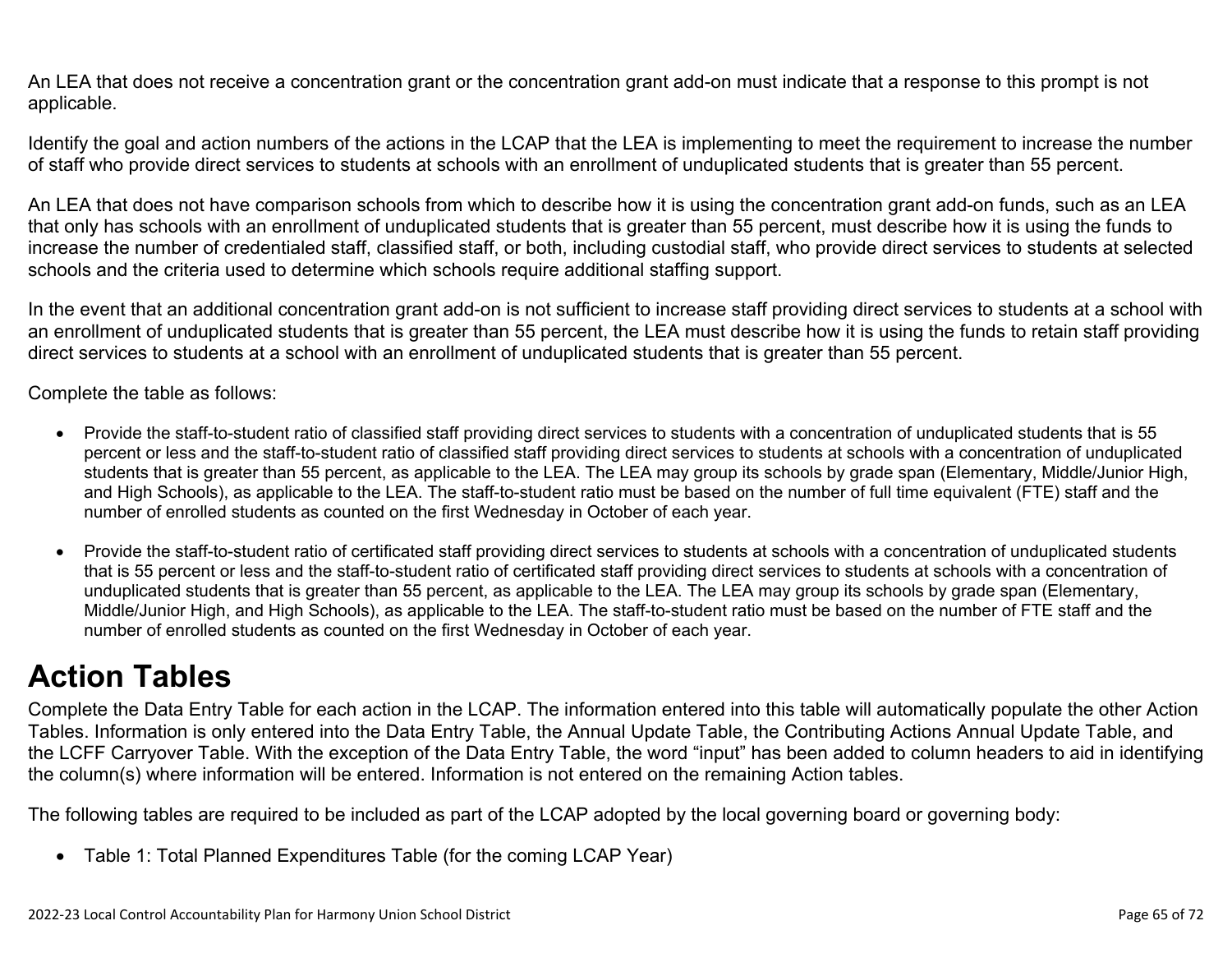- Table 2: Contributing Actions Table (for the coming LCAP Year)
- Table 3: Annual Update Table (for the current LCAP Year)
- Table 4: Contributing Actions Annual Update Table (for the current LCAP Year)
- Table 5: LCFF Carryover Table (for the current LCAP Year)

Note: The coming LCAP Year is the year that is being planned for, while the current LCAP year is the current year of implementation. For example, when developing the 2022–23 LCAP, 2022–23 will be the coming LCAP Year and 2021–22 will be the current LCAP Year.

# **Data Entry Table**

The Data Entry Table may be included in the LCAP as adopted by the local governing board or governing body, but is not required to be included. In the Data Entry Table, input the following information for each action in the LCAP for that applicable LCAP year:

- **LCAP Year**: Identify the applicable LCAP Year.
- **1. Projected LCFF Base Grant**: Provide the total amount of LCFF funding the LEA estimates it will receive for the coming school year, excluding the supplemental and concentration grants and the add-ons for the Targeted Instructional Improvement Grant Program and the Home to School Transportation Program, pursuant to 5 *CCR* Section 15496(a)(8).

See *EC* sections 2574 (for COEs) and 42238.02 (for school districts and charter schools), as applicable, for LCFF apportionment calculations.

- **2. Projected LCFF Supplemental and/or Concentration Grants:** Provide the total amount of LCFF supplemental and concentration grants the LEA estimates it will receive on the basis of the number and concentration of unduplicated students for the coming school year.
- **3. Projected Percentage to Increase or Improve Services for the Coming School Year:** This percentage will not be entered; it is calculated based on the Projected LCFF Base Grant and the Projected LCFF Supplemental and/or Concentration Grants, pursuant to 5 *CCR* Section 15496(a)(8). This is the percentage by which services for unduplicated pupils must be increased or improved as compared to the services provided to all students in the coming LCAP year.
- **LCFF Carryover Percentage:** Specify the LCFF Carryover Percentage identified in the LCFF Carryover Table from the prior LCAP year. If a carryover percentage is not identified in the LCFF Carryover Table, specify a percentage of zero (0.00%).
- **Total Percentage to Increase or Improve Services for the Coming School Year:** This percentage will not be entered; it is calculated based on the Projected Percentage to Increase or Improve Services for the Coming School Year and the LCFF Carryover —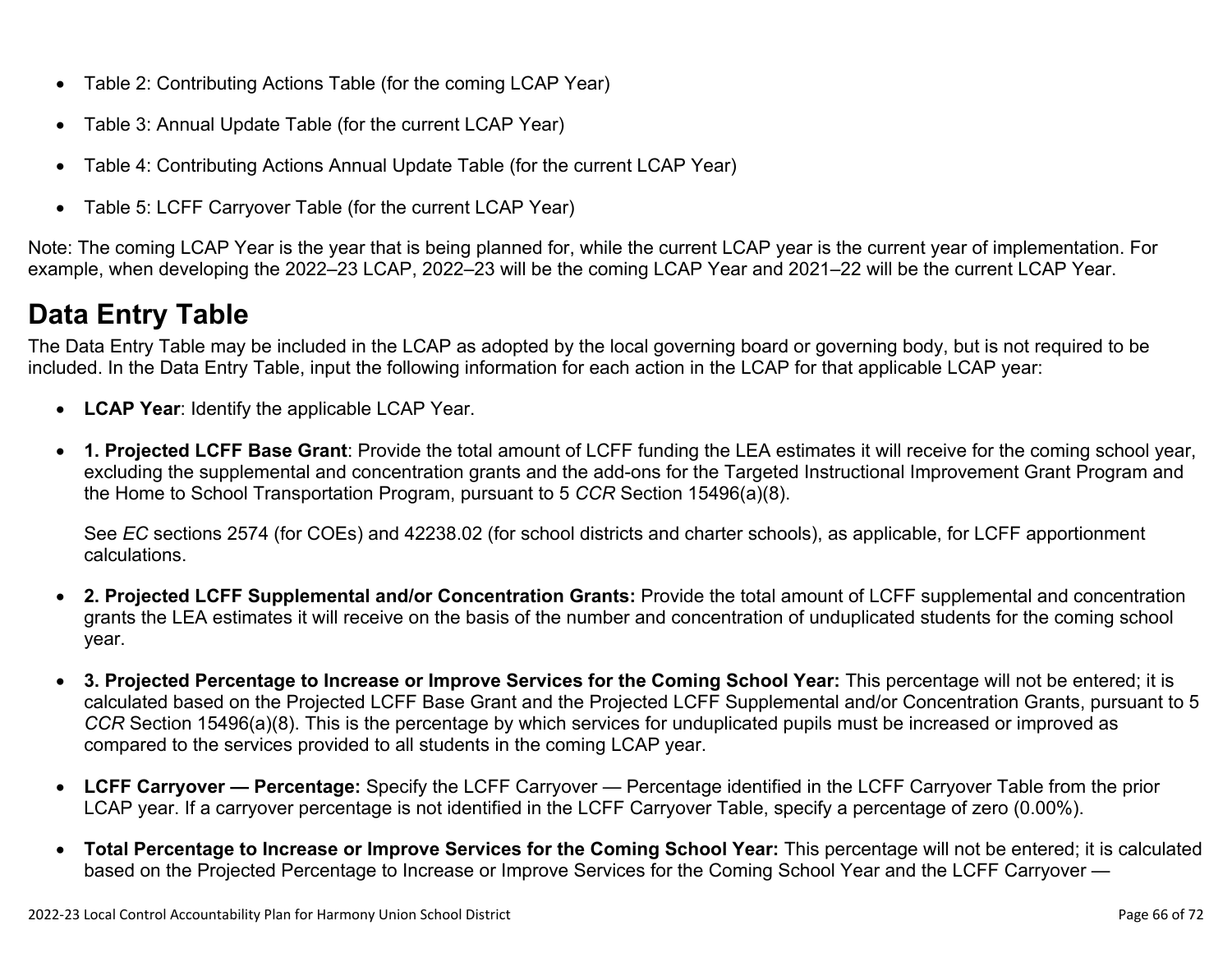Percentage. This is the percentage by which the LEA must increase or improve services for unduplicated pupils as compared to the services provided to all students in the coming LCAP year.

- **Goal #**: Enter the LCAP Goal number for the action.
- **Action #**: Enter the action's number as indicated in the LCAP Goal.
- **Action Title**: Provide a title of the action.
- **Student Group(s)**: Indicate the student group or groups who will be the primary beneficiary of the action by entering "All," or by entering a specific student group or groups.
- **Contributing to Increased or Improved Services?:** Type "Yes" if the action **is** included as contributing to meeting the increased or improved services; OR, type "No" if the action is **not** included as contributing to meeting the increased or improved services.
- If "Yes" is entered into the Contributing column, then complete the following columns:
	- o **Scope**: The scope of an action may be LEA-wide (i.e., districtwide, countywide, or charterwide), schoolwide, or limited. An action that is LEA-wide in scope upgrades the entire educational program of the LEA. An action that is schoolwide in scope upgrades the entire educational program of a single school. An action that is limited in its scope is an action that serves only one or more unduplicated student groups.
	- o **Unduplicated Student Group(s)**: Regardless of scope, contributing actions serve one or more unduplicated student groups. Indicate one or more unduplicated student groups for whom services are being increased or improved as compared to what all students receive.
	- o **Location**: Identify the location where the action will be provided. If the action is provided to all schools within the LEA, the LEA must indicate "All Schools." If the action is provided to specific schools within the LEA or specific grade spans only, the LEA must enter "Specific Schools" or "Specific Grade Spans." Identify the individual school or a subset of schools or grade spans (e.g., all high schools or grades transitional kindergarten through grade five), as appropriate.
- **Time Span**: Enter "ongoing" if the action will be implemented for an indeterminate period of time. Otherwise, indicate the span of time for which the action will be implemented. For example, an LEA might enter "1 Year," or "2 Years," or "6 Months."
- **Total Personnel**: Enter the total amount of personnel expenditures utilized to implement this action.
- **Total Non-Personnel**: This amount will be automatically calculated based on information provided in the Total Personnel column and the Total Funds column.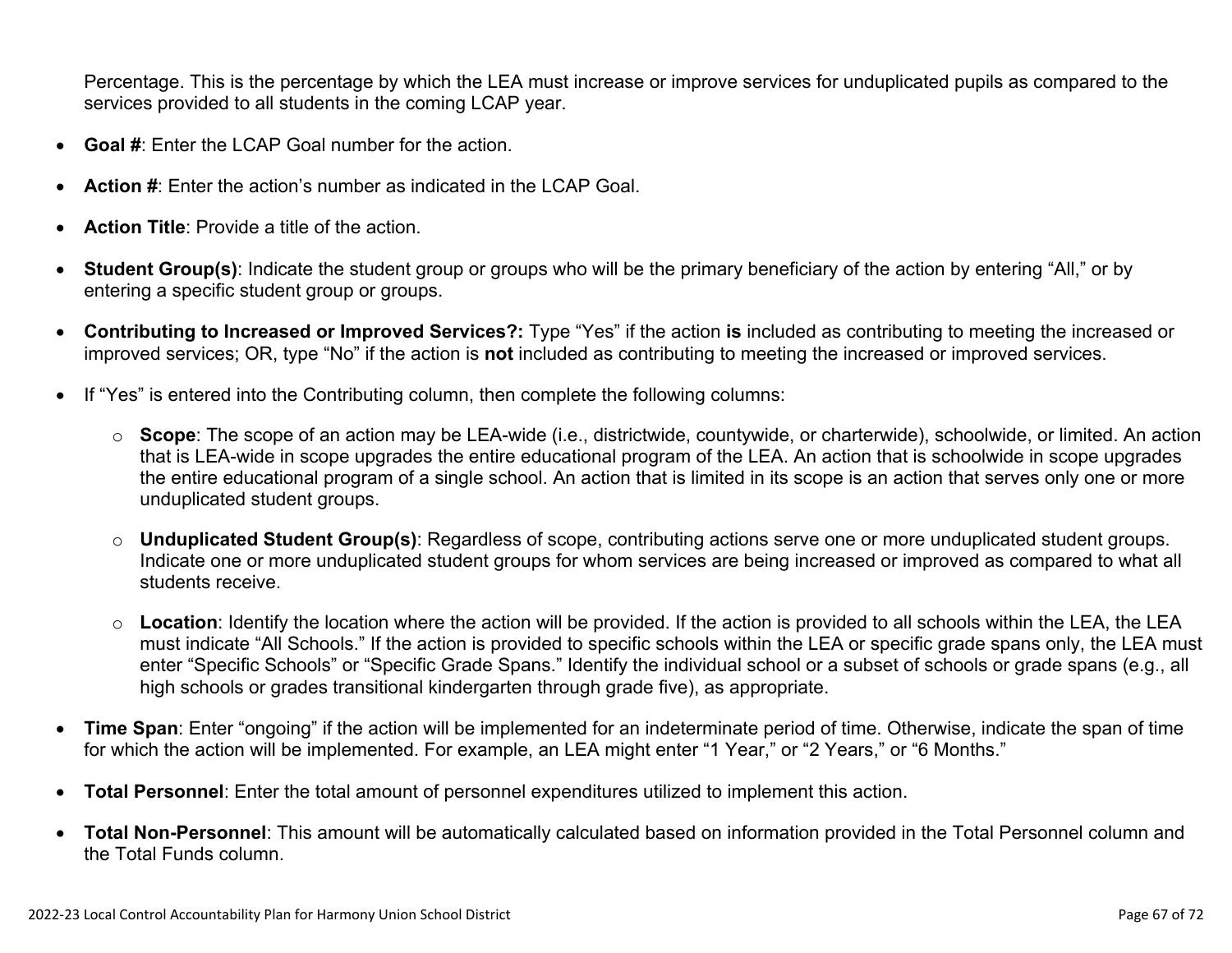- **LCFF Funds**: Enter the total amount of LCFF funds utilized to implement this action, if any. LCFF funds include all funds that make up an LEA's total LCFF target (i.e., base grant, grade span adjustment, supplemental grant, concentration grant, Targeted Instructional Improvement Block Grant, and Home-To-School Transportation).
	- o **Note:** For an action to contribute towards meeting the increased or improved services requirement it must include some measure of LCFF funding. The action may also include funding from other sources, however the extent to which an action contributes to meeting the increased or improved services requirement is based on the LCFF funding being used to implement the action.
- **Other State Funds**: Enter the total amount of Other State Funds utilized to implement this action, if any.
- **Local Funds**: Enter the total amount of Local Funds utilized to implement this action, if any.
- **Federal Funds**: Enter the total amount of Federal Funds utilized to implement this action, if any.
- **Total Funds**: This amount is automatically calculated based on amounts entered in the previous four columns.
- **Planned Percentage of Improved Services**: For any action identified as contributing, being provided on a Limited basis to unduplicated students, and that does not have funding associated with the action, enter the planned quality improvement anticipated for the action as a percentage rounded to the nearest hundredth (0.00%). A limited action is an action that only serves foster youth, English learners, and/or low-income students.
	- o As noted in the instructions for the Increased or Improved Services section, when identifying a Planned Percentage of Improved Services, the LEA must describe the methodology that it used to determine the contribution of the action towards the proportional percentage. The percentage of improved services for an action corresponds to the amount of LCFF funding that the LEA estimates it would expend to implement the action if it were funded.

For example, an LEA determines that there is a need to analyze data to ensure that instructional aides and expanded learning providers know what targeted supports to provide to students who are foster youth. The LEA could implement this action by hiring additional staff to collect and analyze data and to coordinate supports for students, which the LEA estimates would cost \$165,000. Instead, the LEA chooses to utilize a portion of existing staff time to analyze data relating to students who are foster youth. This analysis will then be shared with site principals who will use the data to coordinate services provided by instructional assistants and expanded learning providers to target support to students. In this example, the LEA would divide the estimated cost of \$165,000 by the amount of LCFF Funding identified in the Data Entry Table and then convert the quotient to a percentage. This percentage is the Planned Percentage of Improved Service for the action.

## **Contributing Actions Table**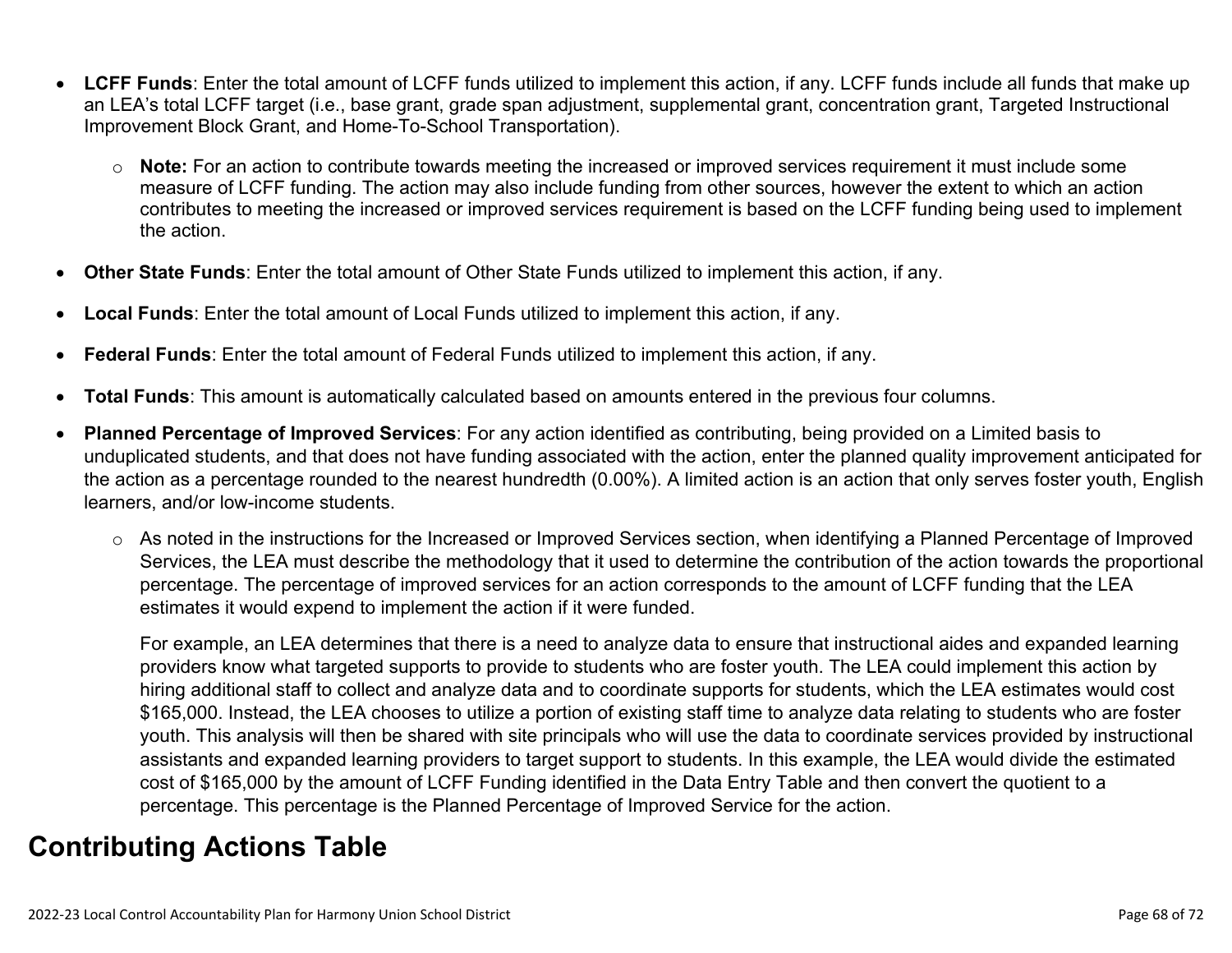As noted above, information will not be entered in the Contributing Actions Table; however, the 'Contributing to Increased or Improved Services?' column will need to be checked to ensure that only actions with a "Yes" are displaying. If actions with a "No" are displayed or if actions that are contributing are not displaying in the column, use the drop-down menu in the column header to filter only the "Yes" responses.

# **Annual Update Table**

In the Annual Update Table, provide the following information for each action in the LCAP for the relevant LCAP year:

• **Estimated Actual Expenditures**: Enter the total estimated actual expenditures to implement this action, if any.

# **Contributing Actions Annual Update Table**

In the Contributing Actions Annual Update Table, check the 'Contributing to Increased or Improved Services?' column to ensure that only actions with a "Yes" are displaying. If actions with a "No" are displayed or if actions that are contributing are not displaying in the column, use the drop-down menu in the column header to filter only the "Yes" responses. Provide the following information for each contributing action in the LCAP for the relevant LCAP year:

- **6. Estimated Actual LCFF Supplemental and/or Concentration Grants:** Provide the total amount of LCFF supplemental and concentration grants the LEA estimates it will actually receive based on of the number and concentration of unduplicated students in the current school year.
- **Estimated Actual Expenditures for Contributing Actions**: Enter the total estimated actual expenditure of LCFF funds used to implement this action, if any.
- **Estimated Actual Percentage of Improved Services:** For any action identified as contributing, being provided on a Limited basis only to unduplicated students, and that does not have funding associated with the action, enter the total estimated actual quality improvement anticipated for the action as a percentage rounded to the nearest hundredth (0.00%).
	- o Building on the example provided above for calculating the Planned Percentage of Improved Services, the LEA in the example implements the action. As part of the annual update process, the LEA reviews implementation and student outcome data and determines that the action was implemented with fidelity and that outcomes for foster youth students improved. The LEA reviews the original estimated cost for the action and determines that had it hired additional staff to collect and analyze data and to coordinate supports for students that estimated actual cost would have been \$169,500 due to a cost of living adjustment. The LEA would divide the estimated actual cost of \$169,500 by the amount of LCFF Funding identified in the Data Entry Table and then convert the quotient to a percentage. This percentage is the Estimated Actual Percentage of Improved Services for the action.

# **LCFF Carryover Table**

• **9. Estimated Actual LCFF Base Grant**: Provide the total amount of LCFF funding the LEA estimates it will receive for the current school year, excluding the supplemental and concentration grants and the add-ons for the Targeted Instructional Improvement Grant Program and the Home to School Transportation Program, pursuant to 5 *CCR* Section 15496(a)(8).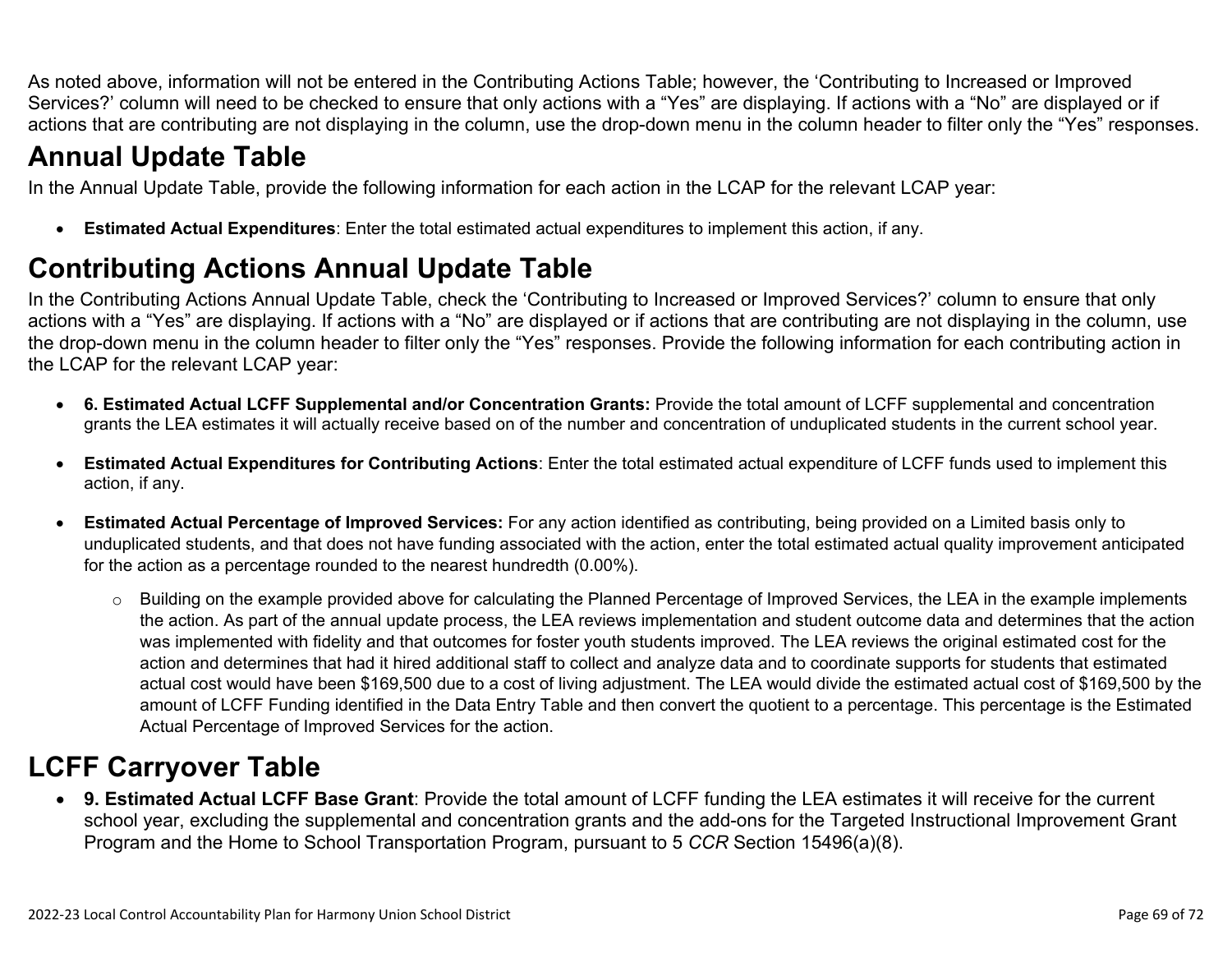• **10. Total Percentage to Increase or Improve Services for the Current School Year:** This percentage will not be entered. The percentage is calculated based on the amounts of the Estimated Actual LCFF Base Grant (9) and the Estimated Actual LCFF Supplemental and/or Concentration Grants (6), pursuant to 5 *CCR* Section 15496(a)(8), plus the LCFF Carryover – Percentage from the prior year. This is the percentage by which services for unduplicated pupils must be increased or improved as compared to the services provided to all students in the current LCAP year.

### **Calculations in the Action Tables**

To reduce the duplication of effort of LEAs, the Action Tables include functionality such as pre-population of fields and cells based on the information provided in the Data Entry Table, the Annual Update Summary Table, and the Contributing Actions Table. For transparency, the functionality and calculations used are provided below.

### **Contributing Actions Table**

- 4. Total Planned Contributing Expenditures (LCFF Funds)
	- $\circ$  This amount is the total of the Planned Expenditures for Contributing Actions (LCFF Funds) column
- 5. Total Planned Percentage of Improved Services
	- $\circ$  This percentage is the total of the Planned Percentage of Improved Services column
- Planned Percentage to Increase or Improve Services for the coming school year (4 divided by 1, plus 5)
	- o This percentage is calculated by dividing the Total Planned Contributing Expenditures (4) by the Projected LCFF Base Grant (1), converting the quotient to a percentage, and adding it to the Total Planned Percentage of Improved Services (5).

### **Contributing Actions Annual Update Table**

Pursuant to *EC* Section 42238.07(c)(2), if the Total Planned Contributing Expenditures (4) is less than the Estimated Actual LCFF Supplemental and Concentration Grants (6), the LEA is required to calculate the difference between the Total Planned Percentage of Improved Services (5) and the Total Estimated Actual Percentage of Improved Services (7). If the Total Planned Contributing Expenditures (4) is equal to or greater than the Estimated Actual LCFF Supplemental and Concentration Grants (6), the Difference Between Planned and Estimated Actual Percentage of Improved Services will display "Not Required."

- 6. Estimated Actual LCFF Supplemental and Concentration Grants
	- o This is the total amount of LCFF supplemental and concentration grants the LEA estimates it will actually receive based on of the number and concentration of unduplicated students in the current school year.
- 4. Total Planned Contributing Expenditures (LCFF Funds)
	- $\circ$  This amount is the total of the Last Year's Planned Expenditures for Contributing Actions (LCFF Funds)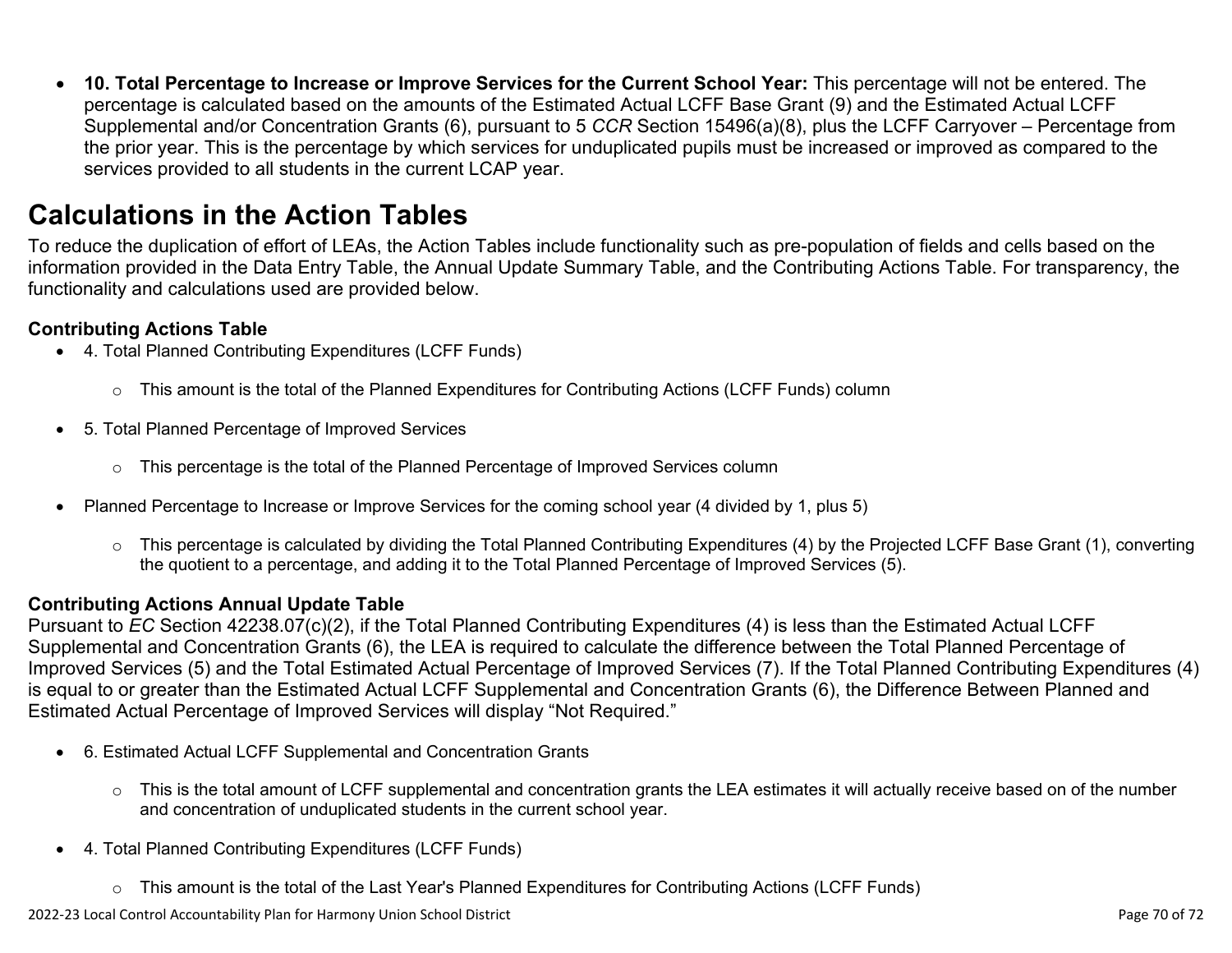- 7. Total Estimated Actual Expenditures for Contributing Actions
	- o This amount is the total of the Estimated Actual Expenditures for Contributing Actions (LCFF Funds)
- Difference Between Planned and Estimated Actual Expenditures for Contributing Actions (Subtract 7 from 4)
	- $\circ$  This amount is the Total Estimated Actual Expenditures for Contributing Actions (7) subtracted from the Total Planned Contributing Expenditures (4)
- 5. Total Planned Percentage of Improved Services (%)
	- $\circ$  This amount is the total of the Planned Percentage of Improved Services column
- 8. Total Estimated Actual Percentage of Improved Services (%)
	- o This amount is the total of the Estimated Actual Percentage of Improved Services column
- Difference Between Planned and Estimated Actual Percentage of Improved Services (Subtract 5 from 8)
	- o This amount is the Total Planned Percentage of Improved Services (5) subtracted from the Total Estimated Actual Percentage of Improved Services (8)

### **LCFF Carryover Table**

- 10. Total Percentage to Increase or Improve Services for the Current School Year (6 divided by 9 + Carryover %)
	- $\circ$  This percentage is the Estimated Actual LCFF Supplemental and/or Concentration Grants (6) divided by the Estimated Actual LCFF Base Grant (9) plus the LCFF Carryover – Percentage from the prior year.
- 11. Estimated Actual Percentage of Increased or Improved Services (7 divided by 9, plus 8)
	- o This percentage is the Total Estimated Actual Expenditures for Contributing Actions (7) divided by the LCFF Funding (9), then converting the quotient to a percentage and adding the Total Estimated Actual Percentage of Improved Services (8).
- 12. LCFF Carryover Dollar Amount LCFF Carryover (Subtract 11 from 10 and multiply by 9)
	- $\circ$  If the Estimated Actual Percentage of Increased or Improved Services (11) is less than the Estimated Actual Percentage to Increase or Improve Services (10), the LEA is required to carry over LCFF funds.

The amount of LCFF funds is calculated by subtracting the Estimated Actual Percentage to Increase or Improve Services (11) from the Estimated Actual Percentage of Increased or Improved Services (10) and then multiplying by the Estimated Actual LCFF Base Grant (9). This amount is the amount of LCFF funds that is required to be carried over to the coming year.